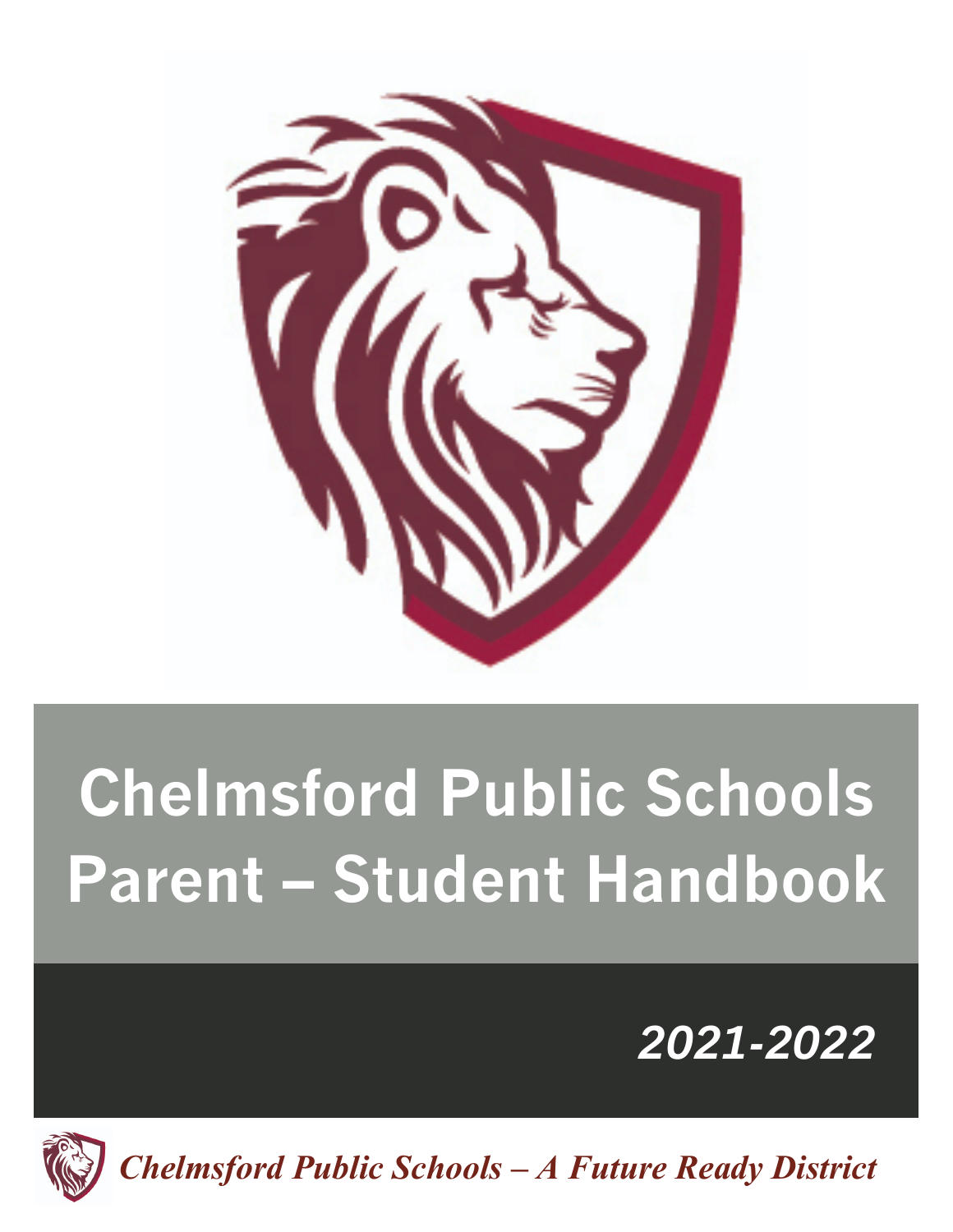## Table of Contents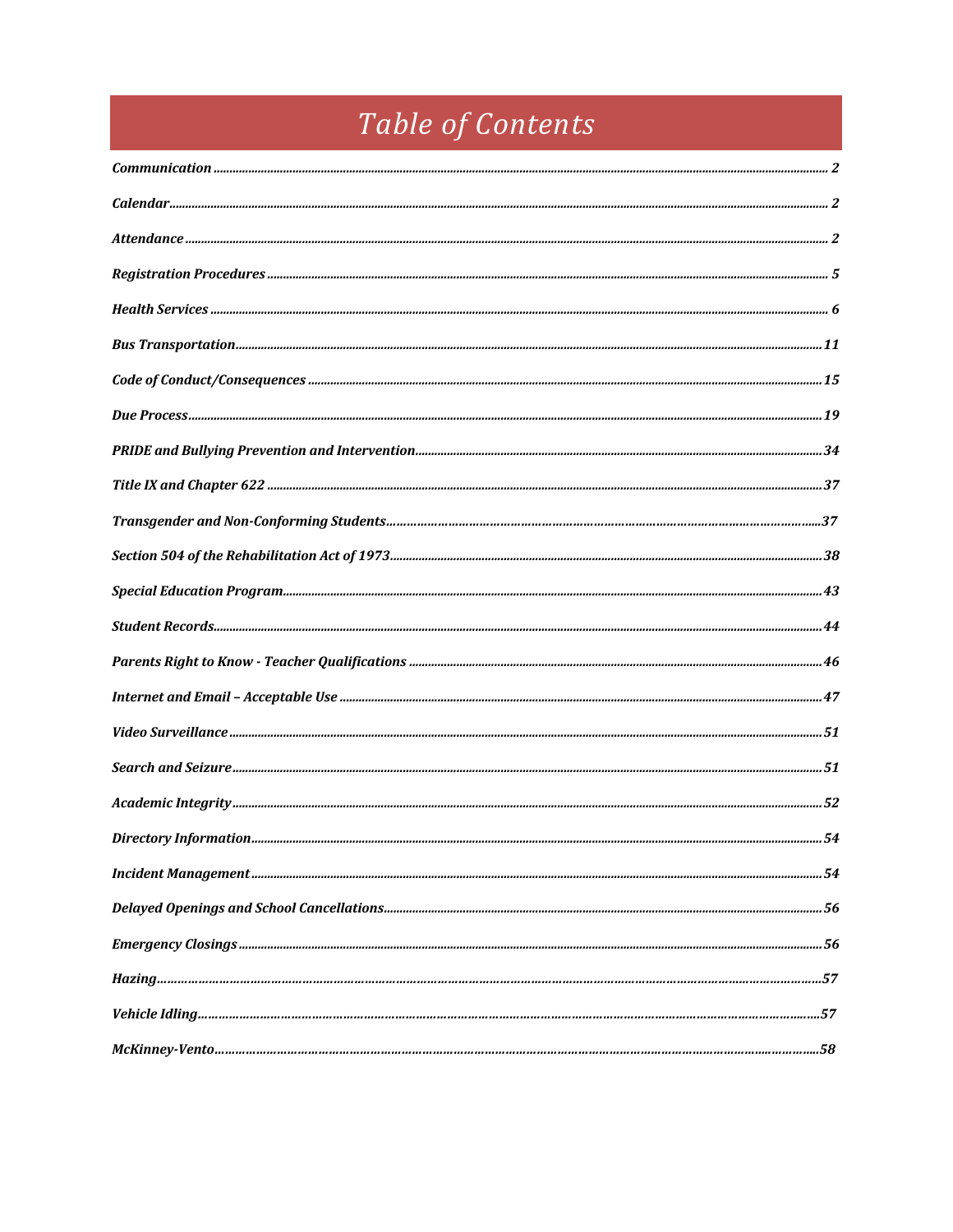## *Communication*

If there is a situation at home that might affect your child, please let the teacher, school counselor or administrator know. Adjustments and extra consideration can be given to your child if we understand what he/she is experiencing. Some common situations are the death or serious illness of a family member, the death of a pet, parent business travel, etc. We want to support your child, so please keep us informed. If parents are concerned with any schoolrelated issues, they should first discuss the matter with the teacher involved.

X2 Family Portal is the student information system used by the Chelmsford Public School System. Families will have a unique login to access their children's information (i.e. attendance, grades, schedule, contact information, etc.). It is the parent's responsibility to maintain accurate contact information at all times.

Blackboard ConnectEd is our Community Outreach and Emergency Communication system. It allows us to contact you immediately, effectively, and efficiently by phone or email should we have the need. It is critical that you provide the school office with current contact information in September and to update the information should there be any change during the course of the school year.

## *Calendar*

## **School Calendar**

The Chelmsford Public School calendar is set each year by the Chelmsford School Committee and is found on the district's website. We encourage you to go to the individual school calendars which can be found on the district website. School events, early release days, field trips, and additional information will be posted on a regular basis.

#### *Attendance*

Massachusetts has a Compulsory Attendance Law. It is the responsibility of a parent or guardian to ensure his/her child attends school regularly in order to obtain the maximum benefits from the educational program.

A parent or guardian (Pre-School through Grade 8) is to telephone the school office within 30 minutes from the start of school to report a student's absence. Parents/Guardians who do not telephone the school will be contacted regarding the child's whereabouts. For parents/guardians of students in grades 9-12 who do not telephone the school will be contacted within 3 school days (Chapter 222 of Acts of 2012). When a student is absent, he/she will not be allowed to participate in any athletic or other extra-curricular activity on that day.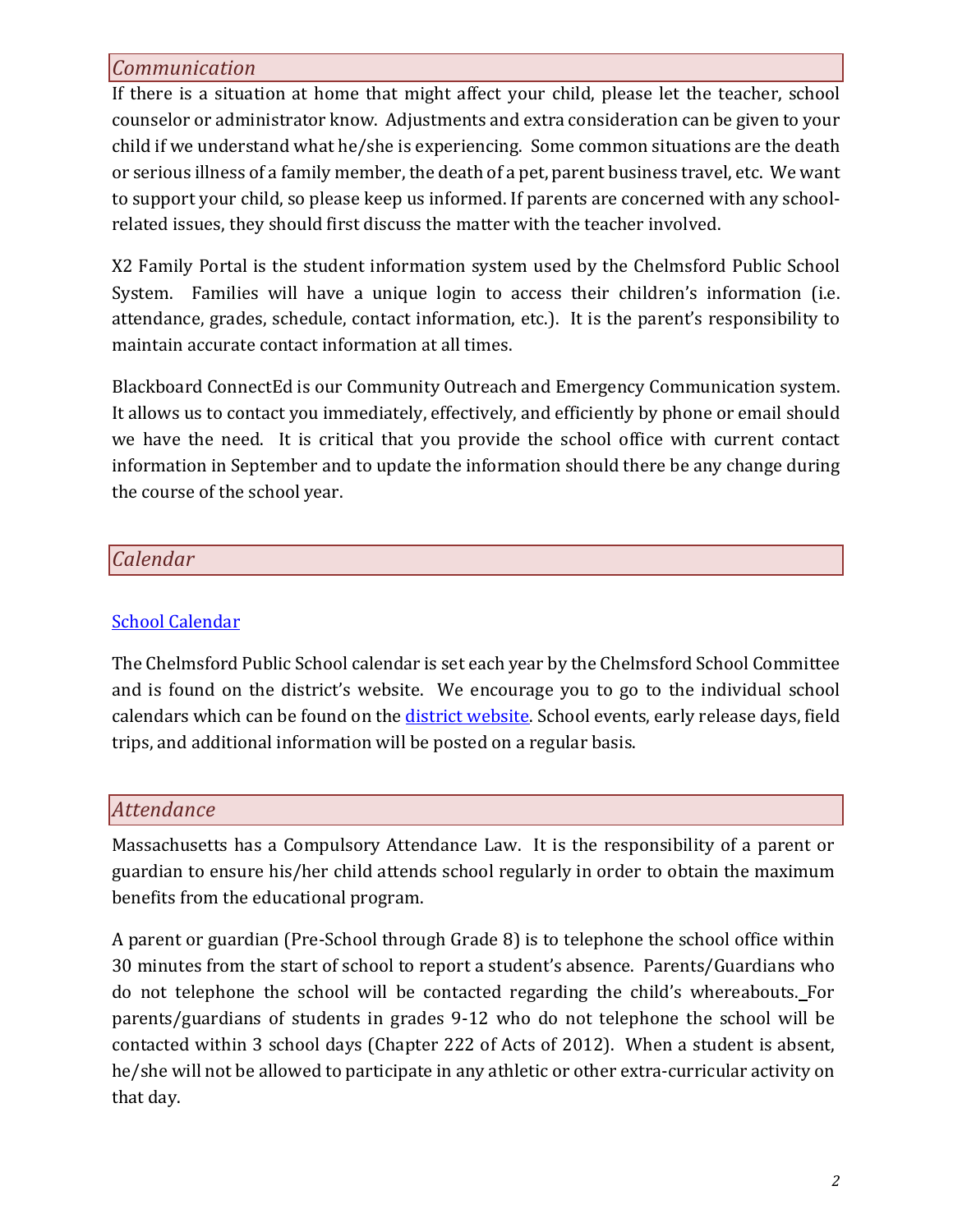#### **Types of Absences**:

- 1. Unexcused absences include absences such as truancy, class cuts, and/or frivolous excuses for being out of school or class. Typically, unexcused absences might include family trips, truancies from school, class cuts, etc.
- 2. Excused absences include absences such as illness (documented by doctor's note); family emergencies, funerals, and other absences approved by the Dean/Principal. The school office must be notified within 24 hours of the absence in order for it to be considered by the administration for an excused absence.
- 3. Exempt absences, such as the following, are exempt from the school attendance policy and, as exempt, do not count toward the total number of absences per semester:
	- a. Religious holidays
	- b. School-sponsored field trips
	- c. College visitations for high school juniors and seniors
	- d. Out-of-school suspensions
	- e. Court ordered appearances
	- f. Death in the family

**Parents are strongly discouraged to take vacations outside the district's planned vacation times.** A written request for trip absences must be submitted to the Principal two weeks before the absence. That request must state the reasons and dates of the proposed absences. Time out of school can be harmful to a child's progress, growth, and success in school. When a student accompanies his/her parents on a business and/or vacation trip, the student, upon return, is responsible for contacting his/her teacher to discuss missed work and make-up procedures. The teacher is not obligated to provide assignments **while the student is not in school.** Upon return to school from an absence, a student is required to present to the attendance teacher or Dean a dated note signed by a parent or guardian indicating the **REASON** for the absence.

**Families wishing to return with their children to their native country** for personal or family business during the school year must adhere to the provisions of School Committee policy. The policy is posted on the website.

#### **Excessive Absenteeism/Truancy**

Parents will be notified if their child has 5 or more unexcused absences in a year or if the child has missed 2 or more classes due to absence for 5 days or more. The principal will make a reasonable effort to meet with the parents of a child who has 5 or more unexcused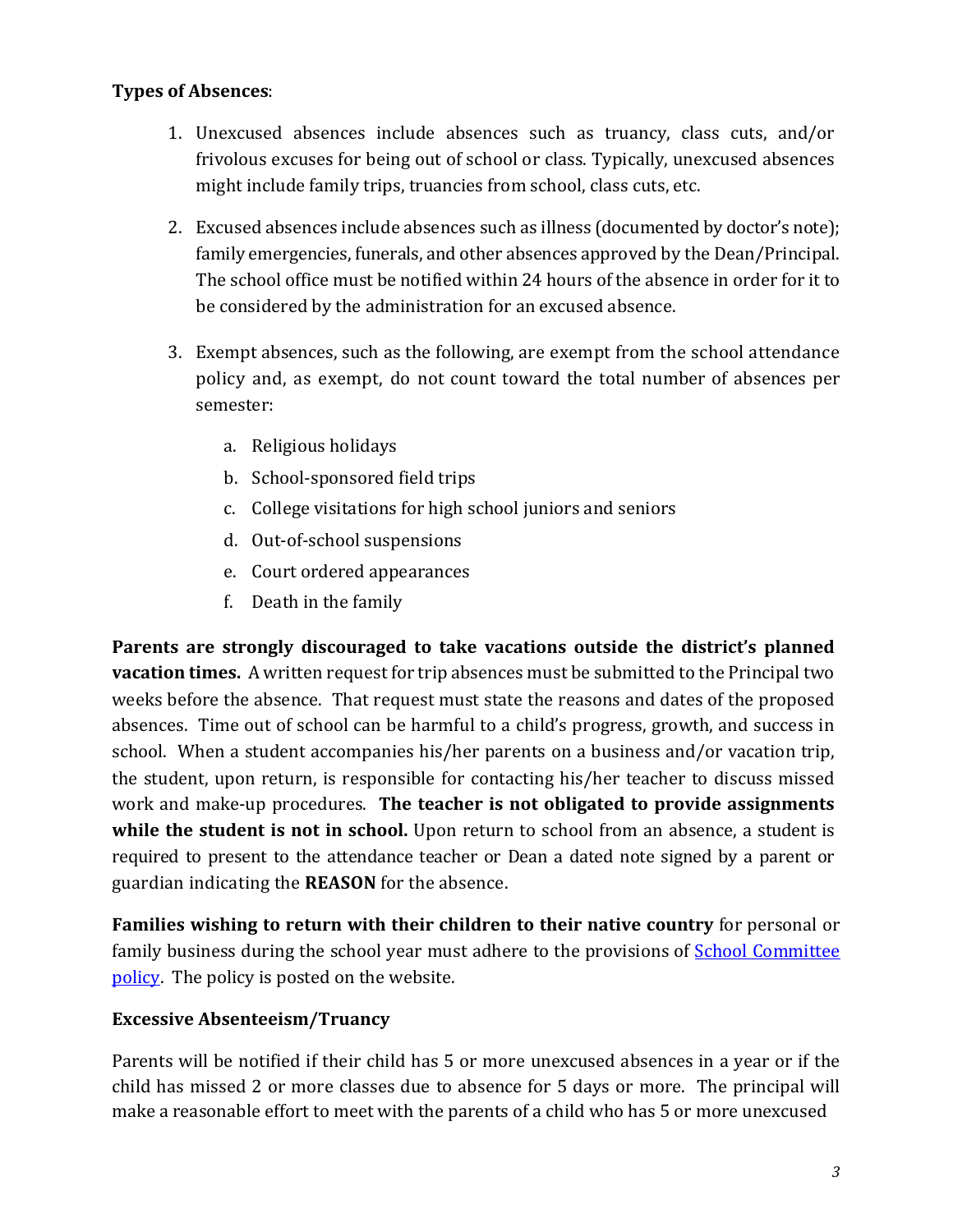absences for the purposes of developing action steps to improve the student's attendance. (Chapter 222 of Acts of 2012)

#### **Excessive Absenteeism/Truancy at the Elementary and Middle School Levels**

A child who is chronically and habitually absent, truant, dismissed, or tardy **with or without** valid cause (excused or unexcused) from school for 10% or more of the attendance days will be subject to the following non-exclusive list of consequences:

- a. Parent or guardian conference
- b. All future absences must be verified by a physician
- c. Restriction or prohibition on the participation of extracurricular or intramural activities, field trips, or other activities
- d. Filling of a "Failure to Send your Child to School" with the court
- e. Filing of a 'Child Requiring Assistance' (CRA) with the court
- f. Department of Children and Families (DCF) filing
- g. The student and parent may be reported to the Chelmsford Public Schools Truancy Officer who may file with Lowell District Court

#### **Excessive Absenteeism/Truancy at the High School Level**

For High School attendance procedures, please refer to the Chelmsford High School Addendum document.

#### **Exceptions**

There may need to be exceptions to this student attendance policy for disability-related absences. When appropriate, the Section 504 or IEP Team will convene to determine whether absences were related to the disability, whether any consequences or policies should be waived, and whether absences may trigger a significant change in placement that would suggest a need for reevaluation or modifications to an IEP or 504 Plan.

#### **Disenrollment**

An administrator will need to send notice within a period of 5 school days from the students'  $10<sup>th</sup>$  consecutive absence to the student and his or her parent (M.G.L. c.76, §18).

#### **College Visits**

For High School procedures, please refer to the Chelmsford High School Addendum document.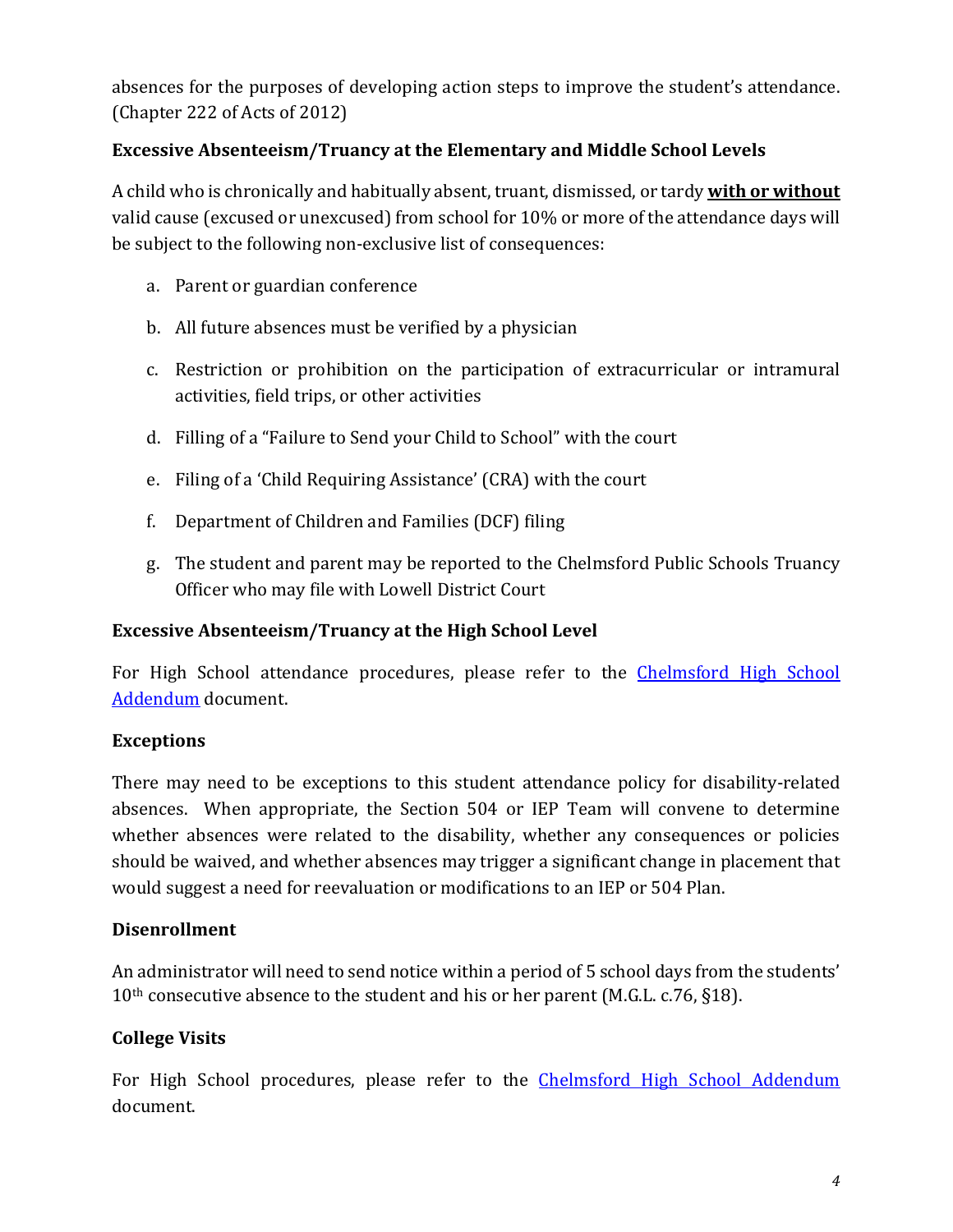#### **Early Dismissal**

#### **Elementary and Middle Schools**

Students should be dismissed before the end of the day only in cases of emergency. It is extremely important that students attend school for the entire school day. In cases of requests for early dismissal, it is essential that students present a written note to their elementary teacher and middle school office in the morning indicating the date and time for dismissal. Students will not be allowed to go to anyone's home or with anyone else without a note from their parent or guardian. Parents who need to have students

dismissed early should come to the office. All students will be dismissed directly from **the office**. No student is allowed to leave the building without checking out from the office first.

#### *Registration Procedures*

All students new to Chelmsford Public Schools must register at the Central Administration Building located at 230 North Road, Chelmsford. Please refer to the website for more detailed information.

Children entering kindergarten must be five years of age on or before August 31st of the year in which he/she is to enter kindergarten. Children entering grade one must be six years of age on or before August 31st of the year in which he/she is to enter grade one.

#### To register a child, parents need to present the following before attending school:

- 1. Completed Registration Packet
- 2. Proof of residence To include:
	- A utility Bill
	- Mortgage Statement or a Signed Lease Agreement
- 3. Birth certificate
- 4. Completed immunization record
- 5. Proof of a current physical
- 6. Parent ID MA Driver's License or MA ID Card

Students transferring out of school should notify the office and the classroom teacher as soon as possible so that forms can be promptly processed. Once a withdrawal form has been signed, student records are forwarded by mail to the new school.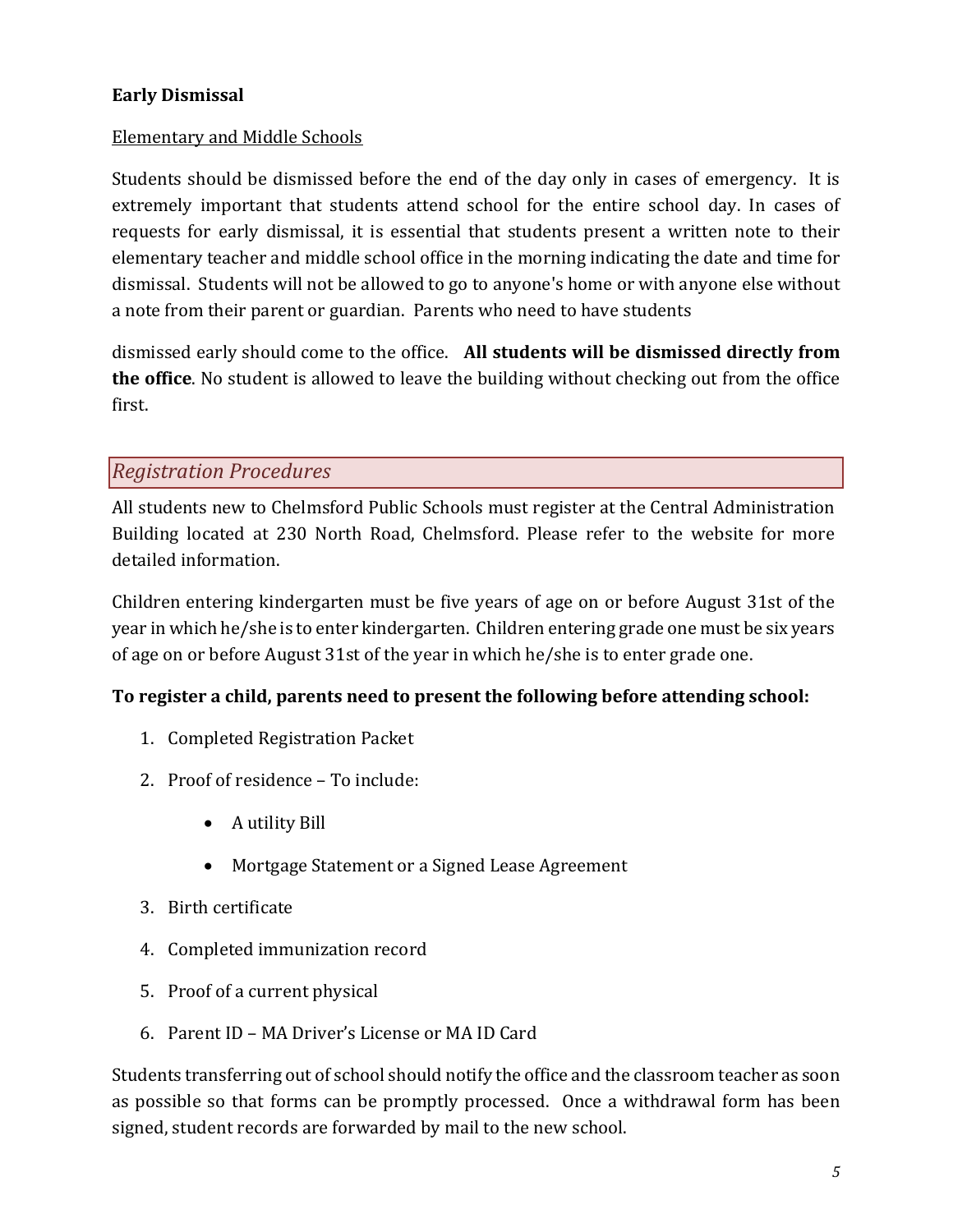## *Health Services*

\* Please note that due to the pandemic, we will be following all changeshealth and safety protocols for the 2021-2022 school year.

CPS Health and Safety Protocols

A nurse is in attendance during academic school hours. The nurse attends to ill or injured students and notifies parents when necessary. It is the responsibility of the parents to inform the nurse of your child's illness/injuries and surgeries. Parents provide all appropriate equipment for treatments and medications. It is also

responsibility of the parents to notify the school nurse annually of any condition that affects a child's well-being and safety (e.g. allergic reaction to insect bites, medications, or foods; asthma; diabetes; and/or seizures, etc.).

## **Illness**

For public health and safety, we request you keep your child home if he/she has a severe cold, rash with other symptoms, and or if they have a steady cough, hacking cough or coughing fits with fever 100 or above. Your child needs to stay home with:

- **Strep** Throat- if you suspect he/she has strep throat. The child should remain home until the child either has had a negative throat culture orhas been on antibiotics and fever free for a full 24 hours without the use of fever reducing medication.
- A **fever 100 or above** may return to school when he/she is fever free for 24 hours without medication (e.g. Tylenol, Advil, Motrin Alieve Ibuprofen or acetaminophen).
- Vomiting and/or diarrhea- may return to school 24 hours after his/her last vomiting and/or diarrhea episode.
- **Red or pink itchy eyes with crusty and or green/yellow drainage** may return to school the day after treated for 24 hours or has no further eye discharge.
- Head Lice or nits (eggs)- the nurse will assess the student for the presence of head lice or nits. If head lice or nits are detected, the nurse will contact the parent/guardian and provide education on lice treatment. Based on the discretion of the school nurse. some situations may warrant a dismissal from school.
- A rash medically undiagnosed- may require MD clearance at the discretion of the school nurse.
- If a student is out for an illness or dismissed due to illness they may not return for school sponsored activities/sports that day.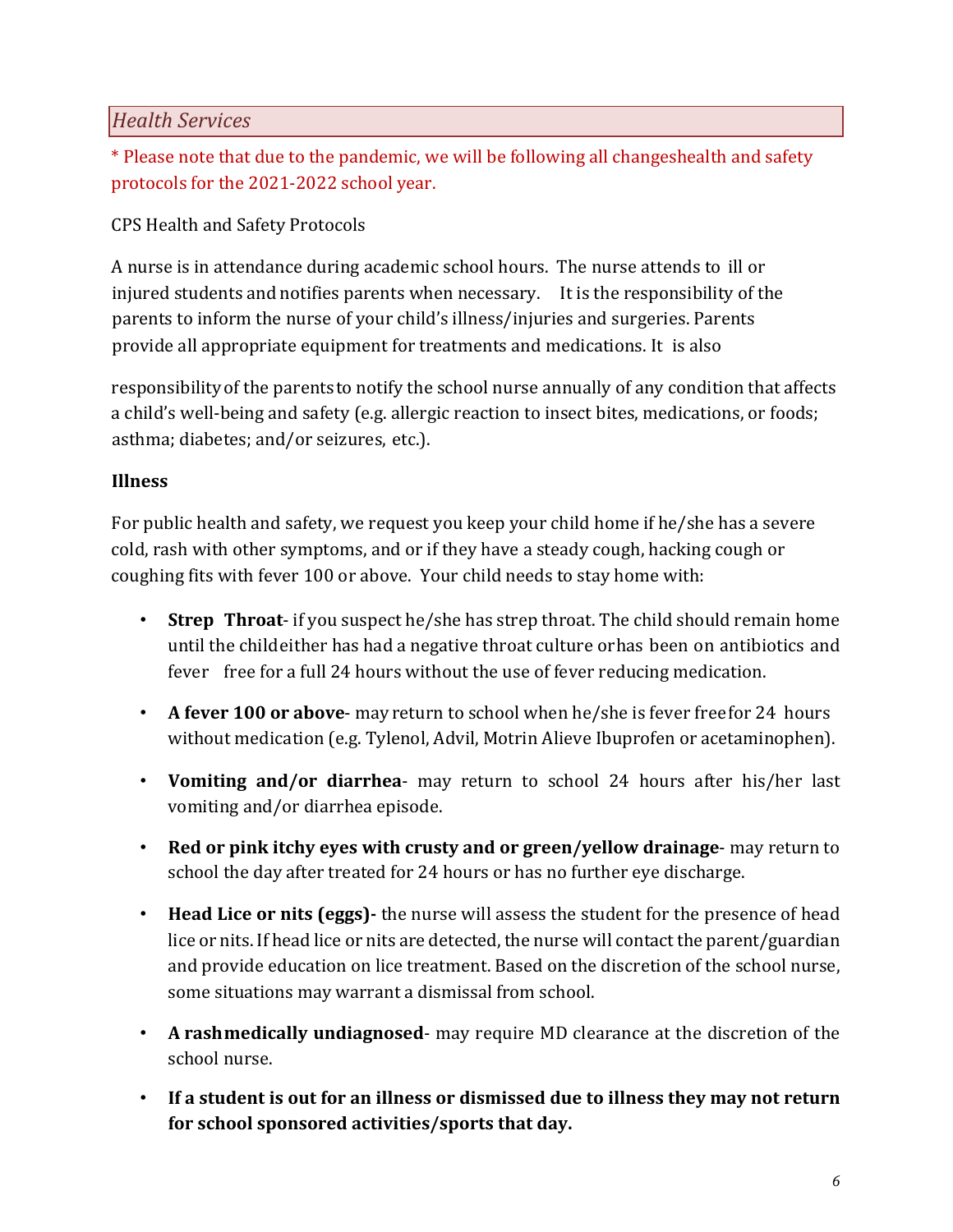If a child is too ill to remain in school, the nurse will call parent/guardian and or emergency contact numbers for dismissal. The student should not place the call from a school phone or cell phone.

Parents are required to notify the school if your child contracts any contagious diseases (e.g. Chicken Pox, Strep Throat, Whooping Cough, Fifth's Disease, Conjunctivitis, Scabies, Impetigo, Ringworm or Head Lice, etc.). If a child has been absent due to a communicable disease, a physician's release may be required before returning to school.

## **Injuries**

It is the parent's responsibility to notify the school nurse of all injuries (i.e., fractures, sprains, stitches, etc.) Guidelines regarding injuries and non-participation in physical education (P.E.) classes and recess as follows:

- 1. Students with casts, stitches, or splints may not participate in P.E. class, sports or outdoor recess without written consent from the attending physician. All injury notes from the doctor should include the type of injury, any activity limitations or allowance to participate in such activities and the date the child may return to full participation in PE, sports and recess. Parents' wishes may not supersede this medical prescription. At the school nurses' discretion some P.E. activities may require non-participation for the safety of the student or others.
- 2. Students need a subsequent doctor's note when it is safe to resume normal activity in P.E. and/or recess.
- 3. Students using non prescribed/over the counter support items and ACE wraps may be restricted from certain activities at the school nurse's discretion.
- 4. If a student is to come to school with a cane, crutches, wheelchair or an assistive device, a doctor's note is required before returning to school. If applicable, such doctor's notes need to indicate if the student can or cannot use stairs. An example of this would be a student with the need to wear a brace that would immobilize a knee.

## **Medications**

It is the policy of ChelmsfordPublic Schools to administer medications during the school day only when necessary.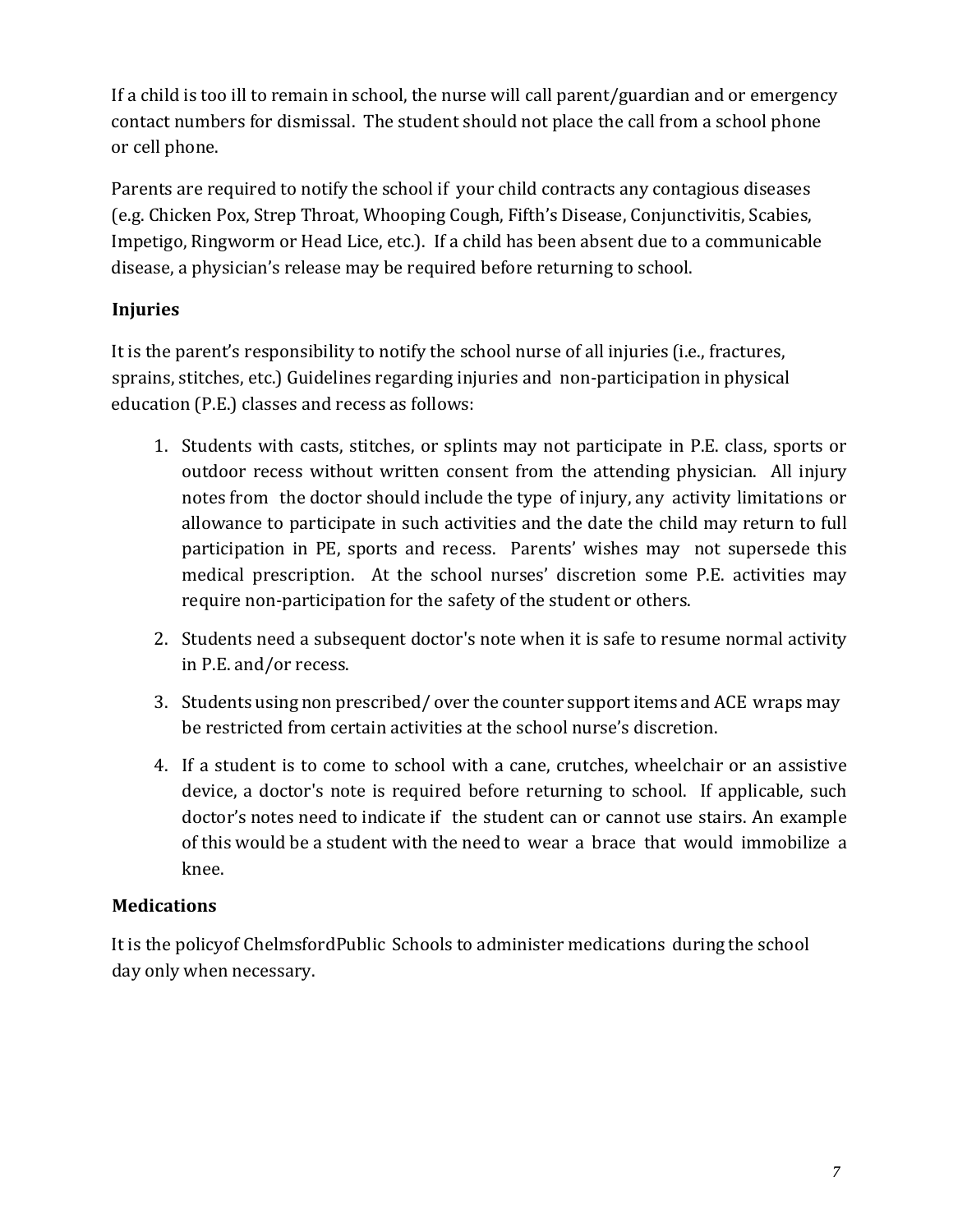## **Medications in School**

Before the school nurse can administer any medication (prescription or non-prescription) complete signed doctor's orders and parental consent must be received by the health office. Medication orders must be submitted every new school year or at the start or restart of any medication treatment.) Medication consent forms are located on the school website under Health Services. Short-term antibiotics are the only prescription medications that do not require a separate signed physician medication order. The instructions on the bottle will be sufficient if the current label is intact, and a parent or guardian signed consent is provided for the short-term antibiotics.

Please Note:

- Students who have had surgery, dental procedures, or injuries and are taking any type of narcotic pain reliever (i.e. Percocet, Vicodin, Tylenol#3,) are not allowed to return to school until their pain can be managed with a non-narcotic analgesic such as *Ibuprofen or Tylenol. Narcotic pain relievers will not be administered in school.*
- Over the counter medications such as Tylenol and Ibuprofen will not be administered within 30 minutes of the end of the school day as the effects of the medication cannot *be evaluated.*

#### **Medication Delivery/Pick-up Requirements**

All medications must be delivered to the school and picked up from the school by **a responsible adult.** All medications can be picked up from the nurse's office anytime during the school day. All medications will be disposed of if they are not picked up within one week following termination of the order or if they are not picked up by the last day of school.

All prescription medications must be in a pharmacy labeled container that includes the child's name, name and correct dose of the medication, physician's name, and **current date.** Please ask your pharmacy to provide separate bottles for school and home. Not more than a thirty-day supply of medicine should be delivered to the school. **All nonprescription medications must be in the original manufacturer's container.** 

#### **Additional Medication Information**

- Students are not permitted to have medicine in the classroom or on their **person** without authorization from the parent and school nurse.
- No medications that are scheduled to be given after the early release dismissal **time will be given on school half-days** unless specifically requested in writing by a parent and or guardian.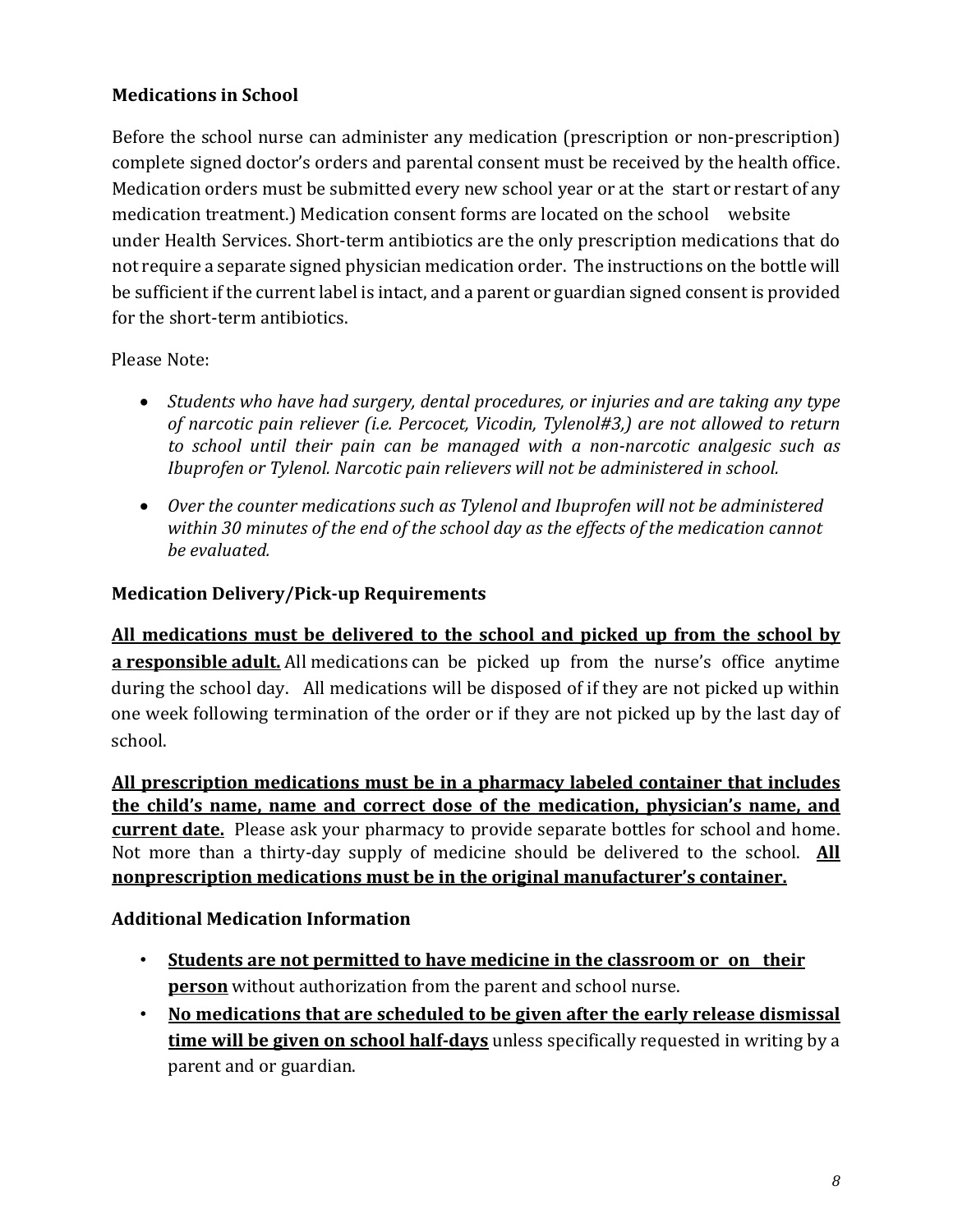- In order for your child to receive any medications on a field trip or for any medications to be sent on a field trip, the medication field trip consent must be completed before your child goes on a field trip.
- It is important for the school nurse to be informed of any medication that your child might be taking even if your child does not need to receive these **medications during the school day.** It is also important for the school nurse to be informed of any medication changes in a timely manner.

As noted on the emergency form, the school physician, has approved after a nurse's assessment and if deemed appropriate for the safety and welfare of a student, the use of Acetaminophen/Tylenol, Caladryl, Benadryl, Oragel, Vaseline, Sting Relief Wipes, saline eye solutions, Bacitracin, Silvadene cream, Hydrocortisone cream, Ibuprofen/Motrin, Tums and First Aid cream. Students showing signs of a life threatening allergic reaction or anaphylaxis may be given EpiPen or Narcan and Emergency Medical Services will be summoned. Guardians must note on their child's annual medical information form if they do not want any of the listed medications or ointments used.

## **Students with Life Threatening Allergies, Asthma, and Seizures**

For the well-being and safety of students with asthma, seizures and allergies, guardians should submit a medical plan of care for that student even if you as guardian do not send in a related medication to the school. Plans of care are available on the school's website.

The Chelmsford Public Schools cannot guarantee to provide an allergen-free environment for all students with life-threatening allergies, or prevent any harm to students in emergencies. The goal is to minimize the risk of exposure to food allergens that pose a threat to those students, educate the community, and to maintain and regularly update a systemwide protocol for responding to their needs. A system-wide effort requires the cooperation of all groups of people within the system. For more information on protocols for students with life threatening allergies, please go to: http://www.chelmsford.k12.ma.us/wellness

#### **Health Examinations, Immunizations, and Exclusions of Students**

Students entering Chelmsford Public Schools are required at the time of student registration to provide a copy of a physical examination dated within one year of entrance to school or within 30 days after school entry and at intervals of either three or four years thereafter. A student transferring from another school district shall be examined as an entering Chelmsford Public Schools student. In compliance with the Massachusetts Department of Public Health state laws, our district requires physicals for students in kindergarten, third grade, sixth grade, and ninth grade.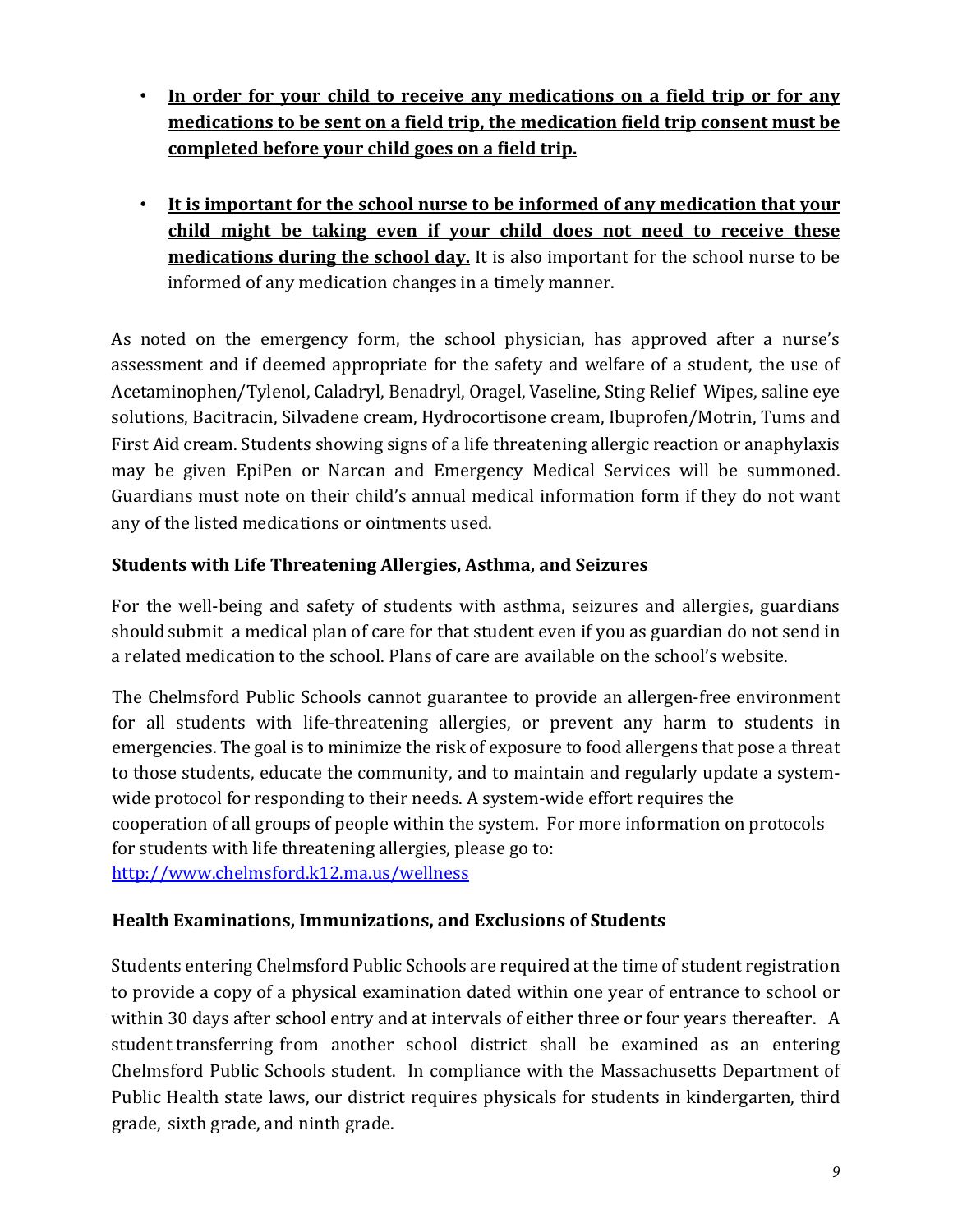We follow Massachusetts General Law with regard to the vaccination and immunization of students. An up-to-date physician-signed vaccination and immunization record must be provided at the time of student registration. Failure to have proper documentation of mandated immunizations will result in the student's exclusion from school. Please see the reference below.

## **Chapter 76: Section 15. Vaccination and Immunization**

No child shall, except as hereinafter provided, be admitted to school except upon presentation of a physician's certificate that the child has been successfully immunized against diphtheria, pertussis, tetanus, measles and poliomyelitis and such other communicable diseases as may be specified from time to time by the Department of Public Health.

A child shall be admitted to school upon certification by a physician that they have personally examined such child and that in their opinion the physical condition of the child is such that their health would be endangered by such vaccination or by any of such immunizations. If the physician in charge of the school health program does not agree with the opinion of the child's physician, the matter shall be referred to the Department of Public Health, whose decision will be final.

In the absence of an emergency or epidemic of disease declared by the Department of Public Health, no child whose parent or guardian states in writing that vaccination or immunization conflicts with their sincere religious beliefs shall be required to present said physician's certificate in order to be admitted to school. This must be submitted annually to the nurse.

## **Emergency Medical Information Forms**

Emergency Medical Information forms must be completely filled out and returned to the Nurses' Office each year. Forms provide important phone numbers and contact persons for dismissals, emergencies, and signed permission for some over the counter medications including Tylenol. Forms will be sent home at the beginning of each school year and are available online or at your school nurse's office.

## **Sports Physical and Screenings**

All students who are candidates for interscholastic athletic teams at Chelmsford High School, must have a physical examination on file within 12 months of and before participating in any try-outs or practice.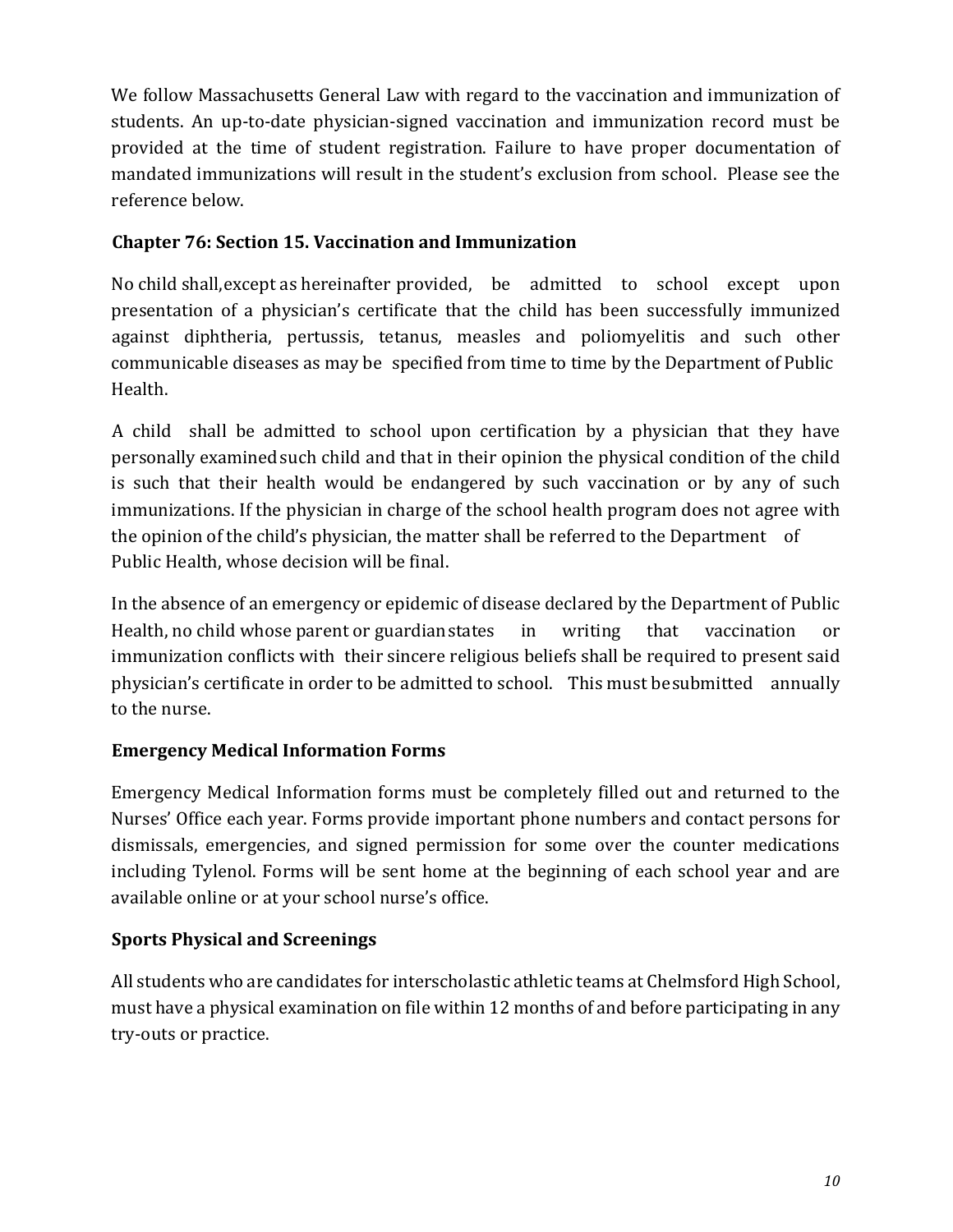## **Hearing/Vision/Postural Screenings and Height and Weight Checks**

Vision and hearing screening, postural screening and height/weight checks will be conducted on students as mandated by the Massachusetts Department of Health.

## *Bus Transportation*

An essential component of a quality education is safe transportation for all students to and from school each day. Each year we experience a variety of parent questions concerning our transportation program. The purpose of this section is to present responses to the most commonly asked questions. This is a resource for parents. Please read the document carefully and reread the document with your child. If questions remain, please feel free to communicate directly with the principal of your child's school or our transportation supervisor in the superintendent's office. Your willingness to adhere to these guidelines will be greatly appreciated.

#### **QUESTIONS AND ANSWERS**

#### **Q:** Does the Chelmsford Public Schools provide transportation for all students?

A: It is the policy of the Chelmsford School Committee to provide bus transportation for all students living beyond a minimum walking distance to school.

#### **Q: Will my child be assigned to a particular bus?**

A: Yes. Bus assignments are published on the school website. Individual student bus assignments are available in the X2 Family Portal.

#### **Q: Will my child be assigned to a particular seat?**

A: No, however, the bus driver or school administrator has the authority to direct students to sit in specific seats, particularly when there is a disciplinary concern.

#### **Q:** Will my child be permitted to ride other buses throughout the school year?

**A:** Students must ride only on their assigned bus. Bus swapping or riding to a friend's house is not permitted. Students are only permitted to change from their assigned bus when the student is employed in a particular location or to visit the Town Library. In both instances, a written request must be given to the building principal three days before the need for such transportation. A response to the request can be expected one day before the request. Requests will be granted only in those instances where there is space available on the desired bus.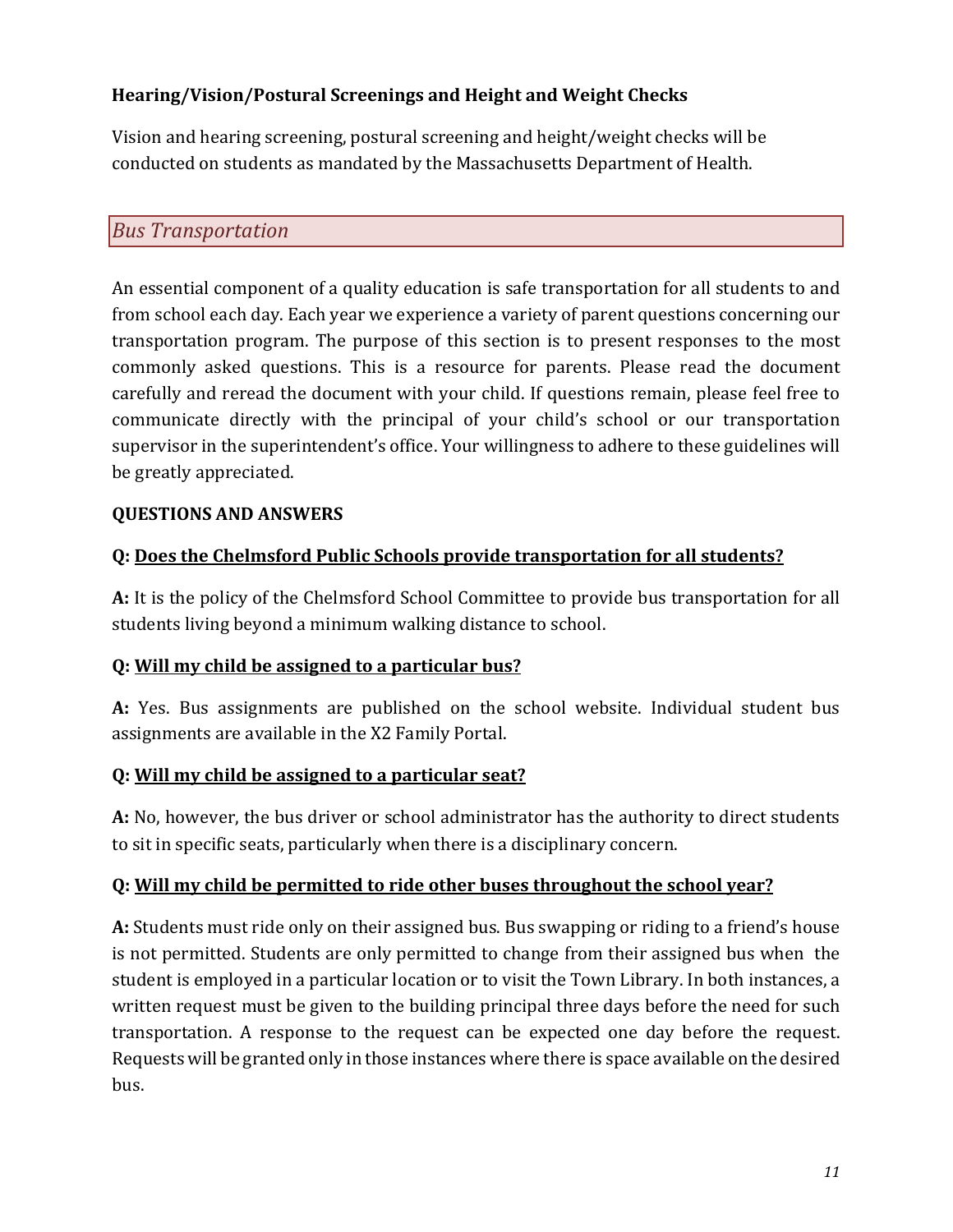## **Q:** Can I expect transportation to my child's day care facility?

A: Students may only change from their assigned bus to attend a day care facility within the school's attendance area five days a week.

## **Q:** Can I expect the bus to stop directly in front of my house?

A: No. We try to minimize bus stops in order to promote efficient bus routing. Door to door service should not be expected.

## **Q: What responsibilities do parents or guardians have in providing safe transportation for students?**

**A:** Parents or guardians have a number of important responsibilities. They include:

- $\circ$  Parents or guardians of elementary and middle school students should read or review this document with their children.
- $\circ$  Parents or guardians should support the bus regulations and inform their children that they too have the same expectations for behavior and procedures. Parents need to work with the school in setting appropriate expectations.
- $\circ$  Parents or guardians should supervise children waiting for the bus at the bus stop.
- $\circ$  Parents or guardians should instruct their child to be at the bus stop three to five minutes before the expected arrival time of the bus.

## **Q: What should a student do if the bus does not arrive at the stop on time?**

A: If the bus does not arrive at the stop in a timely manner, e.g. 10-15 minutes past the expected arrival time, the student should return home directly. The parent should call the school to inform the school office of the non-arrival of the bus and make other arrangements for transportation to school. If a parent or guardian is not present upon the child's return to home, it is recommended that the child go to the home of a predetermined family. It is recommended that each family speak with their children in the event of this rare occurrence.

## **Q:** Are parents of kindergarten students expected to meet their child at the bus stop **upon returning home from school?**

A: Yes. No kindergarten student will be permitted to exit the bus unless there is a responsible adult at the bus stop charged with the responsibility of escorting the child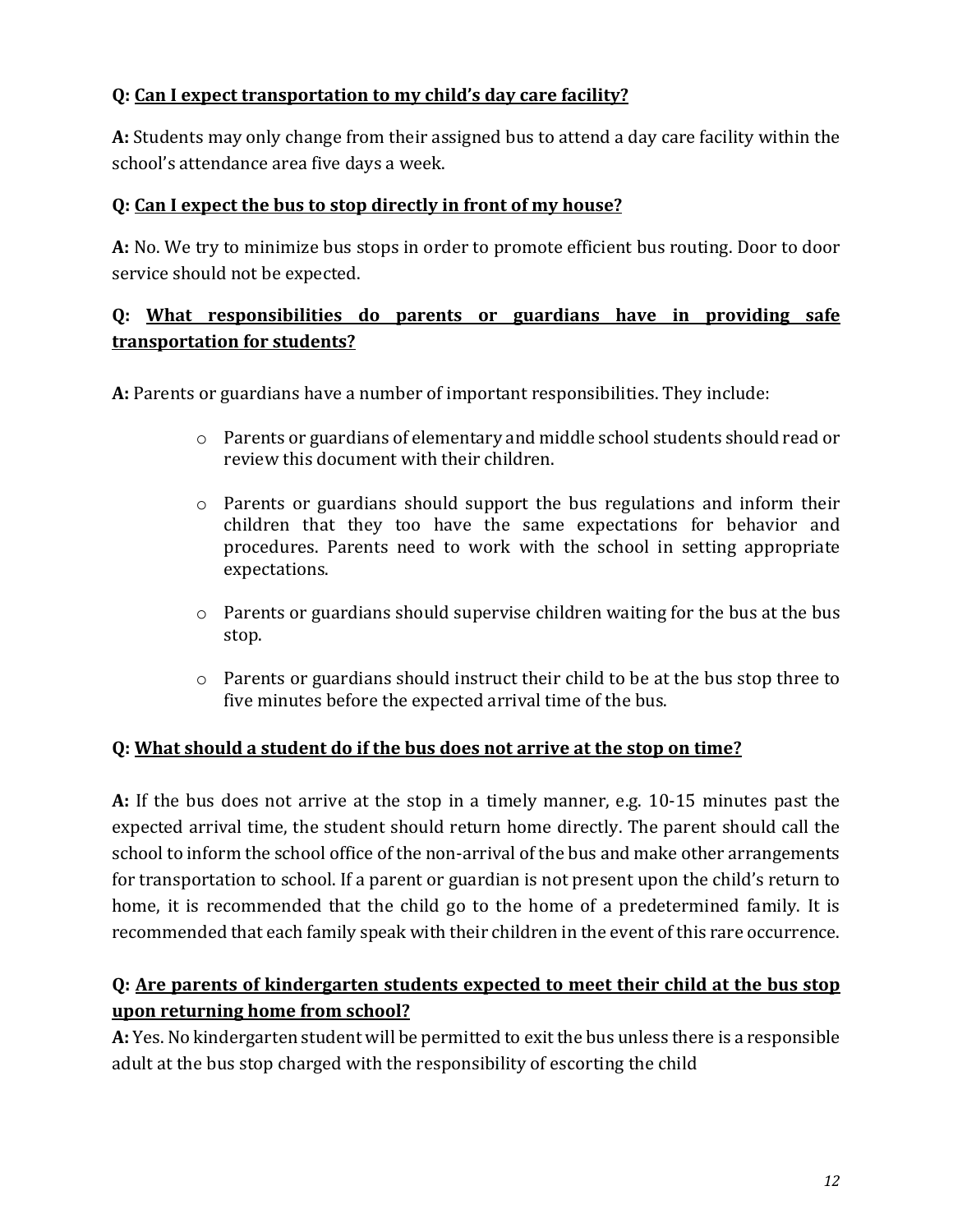safely home. If no responsible adult is present at the bus stop, the kindergarten child will be returned to the school. The parent will be contacted, and the parent will be responsible for transporting the child home.

## **Q: What will happen if the bus is unable to reach a bus stop because of inclement weather or some other unusual circumstance?**

A: Bus drivers have been instructed to never let a child out at a stop other than his/her designated stop. All children will return to the school building and parents will be contacted to arrange safe transportation home.

## **Q: Will my child receive special training on bus safety?**

A: Yes. The school system is required to have training sessions at each school location. There will be a training session at the beginning of the year to review the expectations detailed in this document; introduce all students to bus drivers, thereby reinforcing the importance of following his/her directions at all times; and answer any student's questions or respond to student concerns. Training sessions will focus on procedures for exiting a bus during an emergency situation. Training sessions will reinforce the importance of rules and procedures.

## **Q:** As a parent, what should I do if I have a question or concern about the **transportation of my child?**

A: Simple problems or student conflicts on the bus can be resolved by contacting the building principal. For other transportation issues, you may want to file a "Bus Issue Identification Form" online. Problems that may require the use of the Bus Issue Identification Form include: a request to change a bus route, a request to change the location of a bus stop, or a concern with a bus driver's adherence to bus regulations. The Bus Issue Identification Form can be found on the school website under Transportation.

## **Q:** Is it ever appropriate for parents to communicate directly with the management of **the transportation company regarding a bus problem?**

A: No. The Chelmsford Public Schools transports in excess of 5000 students each day. We have a commitment to safe and efficient transportation. School officials, the Transportation Company and parents need to work together to provide a quality transportation program. Parent support of all messages embedded in this document will be appreciated.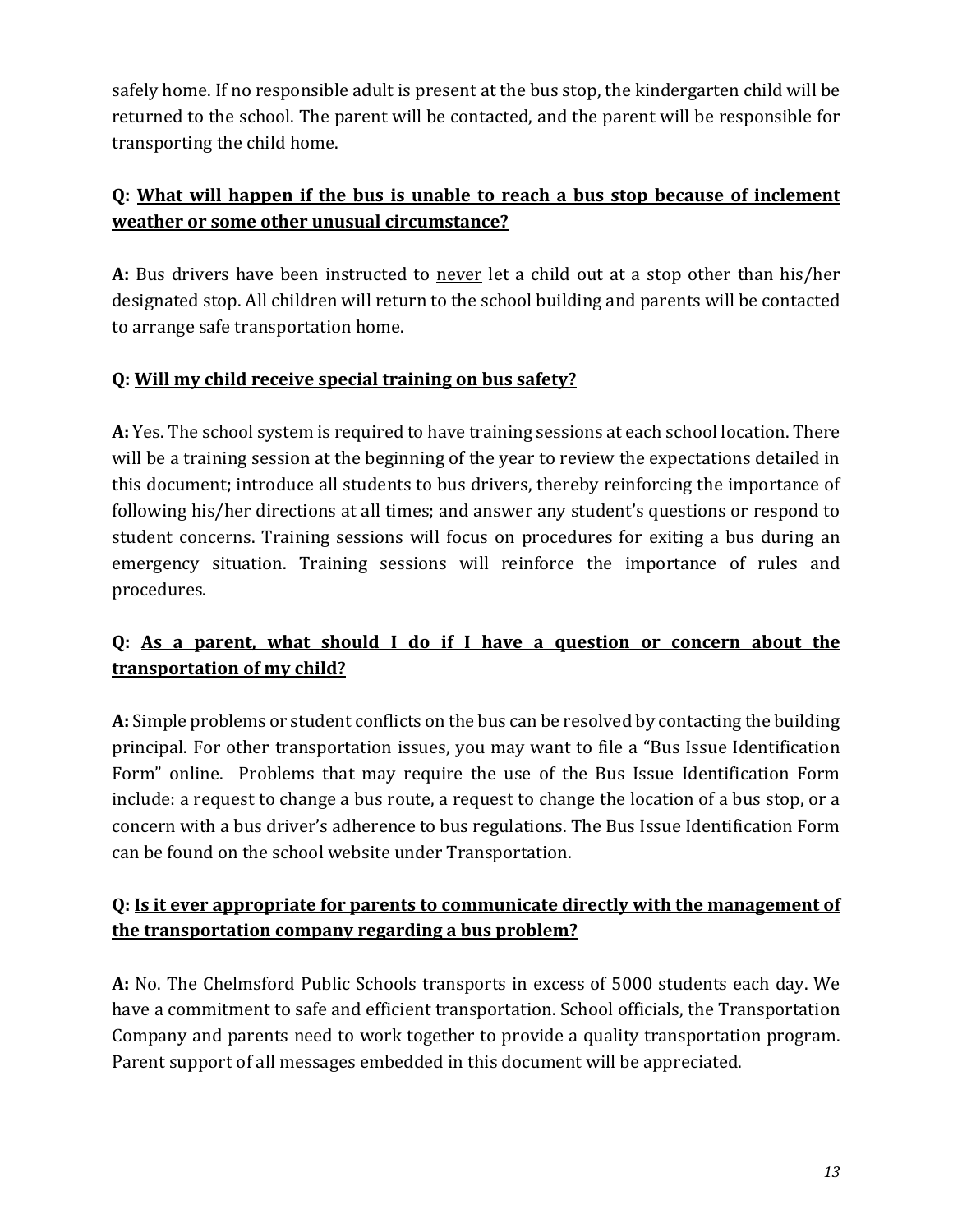#### **Bus Fees**

Chelmsford Public Schools assess a fee for student bus transportation. Transportation fees are assessed as follows:

Kindergarten through grade 6 students will ride free if the distance from the end of their driveway to their school's driveway is beyond 2 miles. All other students in grades K-6 and all students in grades 7-12 will pay the fee to ride the bus. Students qualifying for free or reduced lunch receive free transportation and those receiving special education services with an IEP requiring special transportation.

#### **Bus Rules**

Parents should be aware that students' opportunity to ride the school bus is conditional on their behavior and observance of school rules pertaining to proper conduct. Drivers have the daily responsibility of enforcing student rules and regulations for all students and ensuring their safety. Buses are equipped with video monitoring devices. In the event of a problem impacting the safety of students or the failure of students to comply with rules and regulations, the driver will contact the principal for further administrative action.

Please review the following rules so that you can help your child have a positive bus riding experience:

- a. Students are to observe all rules and regulations established by the bus driver.
- b. Each student is to take a seat and remain in that seat until his or her bus stops. It is expected that students will share seats with their peers. Kindergarten students have assigned seats in the front of the bus. Students in grades 1 through 12 may be assigned seats at the discretion of the bus driver or school administrator.
- c. Students are not permitted to throw anything on the bus or out of the window.
- d. All talking and noise must be kept at a minimum.
- e. No smoking (i.e. including e-cigarettes) is permitted on the bus; this is in accordance with State law.
- f. Students and parents are responsible for any physical damage to the bus.
- g. Inappropriate behavior, including physical contact, is not allowed on or around any bus, or while waiting for the bus.
- h. Riders must keep hands and head inside the bus at all times.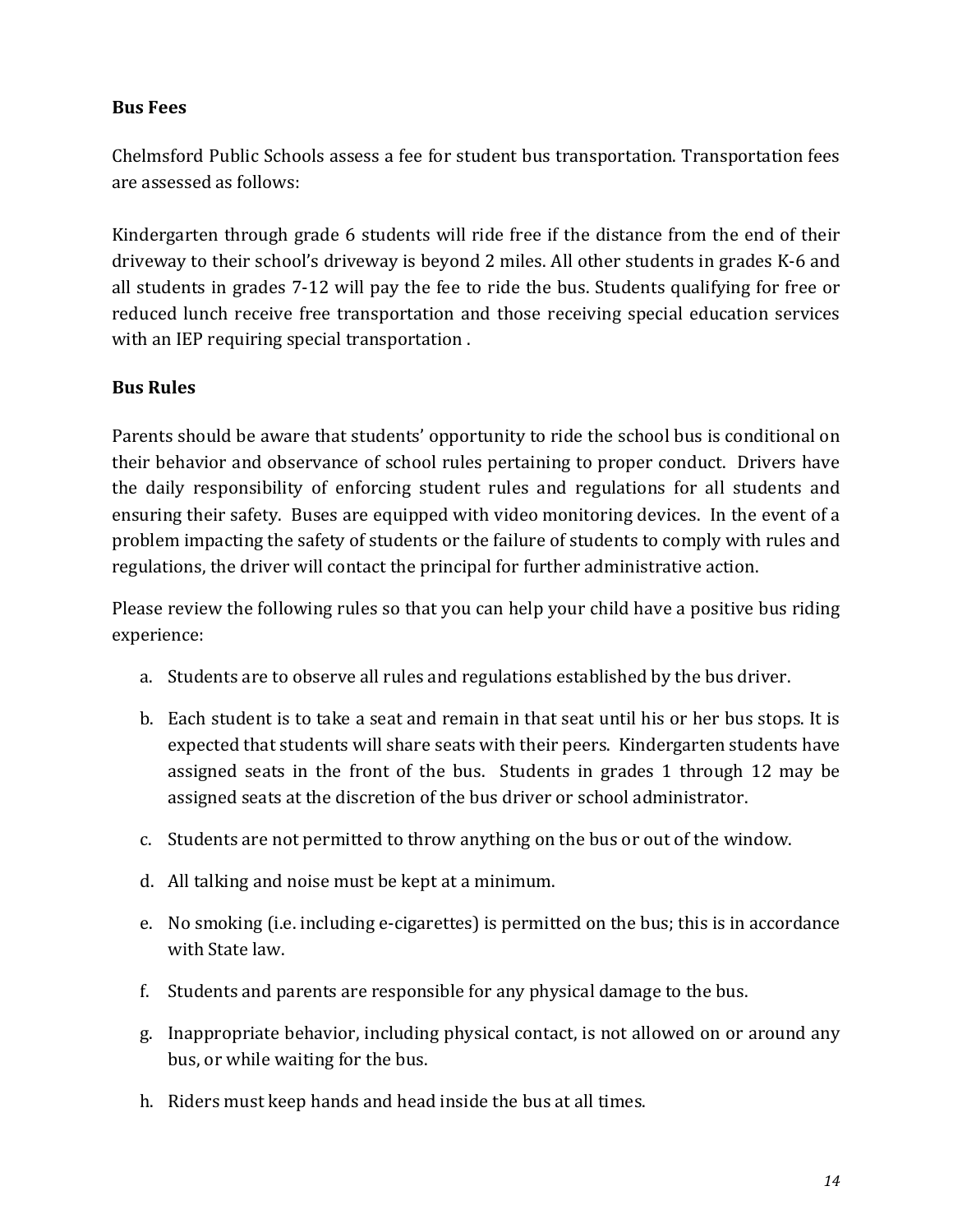- i. No pets or animals are allowed on the bus.
- j. Students must ride only their assigned bus. At the middle and high school levels, bus swapping for employment purposes, or to go to the library is allowed, providing there is space on the bus. The school bus will not change its routing to accommodate students swapping buses.
- k. Only small musical instruments are permitted on the buses, instruments that can be kept in a child's lap or within the area of a child's seat. Large musical instruments will not be permitted on the bus due to safety concerns. Specific information relative to approved instruments allowed on buses will be given to students and parents when they enroll in the instrumental program.
- l. Students are not allowed to take any photo or video on buses.
- m. All the rules that apply at school apply on the bus.

Students who fail to follow bus rules face the possibility of losing the opportunity of riding any bus to and from school. If a student is referred to the office by a bus driver for breaking a bus rule, this is what may happen depending on the severity of the offense.

FIRST OFFENSE – At the minimum a parent or guardian will be contacted.

SECOND OFFENCE AND SUBSEQUENT OFFENSES - A student may be suspended from riding the bus.

• Please note a serious infraction of the rules may result in an immediate bus suspension at the discretion of the building administrator.

Additional infractions of the rules may result in permanent suspension from riding the bus. Restitution will not be made for bus fees due to student suspension and/or expulsion.

**Special note to parents**: For the sake of the safety of your children, it is a criminal offense to pass a bus whose lights are flashing whether on the road or at the school. There is a substantial fine per bus passed.

## *Code of Conduct/Consequences*

#### **Student Expectations**

The Chelmsford Public Schools is committed to providing a safe and nurturing environment which embraces a respect for self and others. Students are responsible to school administrators and teachers for their behavior to and from school, on school grounds, on buses, and during any school-sponsored activity or field trip.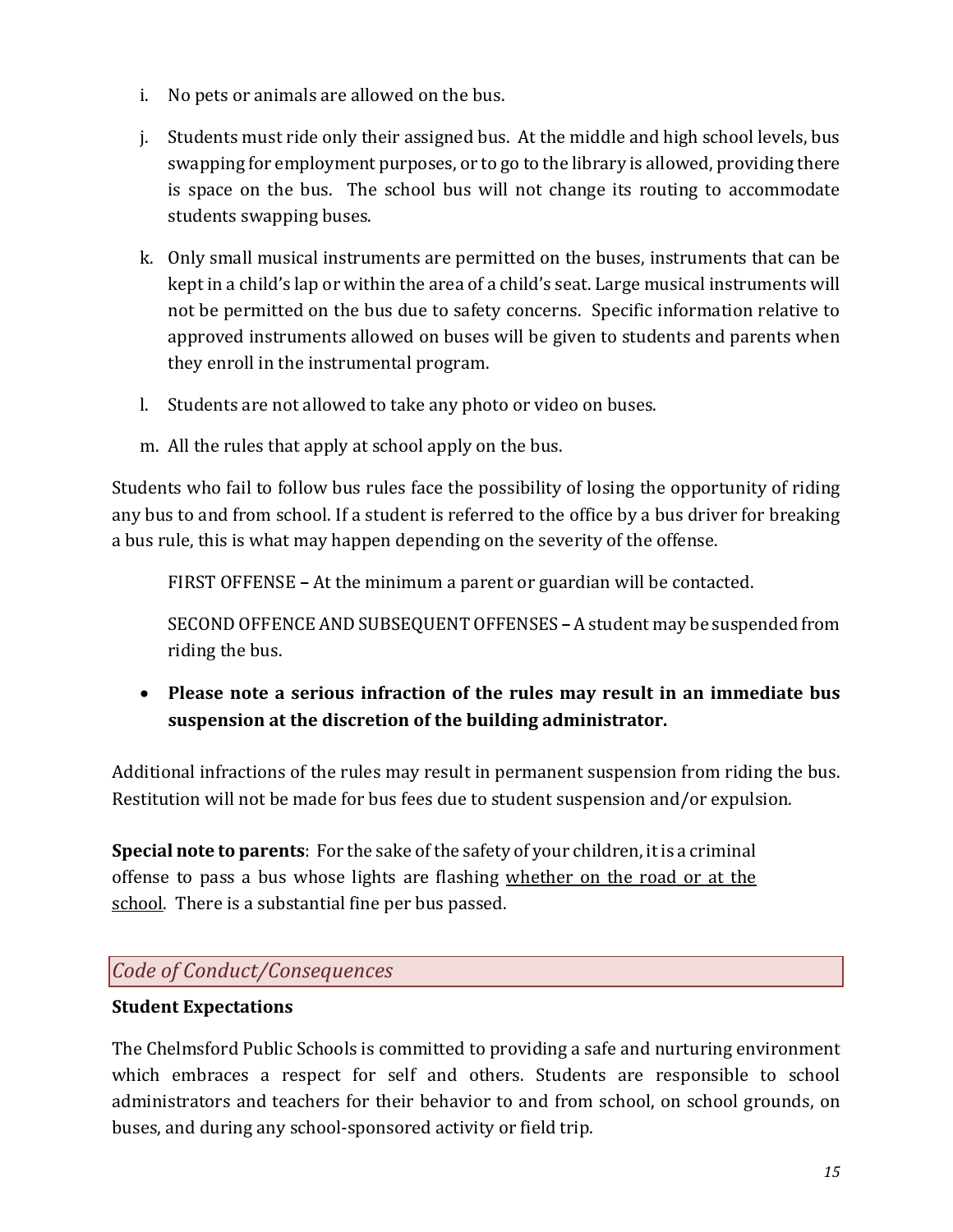- 1. Students are expected to report to each class with all their necessary materials, books, writing implements, the day's assignment, and the Reminder Binder (if applicable).
- 2. Each student should treat the teacher and all members of the class with respect and allow others to participate equally in the lesson.
- 3. Students will use moderate voices at all times.
- 4. Students are expected to keep to the right and to avoid blocking other students' movement in the hallways.
- 5. Running, wrestling, and roughhousing are not allowed at any time.
- 6. During an emergency drill, students must follow directions, stay with their class, use the proper exits, exit quickly, and refrain from talking.
- 7. Objects must never be thrown in school.
- 8. Gum chewing is not allowed in school (elementary & middle school).

Teachers and all school personnel are expected to enforce these behavior expectations at all times. Repeated infractions will be handled using the individual school's discipline procedures. 

#### **Dress Code**

The dress code is based upon the premise that all students attending school may wish to dress and groom themselves appropriately with due consideration to popular convention. Any clothing, jewelry, etc. that denotes drugs, weapons, sex, gambling, alcohol, or gangs is not allowed in school.

Good grooming and appropriate dress should be based on health, safety, cleanliness, and the avoidance of suggestive clothing and clothing injurious to school property. Students should not wear chains in school. Jackets, coats, hats, caps, kerchiefs, bandannas, visors, and sunglasses are not allowed to be worn in elementary and middle schools. Kerchiefs, bandannas, visors, hoods which are in the "up" position, and sunglasses are not allowed to be worn in the high school. For more detail regarding your child's grade level, please see your child's grade addendum.

If jewelry, hair color, clothes or manner of dress are determined by the school administration to be so extreme that they are disruptive or deemed to pose a health or safety hazard, then they are unacceptable.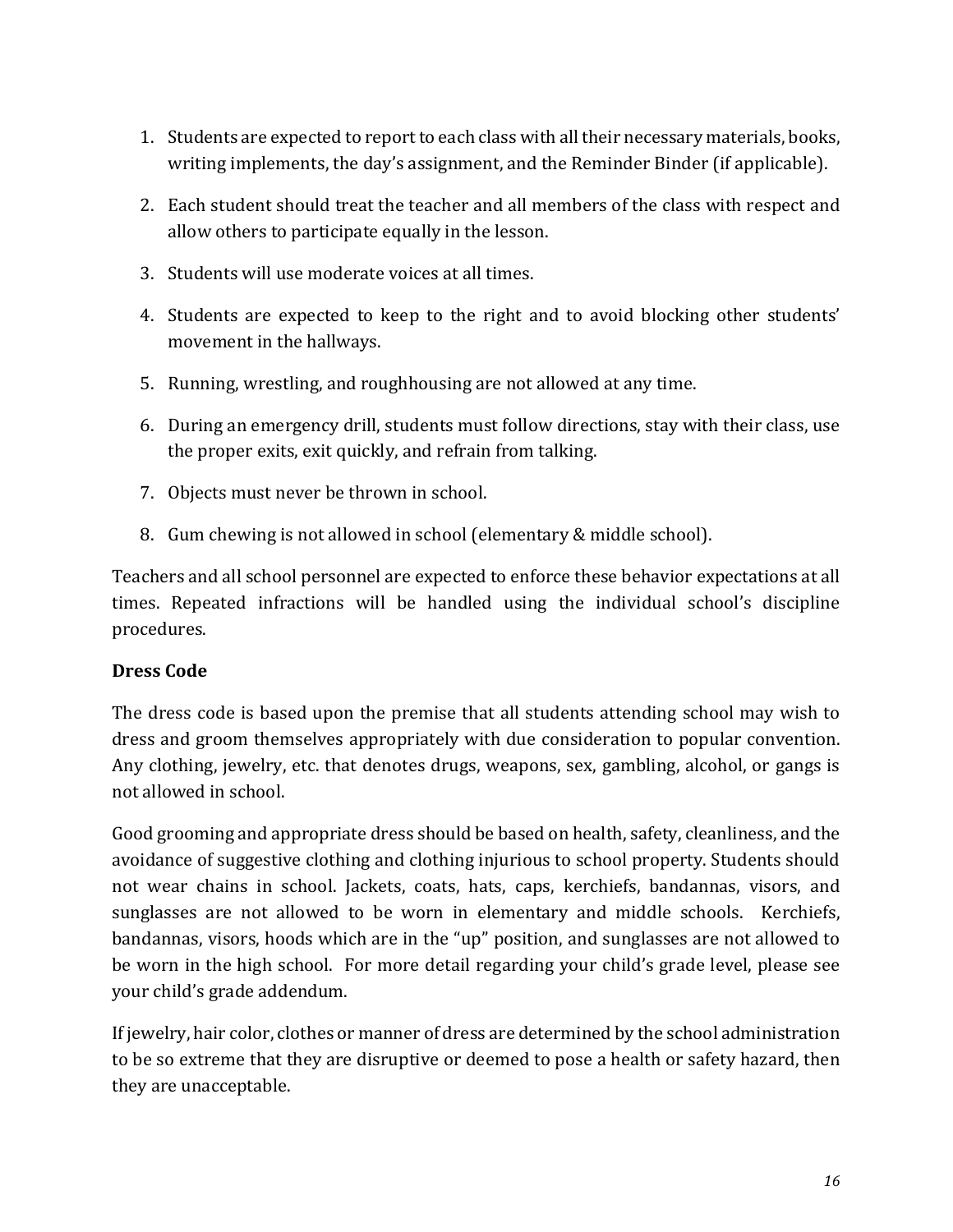Students who violate these dress standards must:

- 1. find alternate clothing in your locker or from a friend;
- 2. receive alternate clothing from the nurse/office;
- 3. ask a parent to bring in alternate clothing or go home to change clothes.

#### **Items Not Allowed During School**

The following items are not allowed during school hours at school without permission:

Electronic games or devices, laser pens or pointers, personal music systems, cameras, video cameras. (Taking pictures or videos of students and staff is not permitted in school or on buses.)

- 1. Squirt guns, water guns, etc.
- 2. Skateboards/sneakers with built-in wheels. (You may only use the skateboard park after you have gone home or been picked up by your parent/guardian).
- 3. Lighters, matches or other lighting devices, alcohol, illegal drugs, counterfeit drugs, drug paraphernalia, tobacco (chewing or smoking, such as cigarettes), any weapons, knives (including pocket or utility knives), fireworks, stink bombs. Bringing any of these items to school will result in suspension or expulsion, and in some cases reported to the police and/or fire department.
- 4. Other devices that may create a disruption or potentially be a safety risk (i.e. shock delivering devices).

*Items located in your locker are considered to be in your possession and may be confiscated by* school administration. Lockers are school property. There is no expectation of privacy for items *contained in school lockers.* 

## **Phone Usage**

If students need to contact home they should see their teacher/administrator to receive permission to use the phone in the classroom or office. Conversely, if a parent needs to speak with a student, the parent should call the school office. All cell phones should be off while in school, unless in use for instructional purposes. Any student using a cell phone for noninstructional purposes while school is in session will have that cell phone confiscated by administration. A first offense will lead to a warning and the administrator will return the phone to the student at the end of the day. Second and subsequent offenses will result in the phone being returned only to the parent and/or further disciplinary actions.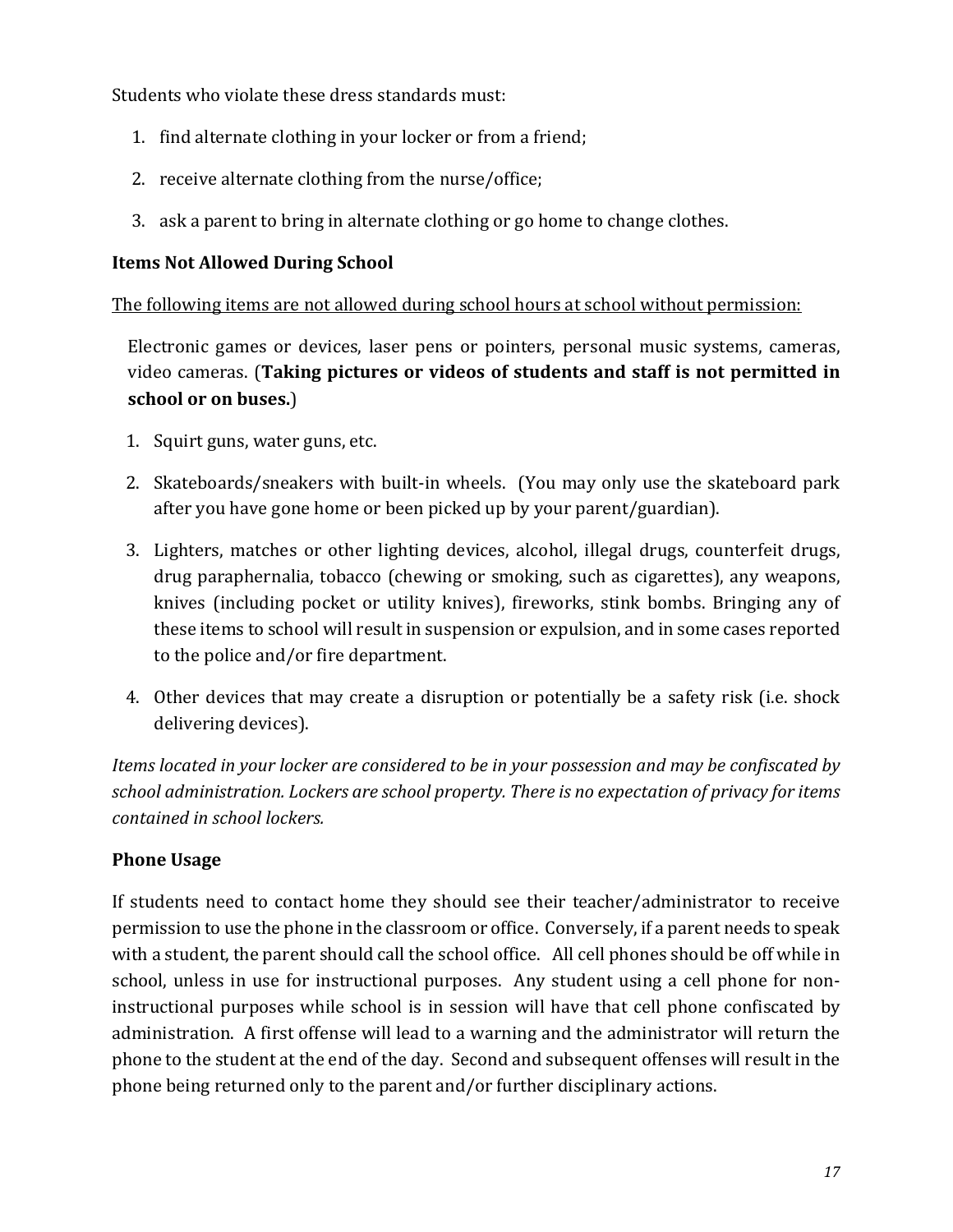## **Personal Computing Devices**

Students using their own personal computing devices as a part of their instructional program, please refer to the Bring Your Own Device (BYOD) Guidelines and FAQs on the Technology Department Web Page.

#### Unauthorized Recordings, Photos and Video

The unauthorized distribution of voice recordings, photographs, or videos of staff or students, at school, on buses, or at a school function, will result in a suspension of up to five (5) days and possible notification to the proper authorities.

#### **Behaviors Not Allowed**

Participation in any of the following will result in student discipline. This list is not an exhaustive list, but is meant to be illustrative.

- 1. Throwing objects.
- 2. Stealing.
- 3. Threats, acts of intimidation, aggressive behavior (including pushing and shoving), fighting.
- 4. Borrowing or exchanging money (Items for sale will be confiscated and parents will be notified. Students should not bring large sums of money to school.)
- 5. Damage to, defacing, or tampering with school property or the property of others. (Students may be expected to pay for all damages before final grades are issued. Additional consequences may also be enforced, including the option of suspension from school).
- 6. Cheating in any form. Cheating is a serious breach of trust and is never acceptable. (See Academic Honor Code)
- 7. Unauthorized leaving of school grounds. In the event a student leaves the school grounds during the school day, the parent will be notified and will be expected to return the student to school immediately. If a parent cannot be reached, the School Attendance Officer and Police Department will be notified in an effort to locate and return the student to school.
- 8. The use of or possession of tobacco products, drugs/counterfeit drugs within the school building, on school grounds, or on school buses.
- 9. Harassment, hazing, or bullying.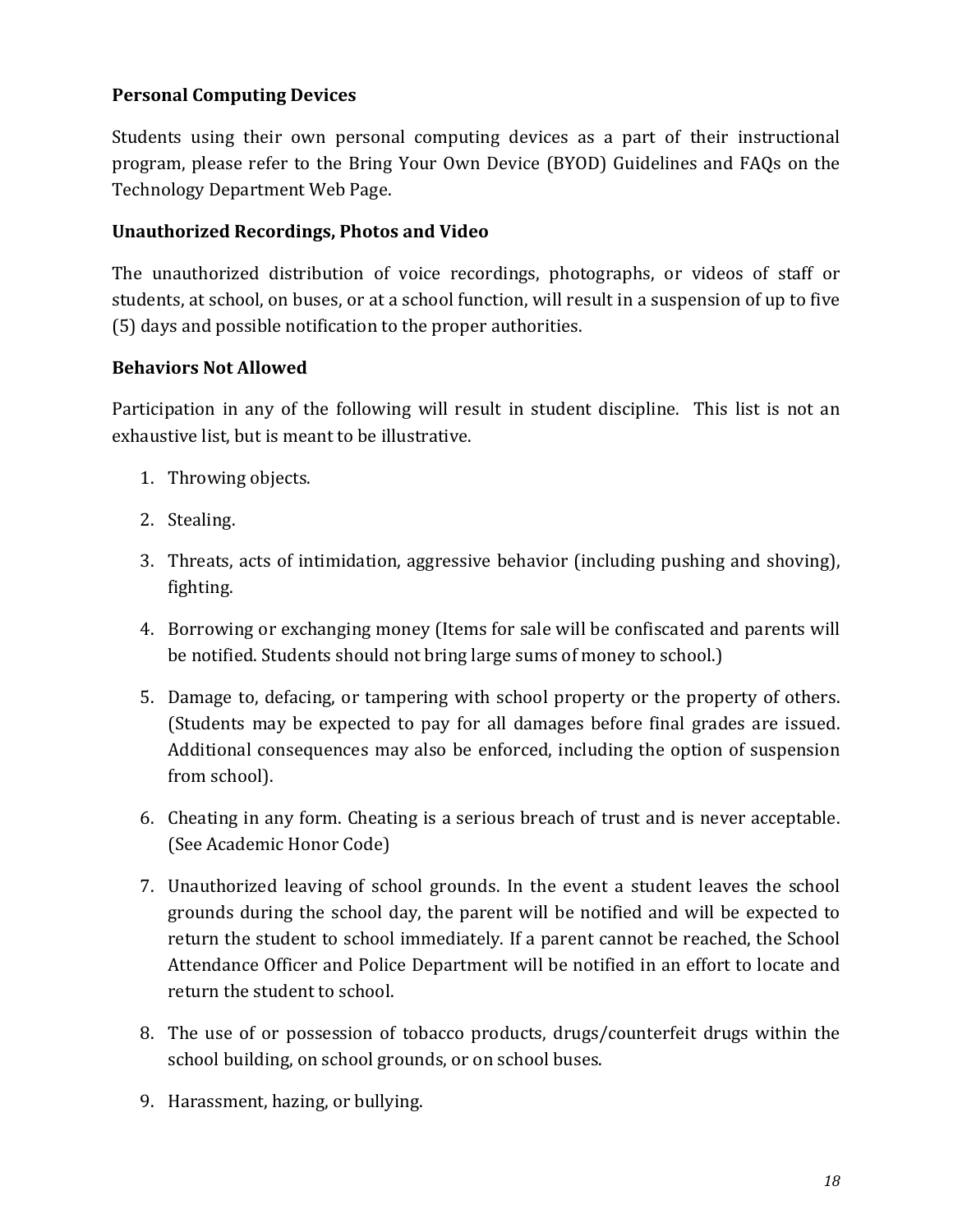- 10. Sexual harassment.
- 11. Distribution of sexual paraphernalia.
- 12. Inappropriate use of technology and social media (see Technology, Internet and Email).

#### **Forms of Consequences:**

- 1. Withholding privileges A student may not be allowed to attend a special program within the school, or school-sponsored events. For example, if a student acted poorly in the cafeteria, the privilege of eating in that setting might be withheld. A student may be required to eat lunch in the school office or in a supervised alternative location.
- 2. Detention A student might be required to serve detention at recess time or after school. The parent will be notified in advance if a detention is to take place after school hours so that parents can provide transportation from school.
- 3. Exclusion A student may be excluded from extra-curricular activities or teams. A student might be suspended or excluded from school.

## *Due Process*

## **MGL Chapter 71 Section 37 H - Policies relative to conduct of teachers or students; student handbooks**

#### Section 37H

The superintendent of every school district shall publish the district's policies pertaining to the conduct of teachers and students. Said policies shall prohibit the use of any tobacco products within the school buildings, the school facilities or on the school grounds or on school buses by any individual, including school personnel. Copies of these policies shall be provided to any person upon request and without cost by the principal of every school within the district.

Each school district's policies pertaining to the conduct of students shall include the following: disciplinary proceedings, including procedures assuring due process; standards and procedures for suspension and expulsion of students; procedures pertaining to discipline of students with special needs; standards and procedures to assure school building security and safety of students and school personnel; and the disciplinary measures to be taken in cases involving the possession or use of illegal substances or weapons, the use of force, vandalism, or violation of other student's civil rights. Codes of discipline, as well as procedures used to develop such codes shall be filed with the department of education for informational purposes only.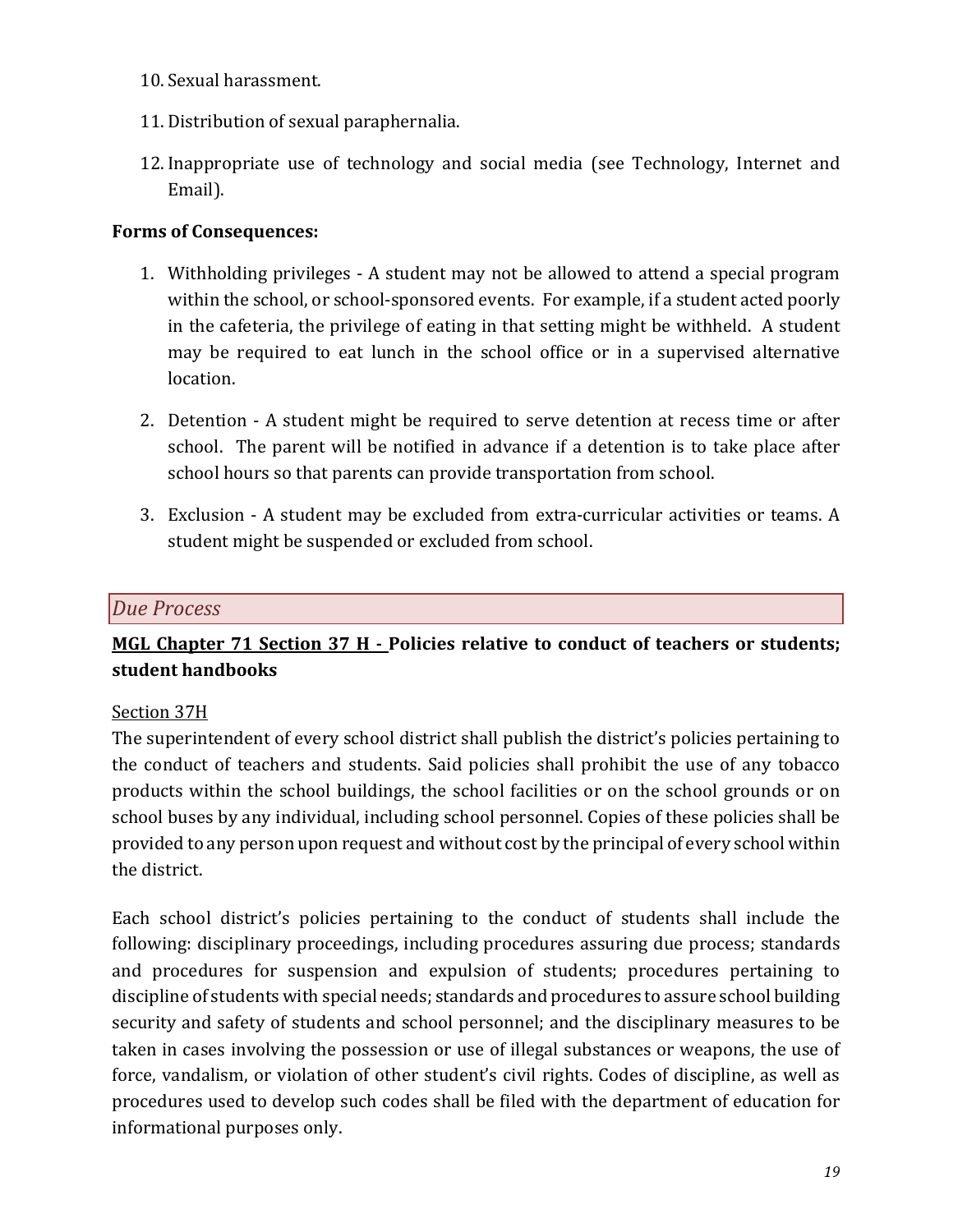In each school building containing the grades nine to twelve, inclusive, the principal, in consultation with the school council, shall prepare and distribute to each student a student handbook setting forth the rules pertaining to the conduct of students. The school council shall review the student handbook each spring to consider changes in disciplinary policy to take effect in September of the following school year, but may consider policy changes at any time. The annual review shall cover all areas of student conduct, including but not limited to those outlined in this section.

Notwithstanding any general or special law to the contrary, all student handbooks shall contain the following provisions:

(a) Any student who is found on school premises or at school-sponsored or school-related events, including athletic games, in possession of a dangerous weapon, including, but not limited to, a gun or a knife; or a controlled substance as defined in chapter ninety-four C, including, but not limited to, marijuana, cocaine, and heroin, may be subject to expulsion from the school or school district by the principal.

(b) Any student who assaults a principal, assistant principal, teacher, teacher's aide or other educational staff on school premises or at school-sponsored or school-related events, including athletic games, may be subject to expulsion from the school or school district by the principal.

(c) Any student who is charged with a violation of either paragraph  $(a)$  or (b) shall be notified in writing of an opportunity for a hearing; provided, however, that the student may have representation, along with the opportunity to present evidence and witnesses at said hearing before the principal.

After said hearing, a principal may, in his discretion, decide to suspend rather than expel a student who has been determined by the principal to have violated either paragraph (a) or (b). 

(d) Any student who has been expelled from a school district pursuant to these provisions shall have the right to appeal to the superintendent. The expelled student shall have ten days from the date of the expulsion in which to notify the superintendent of his appeal. The student has the right to counsel at a hearing before the superintendent. The subject matter of the appeal shall not be limited solely to a factual determination of whether the student has violated any provisions of this section.

(e) Any school district that suspends or expels a student under this section shall continue to provide educational services to the student and an opportunity to make academic progress during the period of suspension or expulsion, under section 21 of chapter 76. If the student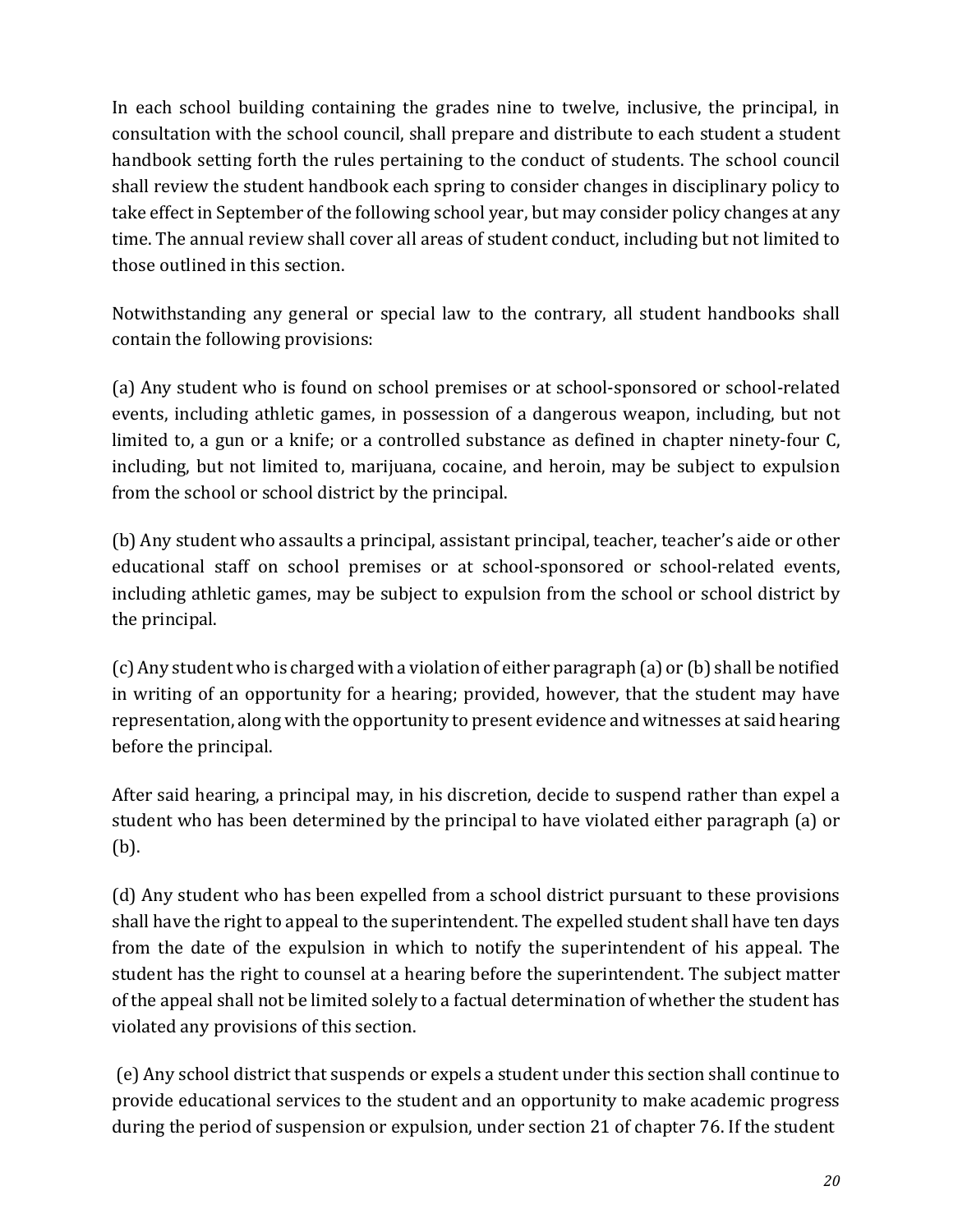moves to another district during the period of suspension or expulsion, the new district of residence shall either admit the student to its schools or provide educational services to the student in an education service plan, under section 21 of chapter 76.

(f) Districts shall report to the department of elementary and secondary education the specific reasons for all suspensions and expulsions, regardless of duration or type, in a manner and form established by the commissioner. The department of elementary and secondary education shall use its existing data collection tools to obtain this information from districts and shall modify those tools, as necessary, to obtain the information. On an annual basis, the department of elementary and secondary education shall make district level de-identified data and analysis, including the total number of days each student is excluded during the school year, available to the public online in a machine readable format. This report shall include district level data disaggregated by student status and categories established by the commissioner.

(g) Under the regulations promulgated by the department, for each school that suspends or expels a significant number of students for more than 10 cumulative days in a school year, the commissioner shall investigate and, as appropriate, shall recommend models that incorporate intermediary steps prior to the use of suspension or expulsion. The results of the analysis shall be publicly reported at the school district level.

#### Section 37H1/2.

 $(1)$ Upon the issuance of a criminal complaint charging a student with a felony or upon the issuance of a felony delinquency complaint against a student, the principal or headmaster of a school in which the student is enrolled may suspend such student for a period of time determined appropriate by said principal or headmaster if said principal or headmaster determines that the student's continued presence in school would have a substantial detrimental effect on the general welfare of the school. The student shall receive written notification of the charges and the reasons for such suspension prior to such suspension taking effect. The student shall also receive written notification of his right to appeal and the process for appealing such suspension; provided, however, that such suspension shall remain in effect prior to any appeal hearing conducted by the superintendent.

The student shall have the right to appeal the suspension to the superintendent. The student shall notify the superintendent in writing of his request for an appeal no later than five calendar days following the effective date of the suspension. The superintendent shall hold a hearing with the student and the student's parent or guardian within three calendar days of the student's request for an appeal. At the hearing, the student shall have the right to present oral and written testimony on his behalf, and shall have the right to counsel. The superintendent shall have the authority to overturn or alter the decision of the principal or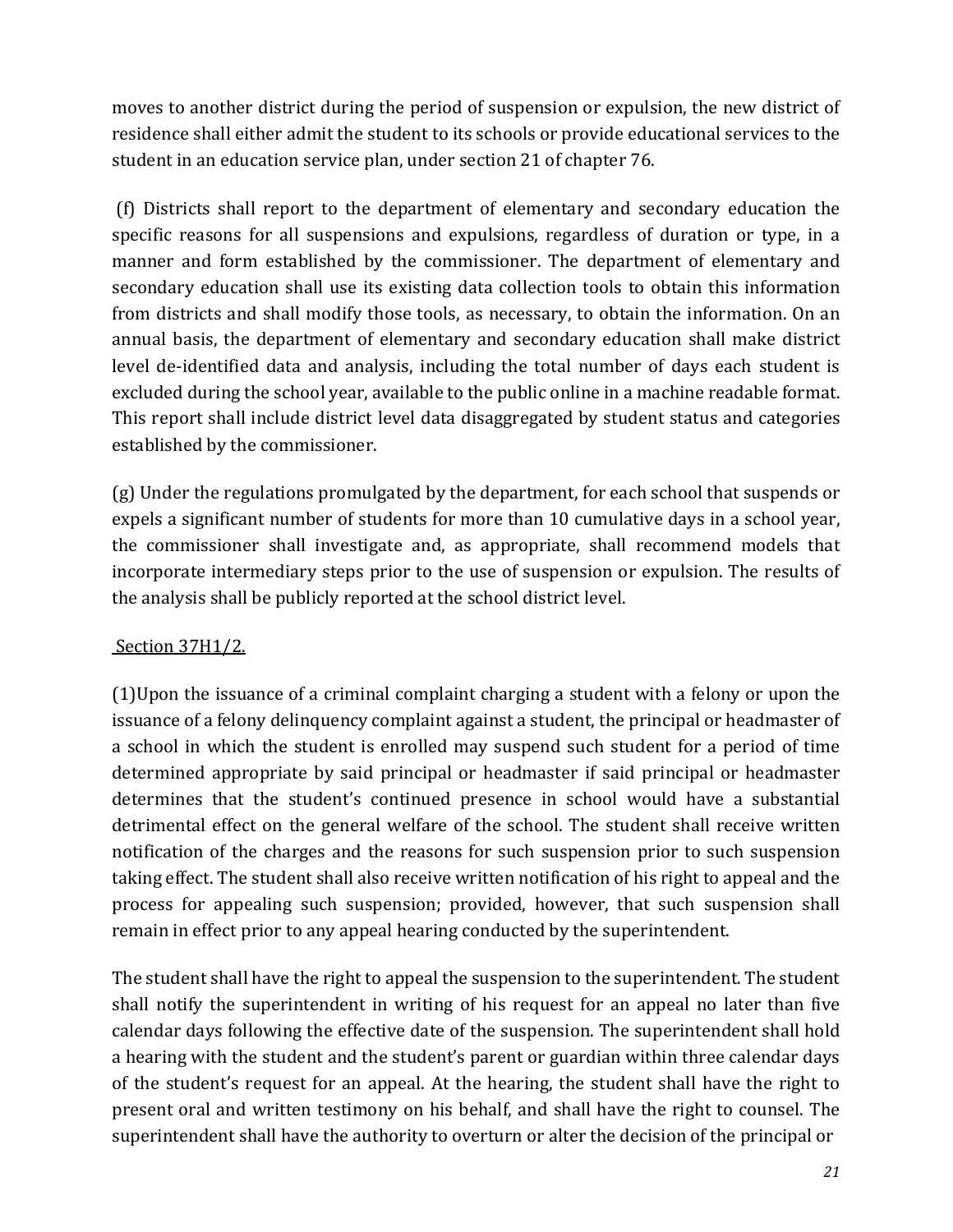headmaster, including recommending an alternate educational program for the student. The superintendent shall render a decision on the appeal within five calendar days of the hearing. Such decision shall be the final decision of the city, town or regional school district with regard to the suspension.

(2) Upon a student being convicted of a felony or upon an adjudication or admission in court of guilt with respect to such a felony or felony delinguency, the principal or headmaster of a school in which the student is enrolled may expel said student if such principal or headmaster determines that the student's continued presence in school would have a substantial detrimental effect on the general welfare of the school. The student shall receive written notification of the charges and reasons for such expulsion prior to such expulsion taking effect. The student shall also receive written notification of his right to appeal and the process for appealing such expulsion; provided, however, that the expulsion shall remain in effect prior to any appeal hearing conducted by the superintendent.

The student shall have the right to appeal the expulsion to the superintendent. The student shall notify the superintendent, in writing, of his request for an appeal no later than five calendar days following the effective date of the expulsion. The superintendent shall hold a hearing with the student and the student's parent or guardian within three calendar days of the expulsion. At the hearing, the student shall have the right to present oral and written testimony on his behalf, and shall have the right to counsel. The superintendent shall have the authority to overturn or alter the decision of the principal or headmaster, including recommending an alternate educational program for the student. The superintendent shall render a decision on the appeal within five calendar days of the hearing. Such decision shall be the final decision of the city, town or regional school district with regard to the expulsion.

Any school district that suspends or expels a student under this section shall continue to provide educational services to the student during the period of suspension or expulsion, under section 21 of chapter 76. If the student moves to another district during the period of suspension or expulsion, the new district of residence shall either admit the student to its schools or provide educational services to the student under an education service plan, under section 21 of chapter 76.

#### Section 37H 3/4

#### Suspensions

A violation of the school rules may result in the suspension of you/your child from school. A suspension may be served in three ways: an in-school suspension, a short-term suspension, or a long-term suspension. Depending on circumstances, your child may also be removed for not more than two (2) school days on emergency grounds.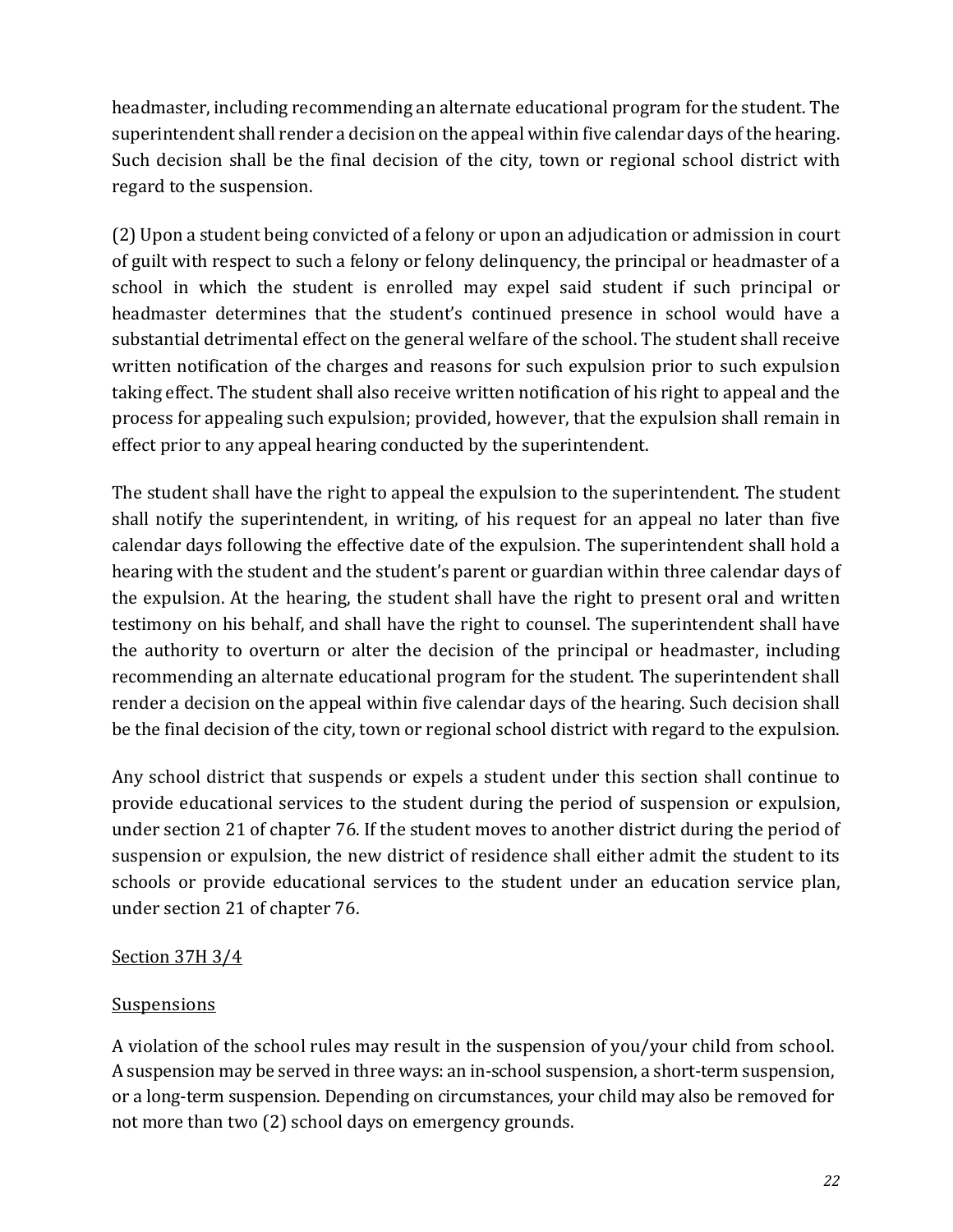Below are definitions for the terms to be used during school suspension procedures. The procedures are pursuant M.G.L. c. 71 §37H  $\frac{3}{4}$  and 603 CMR 53.00, and effective July 1, 2014.

#### You/your

These words means the student if more than 18 years of age and where contextually inappropriate the student's parents, guardian or person authorized to make educational decisions if the student is less than 18 years old.

## In-School Suspension

An in-school suspension is defined as removal of a student from regular classroom activities, but not from the school premises, for no more than  $(10)$  consecutive school days, or no more than ten (10) school days cumulatively for multiple infractions during the school year. Removal solely from participation in extracurricular activities or schoolsponsored events, or both, shall not count as removal in calculating school days. In-school suspension for ten (10) days or fewer, consecutively or cumulatively during a school year, shall not be considered a short-term suspension. If a student is placed in in-school suspension for more than ten (10) days, consecutively or cumulatively during a school year, such suspension shall be deemed a long-term suspension for due process and appeal purposes.

## Short-Term Suspension

A short-term suspension is defined as the removal of a student from the school premises and regular classroom activities for ten (10) or fewer consecutive school days. A principal may, in his or her discretion, allow a student to serve a short-term suspension in school. Removal solely from participation in extracurricular activities or school-sponsored events, or both, shall not count as removal in calculating school days.

## Long-Term Suspension

A long-term suspension is defined as the removal of a student from the school premises and regular classroom activities for more than ten  $(10)$  consecutive school days, or for more than ten (10) school days cumulatively for multiple disciplinary offenses in any school year. A principal may, in his or her discretion, allow a student to serve a long-term suspension in school. Removal solely from participation in extracurricular activities or school-sponsored events, or both, shall not count as removal in calculating school days.

Except for students who are charged with offenses under M.G.L. c. 71 §37H or §37H1/2 *i.e.*, with possession of drugs or weapons on school grounds, assault on a staff member, or are charged with or convicted of a felony or felony delinquency, no student may be placed on long-term suspension for one or more disciplinary offenses for more than ninety (90) school days in a school year beginning with the first day that the student is removed from school. Offenses under  $\S$ §37H or 37H<sup>1</sup>/2 are not subject to §37H<sup>3</sup>/4 as to the duration of your child's removal from school, and may result in an expulsion for longer than 90 days. No long-term suspension shall extend beyond the end of the school year in which such suspension is imposed.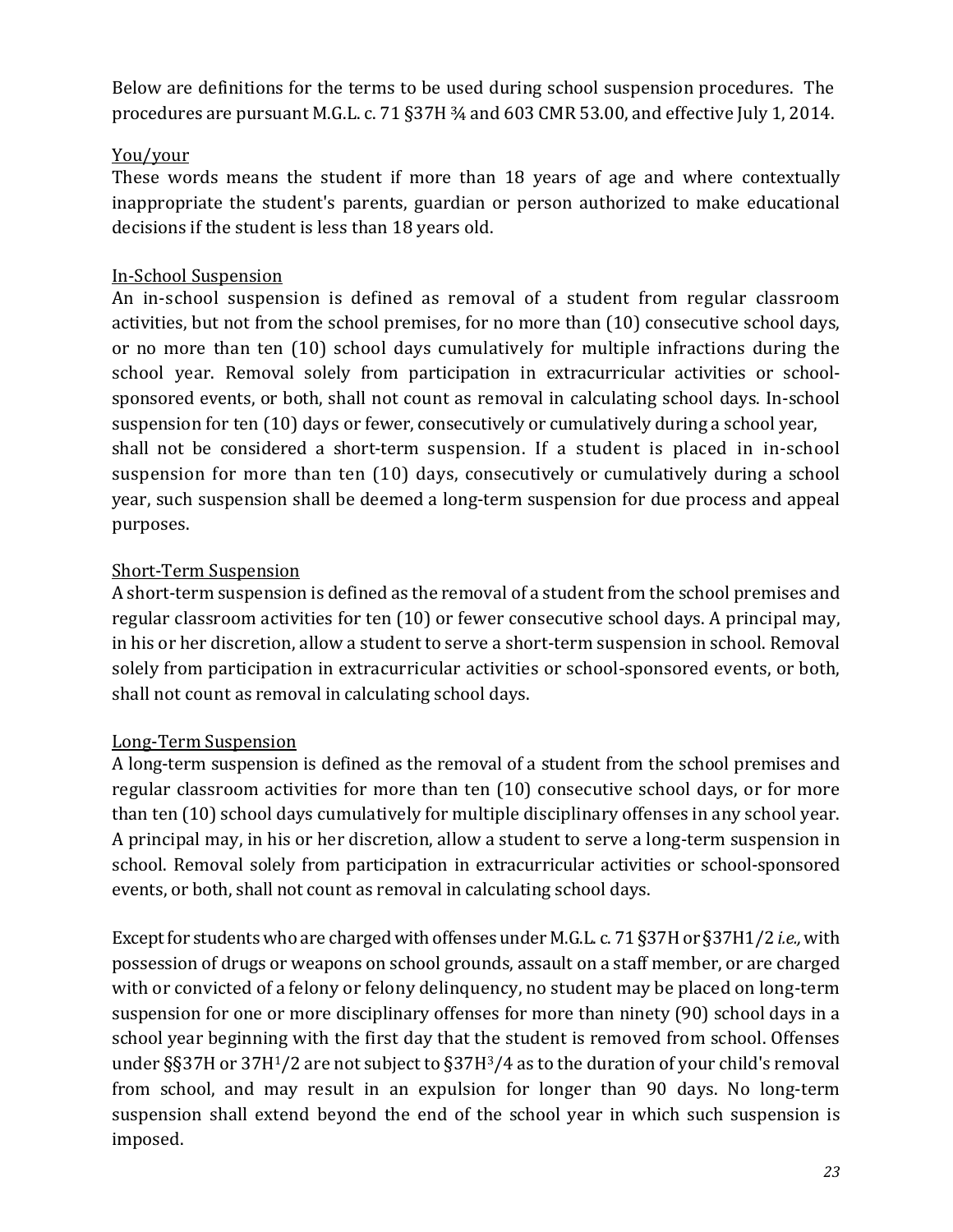#### Expulsion

Expulsion is defined as the removal of a student from the school premises, regular classroom activities, and school activities for more than ninety (90) school days, indefinitely, or permanently, as permitted under G.L. c. 71,  $\S$ §37H or 37H1/2 for: a) possession of a dangerous weapon; b) possession of a controlled substance; c) assault on a member of the educational staff; or d) felony conviction, or adjudication or admission of guilt with respect to such felony, if it is determine that the student's continued presence in school would have a substantial detrimental effect on the general welfare of the school, as provided in G.L. c. 71, §§37H or 37H 1/2.

#### School Wide Education Plan

If you or your child is to be suspended for more than ten  $(10)$  consecutive days, you/your child may be eligible to continue to receive educational services under a school-wide education plan, a document developed by the building principal, in accordance with G.L. c. 76, §21. The plan includes a list of education and services available to students who are expelled or suspended from school for any reason, or under any law including M.G.L. c.  $71\$ 37H & 37H1/2, for more than 10 consecutive days. These plans are intended to allow eligible students to continue to access academic opportunities while suspended or excluded for any reason.

#### **NOTICE OF HEARING RIGHTS & PROCEDURES**

#### **PROCEDURES FOR SHORT-TERM SUSPENSION**

#### **(exclusion of a student from school premises and regular classroom activities for a** specified period of not more than ten school days.)

The principal, or his/her designee, may suspend students on a short-term basis. Unless a student poses a danger to persons or property, substantially and materially disrupts the order of school, possesses a firearm, controlled substance, or assaults a school staff member, the student will receive the following prior to a short-term suspension:

- 1. Oral and written notice of the charges in English and the primary language of the home if other than English. This notice shall include:
	- i. The disciplinary offense;
	- ii. The basis for the charge;
	- iii. The potential consequences, including the potential length of the suspension;
	- iv. The opportunity to have a hearing with the principal and the parent concerning the proposed suspension, including the opportunity to dispute the charges and to present the student's explanation of the alleged incident;
	- v. The date, time, and location of the hearing;
	- vi. The right of the parent and student to interpreter services at the hearing; and
	- vii. If the student may be placed on a long-term suspension following the hearing with the principal:
		- 1. The rights set forth under the "Procedures for Long-Term Suspension"; and
		- 2. The right to appeal the principal's decision to the superintendent.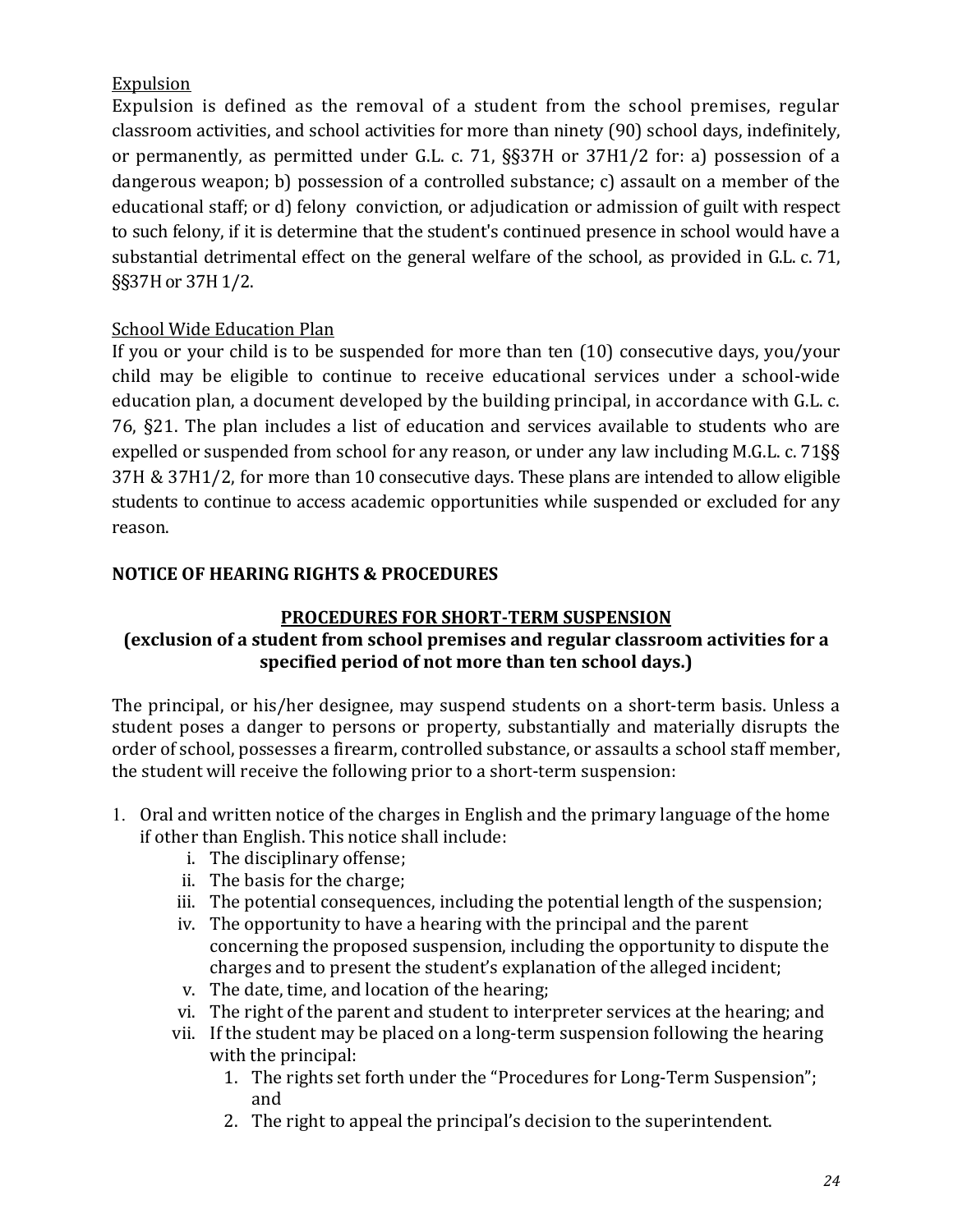- 2. At the hearing, if the student and/or parent elects to attend, the student shall have the opportunity to present his/her version of the relevant facts and any mitigating circumstances.
- 3. The principal shall make reasonable efforts to notify the parent orally of the opportunity to attend the hearing. To conduct the hearing without the parent, the principal must be able to document reasonable efforts to include the parent. The principal is presumed to have made reasonable efforts if the principal sent written notice and has documented at least two (2) attempts to contact the parent in the manner specified by the parent for emergency notification.
- 4. Based on the available information, the principal shall make a determination as to whether the student committed the disciplinary offences and what remedy shall be imposed. The principal shall notice the student and parent in writing of his/her decision, the reasons for it, and, if applicable, the type and duration of the suspension and the opportunity to make up assignments and other academic work.
- 5. If the student is in a public preschool program or in grades K through 3, the principal shall send a copy of the written determination to the superintendent and explain the reasons for imposing an out-of-school suspension, before the suspension takes effect.

#### **PROCEDURES FOR EMERGENCY REMOVAL**

If the student's continued presence poses a danger to persons or property, or materially and substantially disrupts the order of the school and, in the principal's judgment, there is no alternative available to alleviate the danger or disruption, the principal shall temporarily remove the student from the school. This temporary removal shall not exceed two (2) days following the day of the emergency removal and the superintendent shall be immediately notified of the removal. Additionally, the principal shall make immediate and reasonable efforts to orally notify the student and student's parent of the emergency removal, the reason for the emergency removal, and the other information required in a short-term suspension notification. The short-term suspension notice shall be provided in writing to the student and parent. The opportunity for a hearing with the principal shall occur within two  $(2)$ school days, unless otherwise extended by the school and parent. A decision regarding the student's continued suspension or other removal shall be rendered the same say as the hearing and written notice shall be provided the following school day. This written notice shall include all the information required based on the type of discipline imposed (shortterm suspension, in-school suspension, long-term suspension, or expulsion).

The principal may also remove a student from privileges, such as extracurricular activities and attendance at school-sponsored events, based on a student's misconduct. This type of removal is not subject to the procedures for suspension and expulsion outlined in this policy.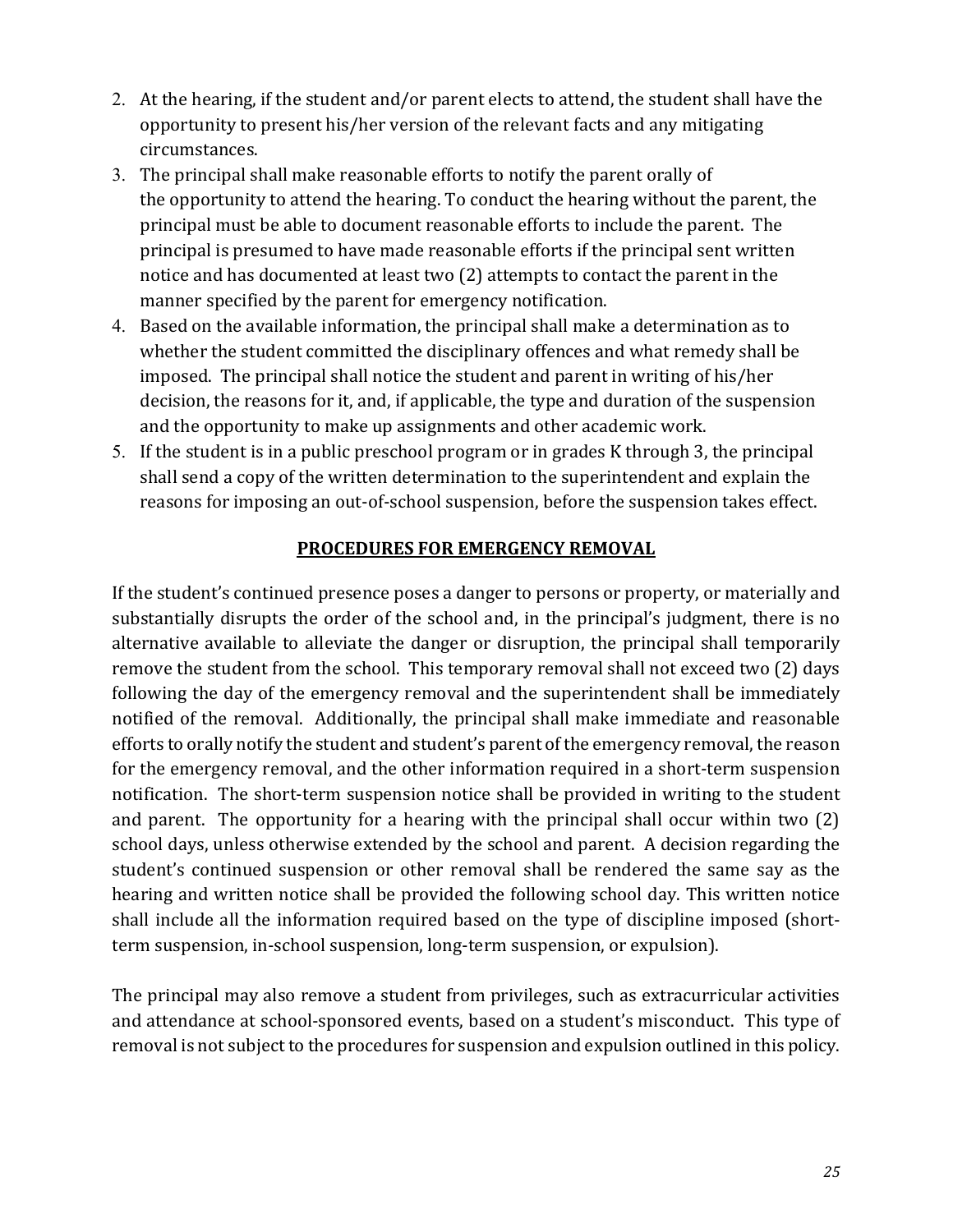#### **PROCEDURES FOR AN IN-SCHOOL SUSPENSION**

An in-school suspension may be used as an alternative to short-term suspension for disciplinary events. An in-school suspension means the removal of a student from regular classroom activities, but not from the school premises, for no more than ten (10) consecutive school days, or no more than ten (10) school days cumulatively for multiple infractions in one school year.

If the principal choses this alternative, the principal shall inform the student of the disciplinary offense charged and the basis for that charge and provide the student an opportunity to dispute the charge and explain the circumstances surrounding the charge. If an in-school suspension is issued, the principal shall make reasonable efforts to notify the parent orally of the disciplinary offense, the reasons for concluding that the student committed the offense, and the length of the in-school suspension.

The principal shall also invite the parent to a meeting to discuss the student's academic performance and behavior, strategies for student engagement, and possible responses to the behavior. This meeting shall be scheduled on the day of the suspension, if possible, or as soon as possible thereafter. The principal shall also send written notice to the student and parent about the in-school suspension, including the reason and length of the in-school suspension, and inviting the parent to the above described meeting, if such meeting has not already occurred.

#### **PROCEDURES FOR LONG-TERM SUSPENSION**

#### **(exclusion of a student from school premises and regular classroom activities for** more than ten school days.)

The principal, or his/her designee, may issue long-term suspensions at the building level. The principal may also issue expulsions for the offenses set forth in M.G.L. c. 71,  $\S 37H$  and §37H½. Expulsions for other offenses are handled by the School Committee pursuant to M.G.L. c. 76, §16 and §17.

- 1. In the event of a long term suspension or expulsion, the student will be provided oral and written notice of the charges in English and the primary language of the home if other than English. This notice shall include:
	- i. The disciplinary offense;
	- ii. The basis for the charge;
	- iii. The potential consequences, including the potential length of the suspension;
	- iv. The opportunity to have a hearing with the principal and the parent concerning the proposed suspension, including the opportunity to dispute the charges and to present the student's explanation of the alleged incident;
	- v. The date, time, and location of the hearing; and
	- vi. The right of the parent and student to interpreter services at the hearing.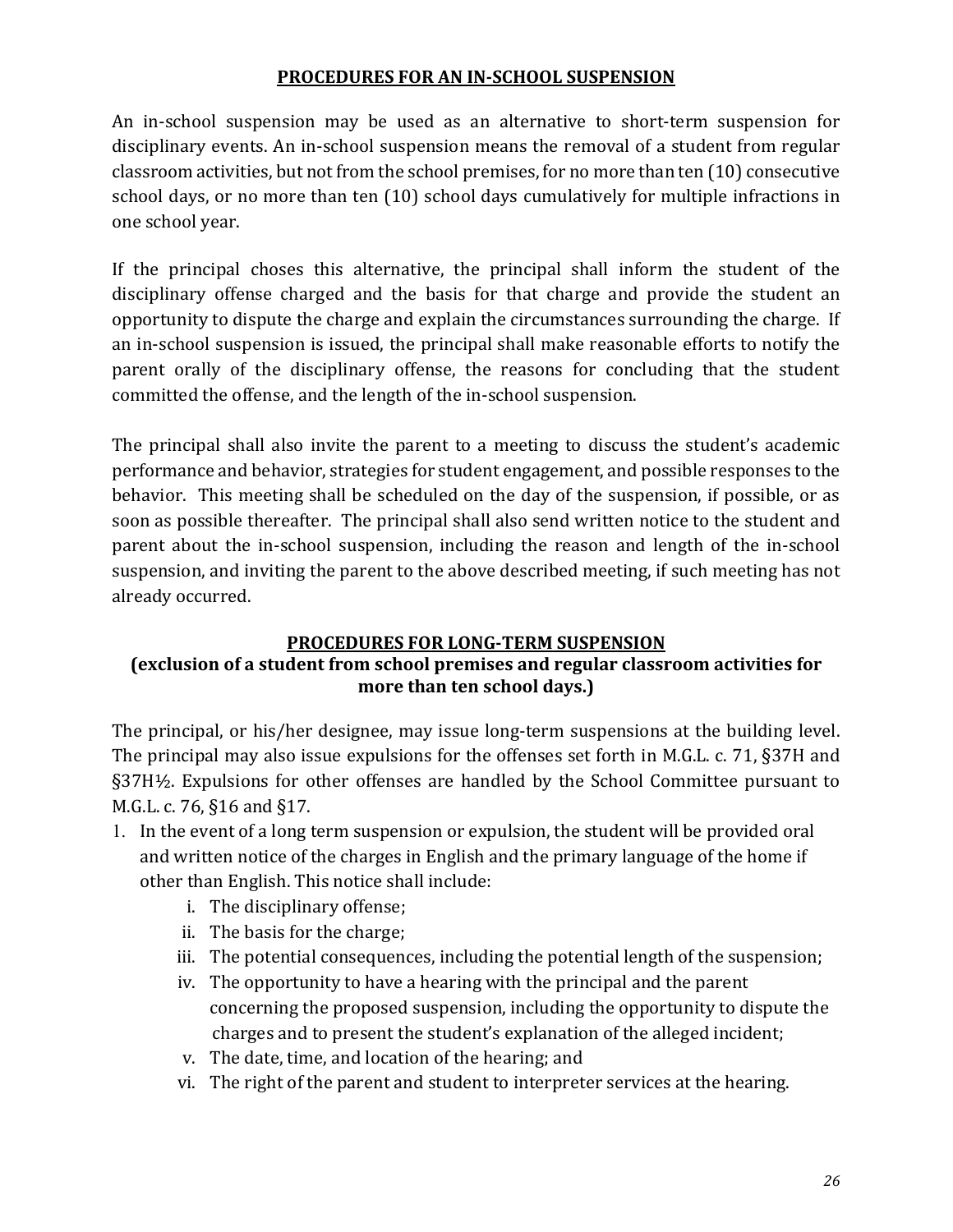- 2. The principal shall make reasonable efforts to notify the parent orally of the opportunity to attend the hearing. To conduct the hearing without the parent, the principal must be able to document reasonable efforts to include the parent. The principal is presumed to have made reasonable efforts if the principal sent written notice and has documented at least two (2) attempts to contact the parent in the manner specified by the parent for emergency notification.
- 3. In advance of the hearing, the student shall have the right to review the student's record and the documents upon which the principal may rely in making a determination to suspend the student.
- 4. The student shall also have the right to be represented by counsel or a lay person at the choice and expense of the student/parent.
- 5. At the hearing, if the student and/or parent elects to attend, the student shall have the opportunity to present his/her version of the relevant facts and any mitigating circumstances. The student shall also have the right to produce witnesses and the right to cross-examine witnesses presented by the school. The student may request that the hearing be audio recorded by the principal and may request a copy of the recording. All parties must be made aware that the hearing is recorded in advance of the hearing.
- 6. The parent, if present, shall have the opportunity to discuss the student's conduct and other information, including mitigating circumstances that the principal should consider in determining consequences for the student.
- 7. The principal shall make a determination as to whether the student committed the disciplinary offences and what consequences shall be imposed. The principal shall notice the student and parent in writing of his/her decision, including the following information:
	- i. The disciplinary offence, the date on which the hearing took place, and the participants in the hearing;
	- ii. The key facts and conclusions reached by the principal;
	- iii. The length and effective date of the suspension and the date of return to school;
	- iv. The notice the student's opportunity to receive education services to make academic progress during the suspension;
	- v. The student's right to appeal the principal's decision to the superintendent or his/her designee if a long-term suspension has been imposed. This notice of appeal shall include the process for appealing the decision, which requires the parent or student to file a written notice of appeal with the superintendent within five (5) calendar days of the effective date of the long-term suspension.
		- a. The superintendent shall hold the hearing within three (3) school days of the student's request, unless an extension is mutually agreed to.
		- b. The superintendent shall make a good-faith effort to include the parent in the hearing.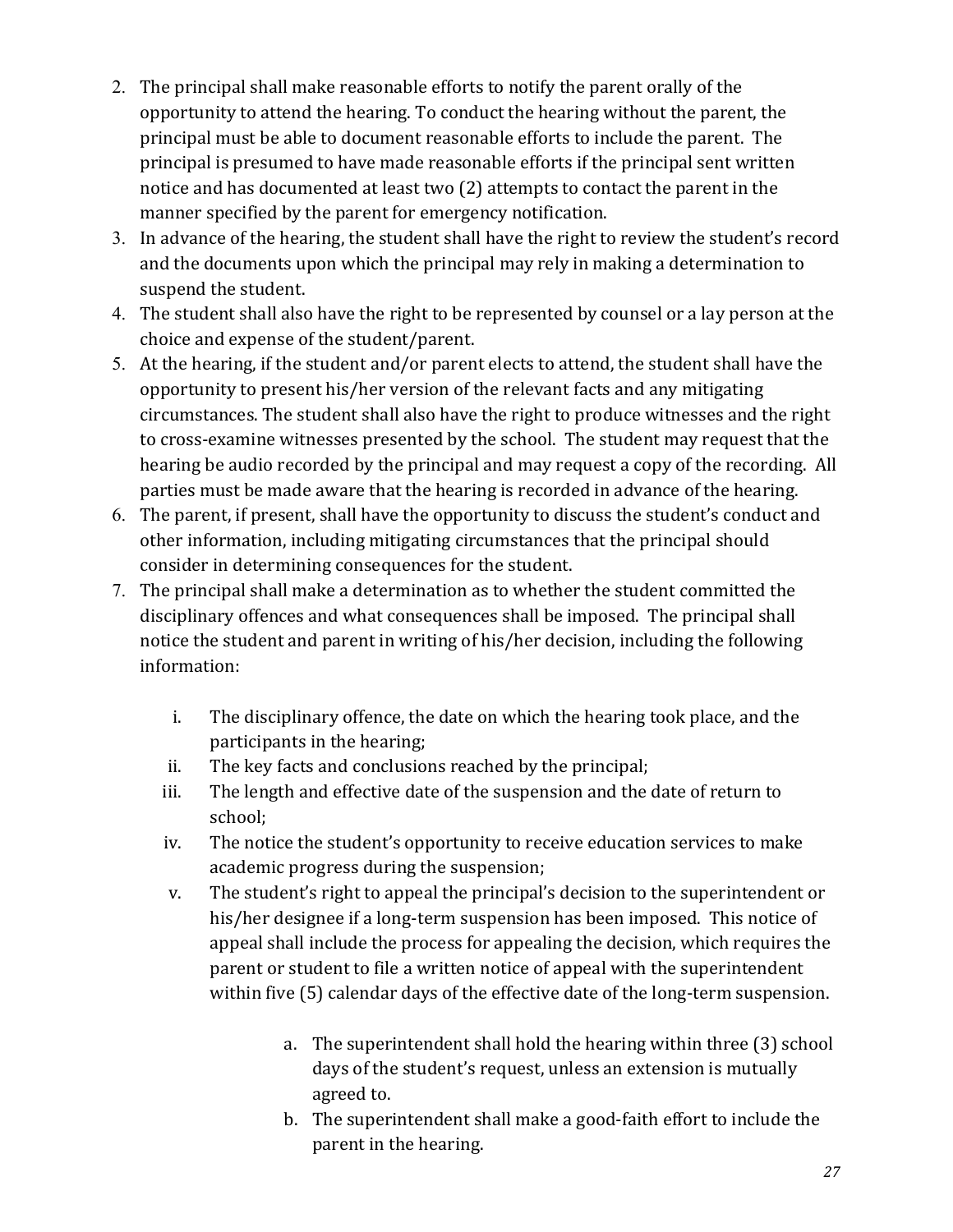- c. The hearing shall be conducted to determine whether the student committed the disciplinary offense and, if so, what the consequence shall be. The hearing shall be audio recorded and a copy of the recording shall be provided to the student or parent upon request.
- d. All the same rights as are afforded in the above long-term suspension principal's hearing shall apply to the student in a superintendent's hearing.
- e. The superintendent shall issue a written decision within five  $(5)$ calendar days of the hearing. If the superintendent determines that the student committed the disciplinary offense, the superintendent may impose the same or lesser consequence than the principal.
- f. The decision of the superintendent shall be the final decision of the school district.
- vi. If the student is in grades K-3, the principal shall send a copy of the written determination to the superintendent and explain the reasons for the suspension before the suspension takes effect.

#### **DISCIPLINING A STUDENT WITH A DISABILITY - 34 CFR 300.530**

Any student may be suspended or removed from school for disciplinary reasons for a short time, which is no more than 10 days. Once a special education student has been removed from the school placement for more than 10 cumulative days during the school year the student must receive a free and appropriate public education. For students on 504 Plans or on an IEP, the Team must meet within 10 days of the school's decision to impose the discipline. At this meeting, called a "manifestation determination," the IEP Team will determine if the misbehavior was caused by or had a direct relationship to the student's disability, or was the direct result of the school's failure to provide the services required by the student's IEP or 504 Plan.

If the Team determines that the student's behavior was caused by or substantially related to the student's disability or the failure to properly implement the IEP or 504 Plan, then the student must be returned to the last approved placement unless the Team decides on a different placement. It must conduct a functional behavioral assessment and develop a behavior plan (or review and modify an existing plan, if necessary).

If the team determines that the student's behavior was not caused by or substantially related to the student's disability or the failure to properly implement the IEP or 504 Plan, then a student with a disability can be disciplined in the same manner and for the same length of time as other students are disciplined for the same offense.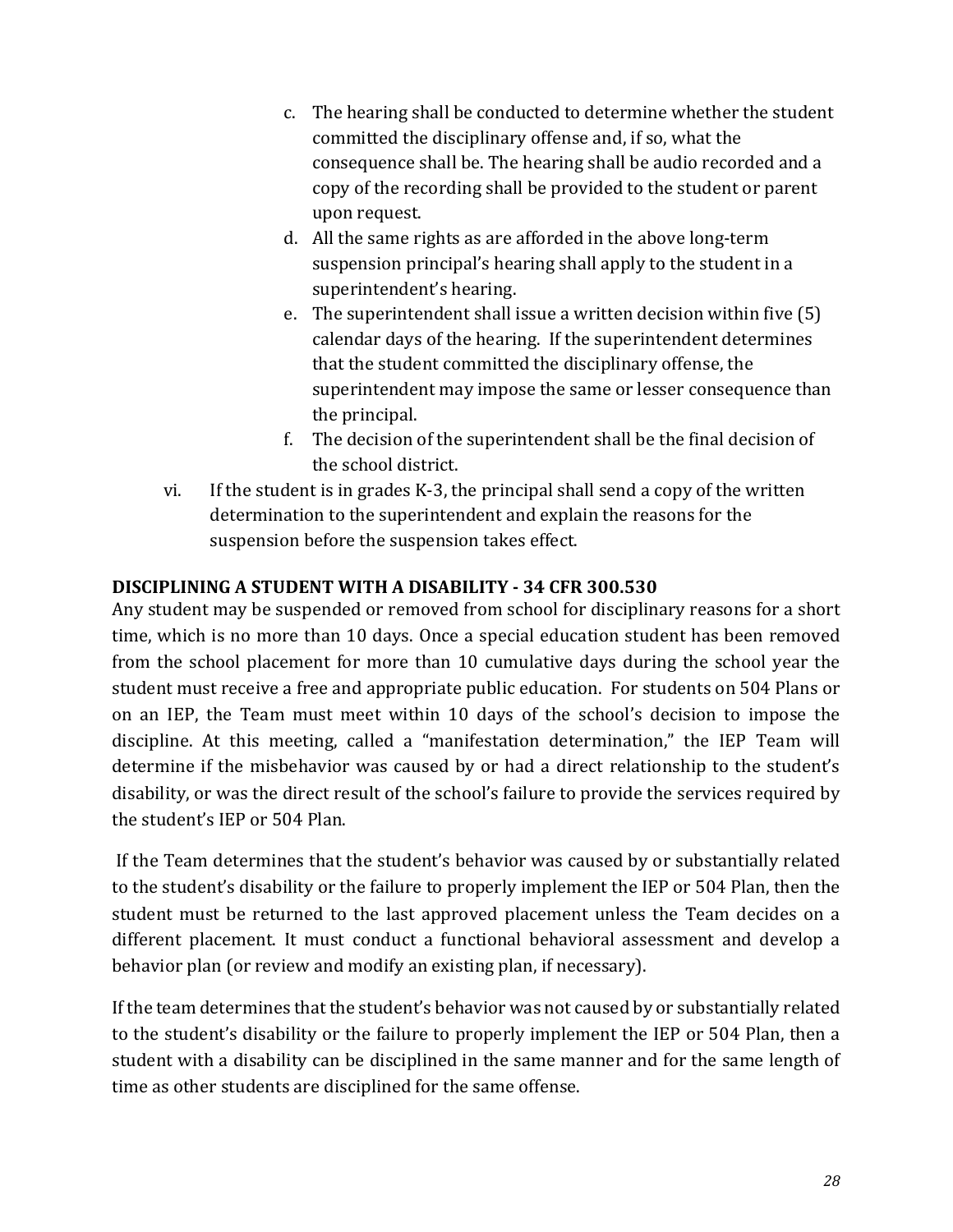Note that if your student possessed or used a weapon or drugs, or caused serious bodily injury to another person on school property or at a school event your student may be placed by the principal in an IAES for up to 45 school days without regard to whether the behavior is determined to be a manifestation of the student's disability. The IEP Team will determine the IAES and the appropriate educational services that will be provided to the student while he or she is in the IAES.

If a parent disagrees with any decision regarding placement of his or her student under the disciplinary provisions or disagrees with the manifestation determination, or if the school district believes that maintaining the current placement of the student is substantially likely to result in an injury to the student or to others, either the parent or the school district may appeal the decision by requesting a hearing with the BSEA.

## **Sexual Harassment Code of Conduct for Students**

I. Code

The purpose of a sexual harassment code for students is to define sexual harassment, establish appropriate standards of conduct, and set guidelines for recognizing and dealing with sexual harassment.

The Chelmsford Schools are committed to maintaining an educational atmosphere in which each student can pursue scholastic achievement and personal fulfillment. Sexual harassment is a destructive behavior, which interferes with the educational process and will not be tolerated.

The Chelmsford Schools maintain a neutral position regarding students' interpersonal relationships. However, actions such as, embraces and touching, and other intimate physical actions showing a personal relationship are inappropriate in an educational setting. Students who engage in such actions on school grounds or during school activities violate school policy.

## II. Definition

Sexual harassment consists of unwelcome sexual advances, requests for sexual favors, and other verbal and physical conduct of a sexual nature when such conduct unreasonably interferes with school performance or creates an intimidating, hostile, or offensive educational environment.

Sexual harassment may include, but is not limited to:

• Assault, inappropriate touching, intentionally impeding movement, continuing verbal comments, gestures, written or electronically posted communications of a suggestive or derogatory nature;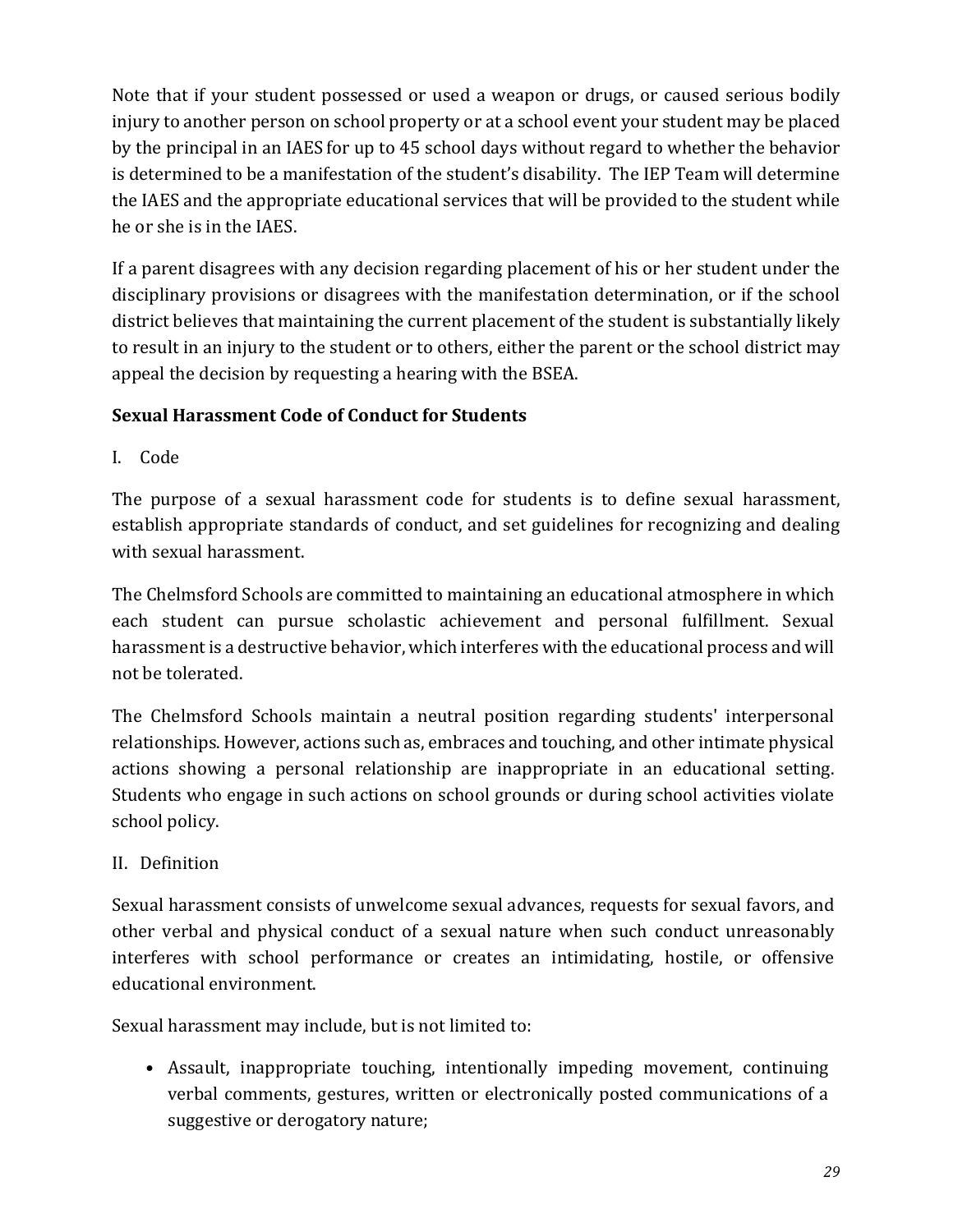- Continuing to express sexual interest after being informed that the interest is unwelcome (reciprocal attraction between peers is not considered sexual harassment);
- Leering or voyeurism;
- Displaying or posting lewd or sexually explicit photographs or materials.

Sexual harassment is described by the victim. The individual's feelings and reactions determine whether behavior such as that described above is inappropriate and sexual harassment has taken place.

#### III. Standards of Conduct

Sexual harassment is a violation of an individual's right to privacy and personal dignity. Anyone who engages in sexual harassment violates school policy. Students displaying intimate physical actions, which reflect a personal relationship within school facilities, school grounds, on school buses, or during school-related activities violate school policy.

The Chelmsford Schools believe that knowing and willful false allegations regarding sexual or other forms of harassment or intimidation are also demeaning and destructive to the victim and will treat issues of knowing and willful false allegations seriously.

Student conduct on school grounds and during school activities will be monitored and violations of school policy will result in disciplinary proceedings.

#### IV. General Guidelines

- A. Problems and complaints regarding sexual discrimination and harassment should be resolved in a prompt and equitable manner. When possible, such problems and complaints should be resolved in an informal manner. Students who need help or wish to talk about harassment should see their. Teacher, Guidance Counselor, the School Nurse, the School Psychologist, or the Principal/Assistant Principal/Dean.
- B. Staff members who observe conduct, which violates this policy, are to report the conduct to the Principal or Assistant Principal/Dean.
- C. This complaint procedure may be invoked even if other appeal and adjudication procedures have been provided by state law or other specific Chelmsford Public School policies and directives.
- D. Retaliation in any form for the filing of a complaint or reporting of sexual harassment is prohibited and will result in appropriate disciplinary action.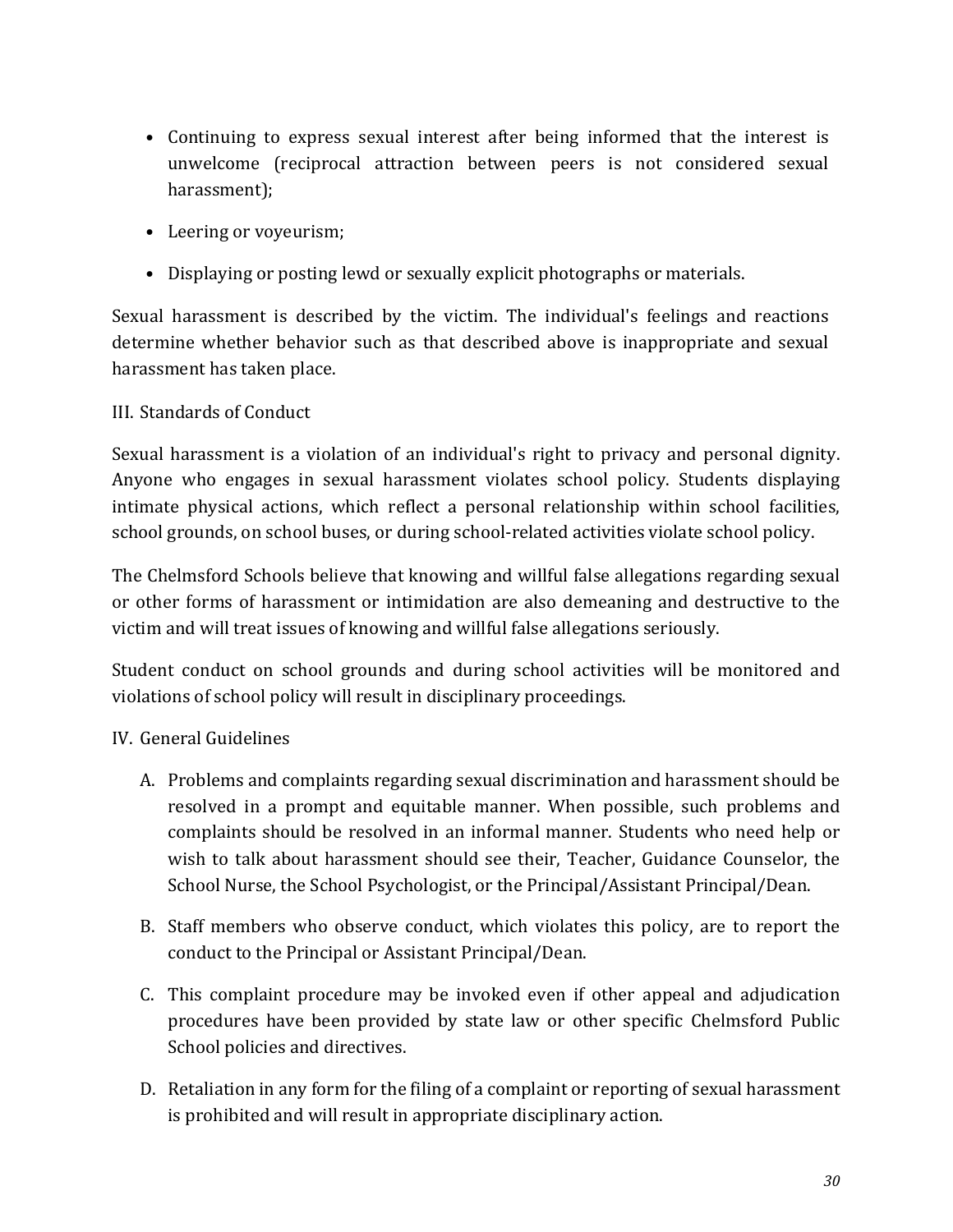- E. Reports of sexual harassment should be kept as confidential as possible. It is the intent of the Chelmsford Schools to protect both parties and stop the behavior rather than to punish anyone unless the behavior is found to be so blatant and severe that the victim has suffered severe emotional and/or physical harm.
- V. Procedure for Dealing with Sexual Harassment

The Principal shall be responsible for the execution of this policy. Faculty and staff who need assistance in the interpretation or execution of the policy should contact either the Principal or Assistant Principal/Dean. Procedure for Dealing with Sexual Harassment

Any faculty or staff member who receives a complaint verbally or in writing concerning sexual harassment or who observes conduct, which he/she believes, may constitute sexual harassment is required to document the complaint and report it in writing to the Principal and to the Coordinator of Title IX within two school days.

A. Personal Confrontation

Any individual subjected to sexual harassment may, if he or she chooses, confront the harasser informally in order to resolve the complaint on a personal level.

B. Informal Resolution

If the complainant does not want to deal directly with the harasser, or if the matter is not resolved informally, the complainant should immediately report the conduct to their Guidance Counselor, the School Nurse, the School Psychologist, or their Principal/Assistant Principal. Every report of sexual harassment must be taken seriously. It must be responded to immediately. In appropriate circumstances, the person receiving the report may offer to the complainant the option to sit down with the alleged harasser and the complainant together or the alleged harasser alone to work out an informal resolution.

C. Formal Resolution

If the complainant does not choose to meet with the harasser, the complainant can choose one of the following options:

1. Write a Letter

The complainant may choose to write a letter to the harasser listing the following:

- a) An exact description of the behavior, including when and where it happened
- b) Description of how the behavior made the complainant feel (embarrassed, humiliated, angry, etc.)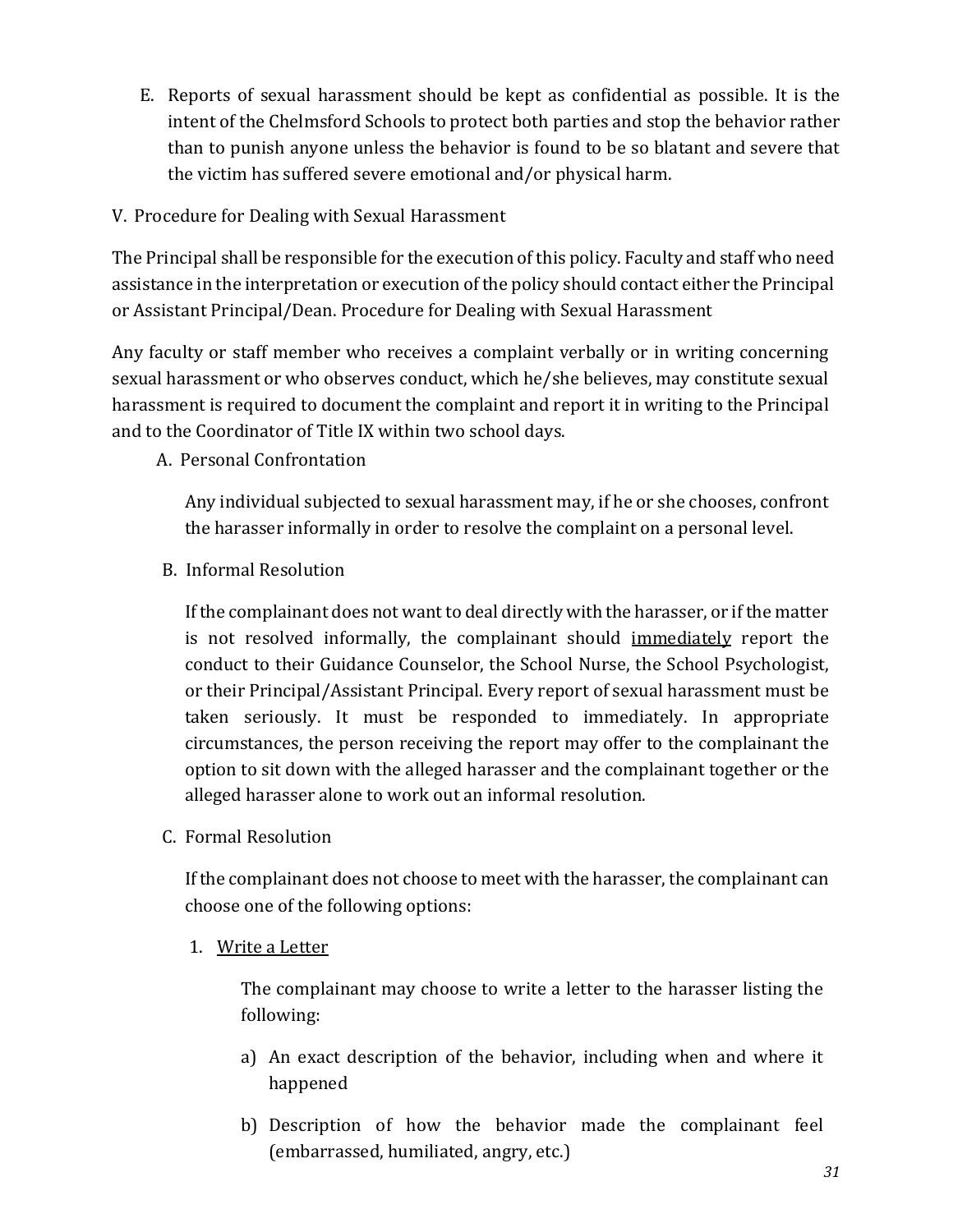- c) The letter should contain a request that the behavior stop because it is sexual harassment and is against the law
- d) A promise that if the behavior stops, nothing further will be said and no further action will be taken
- e) The person receiving the complaint (guidance or adjustment counselor, school nurse, school psychologist, or principal/ assistant principal) should assist the complainant in drafting the letter.
- f) The letter should be signed and dated by the complainant. The complainant or the person assisting the complainant should deliver the letter to the harasser. A copy of the letter must be submitted to the principal.
- g) If the behavior does not stop, the complainant may request a formal investigation.
- 2. Complete an Incident Form to Initiate Formal Investigation

The complainant may choose to complete and sign an incident form with assistance from the principal/assistant principal which begins the formal investigation process conducted by the principal of the school.

#### 3. Formal Investigation

In the case of serious or repeated incident- of sexual harassment or other cases requiring a formal investigation, the principal shall implement the following:

- a. Have a supportive faculty member or other person present with the complainant at all discussions regarding the case;
- b. Keep the investigation group as small as possible to protect the rights of both parties and to prevent the investigation from becoming overly publicized and protect the complainant from retaliation;
- c. Complete the investigation promptly or as soon as possible from the date the incident is reported. The investigation will include interviewing the complainant, the person alleged to have made the harassing conduct or communication, and such other  $person(s)$  named by the complainant or person accused who may have witnessed or have information pertaining to the incident. An opportunity for all parties to be heard will be provided consistent with school committee policies and procedures.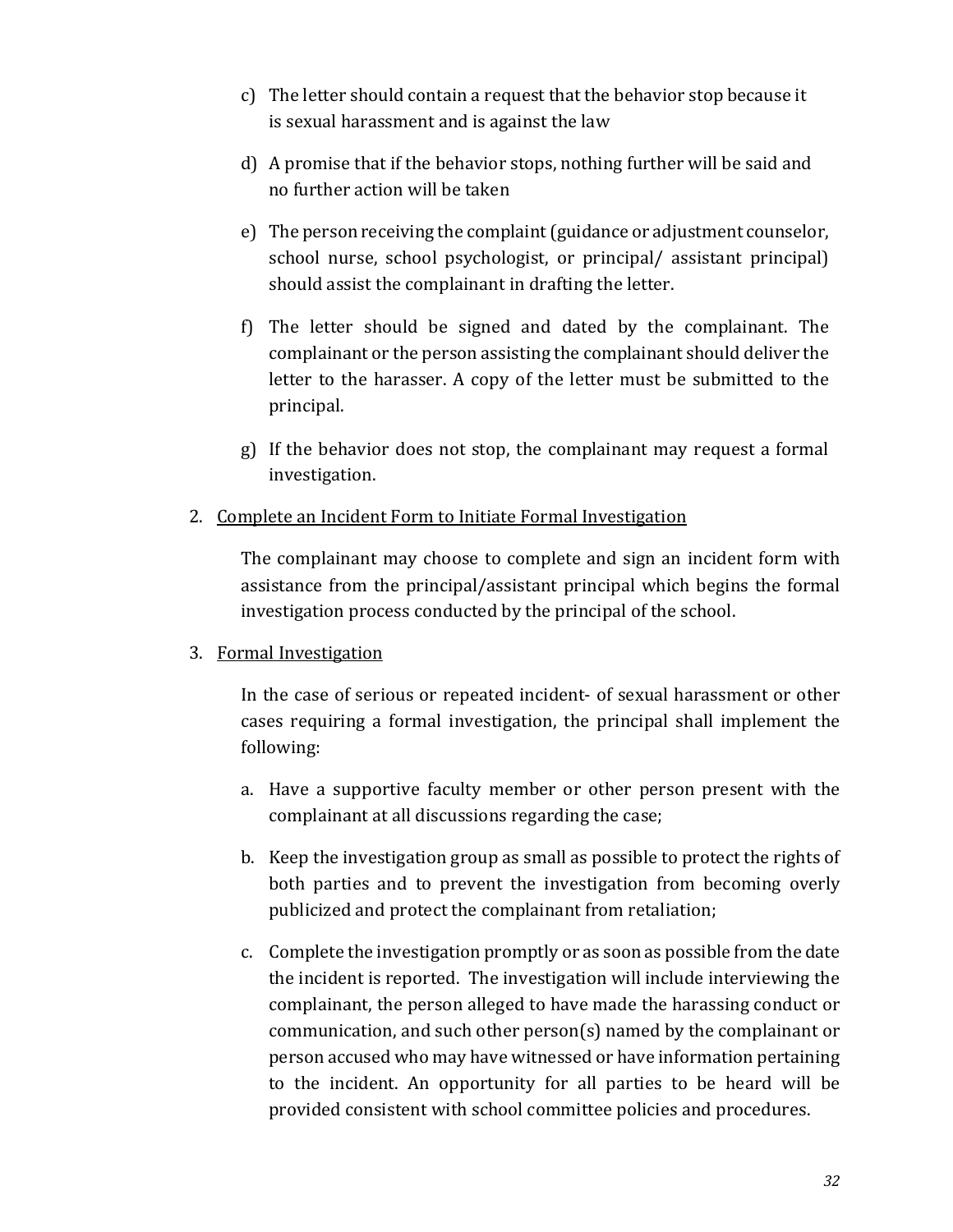- d. Within 5 school days after the completion or the investigation, conclude whether a violation of the policy has occurred or not; complete the written investigation report form, send copies of the report to:
- e. Coordinator of Title IX/622
- f. Superintendent of Schools.
- g. The complainant and the person(s) against whom the complaint was made.
- VII. Resolution
	- A. If the complaint is not supported, carefully explain the decision to the complaint and alleged harasser. Unresolved investigations will be reported as such.
	- B. If the complaint is supported, such action as is necessary shall be taken to admonish the harasser, alleviate the complainant's concerns, and prevent further harassment. Persons who engage in harassment or retaliation may be subject to disciplinary action, including, but not limited to reprimand, suspension, termination/expulsion, exclusion from extracurricular activities or teams, and/or other sanctions.
- VIII. Appeal Procedure
	- Level I: The complainant or person accused has the right to appeal the decision of the principal to the Coordinator of Title  $IX/622$  in writing within two school days after the decision is formally made. The Coordinator of Title IX/622 will respond in writing to the grievant within ten school days.
	- Level II: The grievant may appeal in writing to the Superintendent of Schools within two school days of the receipt of the decision of the Coordinator of Title IX/622. The Superintendent of Schools will respond in writing within 10 school days to the grievant.
	- Level III: The grievant may appeal in writing to the Superintendent of Schools within two school days of the receipt of the decision of the Coordinator of Title IX/622. The Superintendent of Schools will respond in writing within 10 school days to the grievant.

#### IX. Other

A. In serious cases, or in cases where harassment does not stop after warning, appropriate disciplinary sanctions shall be imposed as set out in the Student Handbook. These disciplinary sanctions range from verbal warning to removal from the school setting.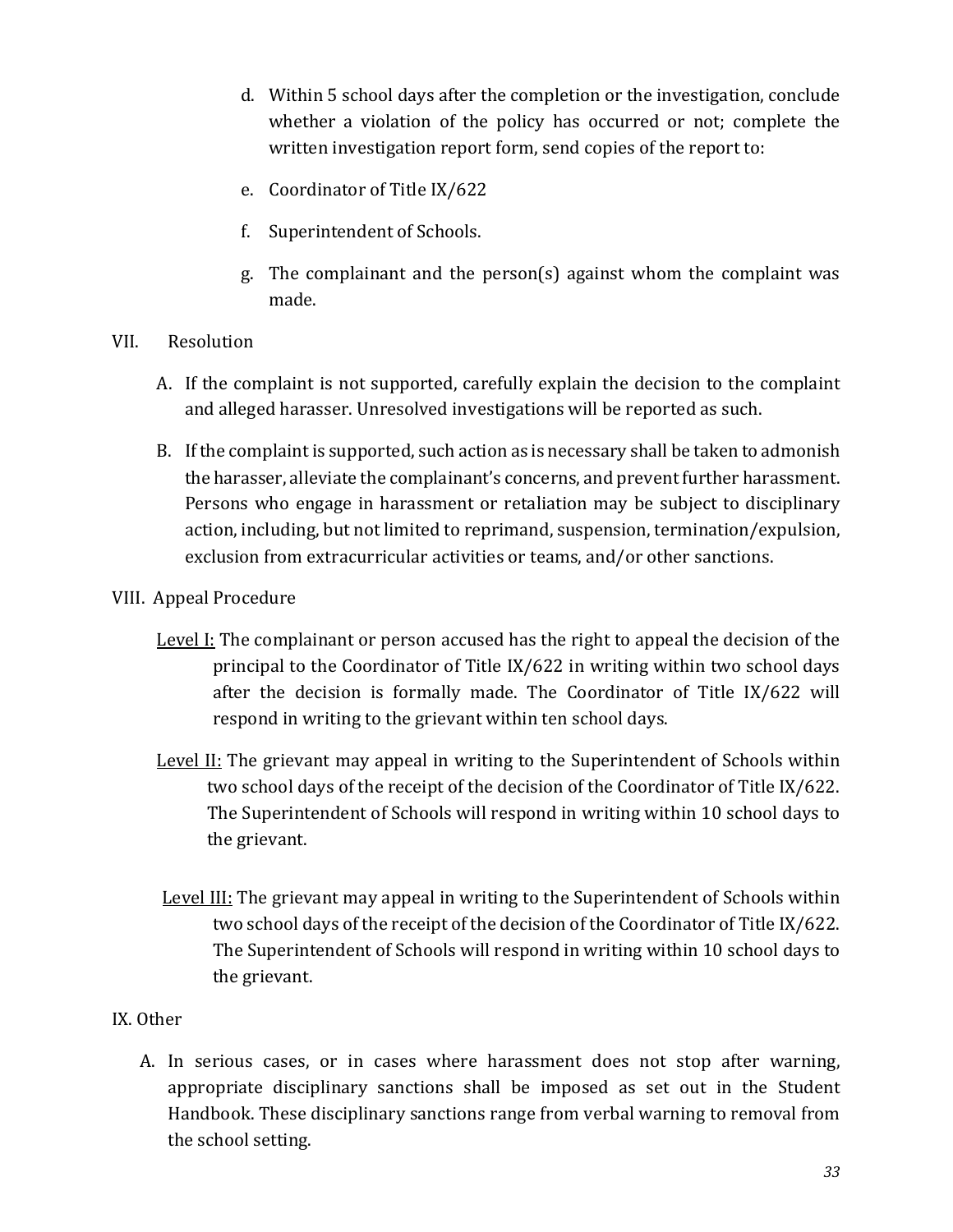- B. If the conduct involves a violation of law, the matter will immediately be reported to the appropriate authorities.
- C. Under certain circumstances, sexual harassment may constitute child abuse under Massachusetts General Laws Chapter 119, section 51 A. The staff of the Chelmsford Schools, who are mandated reporters, will report the suspected child abuse to the Department of Social Services according to school policy and procedure.
- D. Retaliation in any form written and/or electronic- for the filing of a complaint, the reporting of sexual discrimination including harassment, or participating in an investigation is prohibited. Retaliation includes, but is not limited to, any form of intimidation, reprisal, or harassment. If it occurs, it can be considered grounds for removal from the educational setting for a student. Any allegations of reprisal will be subject to the same kind of investigation and disciplinary actions as are described in Section 5A through section VIII.

## *PRIDE* and Bullying Prevention and Intervention

We believe that there are certain personal characteristics that need to be cultivated within children in order for them to reach their potential throughout their formal education and position themselves for a lifetime of success. Chelmsford Public Schools will provide support for students to grow in these areas as they move through our system Pre-K through Grade 12 in a consistent and purposeful manner by unifying our successful academic and nonacademic programming that identifies and promotes prosocial and healthy behaviors. Therefore, we have developed our district-wide program, PRIDE.

This program is modeled after the Massachusetts Department of Elementary and Secondary Education Model Bullying Prevention and Intervention Plan and includes the years of professional development and bullying rubrics and procedures created by the staff of the Chelmsford Public Schools. It is designed to satisfy the requirements of by M.G.L. c. 71,  $\S$ 370, added to chapter 92 of the Acts of 2010, entitled An Act Relative to Bullying in Schools as signed by the Governor in May 2010. It has been revised and submitted to the state as the amendments to the law has required. To review the bullying prevention and intervention plan, please visit www.chelmsford.k12.ma.us/pride.

The Chelmsford Public Schools is committed to providing a safe, positive, and productive educational environment where students can achieve the highest academic standards. No student shall be subjected to harassment, intimidation, bullying, or cyberbullying as articulated in the Bullying Intervention Plan. It is a violation of this policy for any student or member of a school staff including, but not limited to, an educator, administrator, school nurse, cafeteria worker, custodian, bus driver, athletic coach, advisor to an extracurricular activity or paraprofessional to engage in bullying or cyberbullying or for any employee of the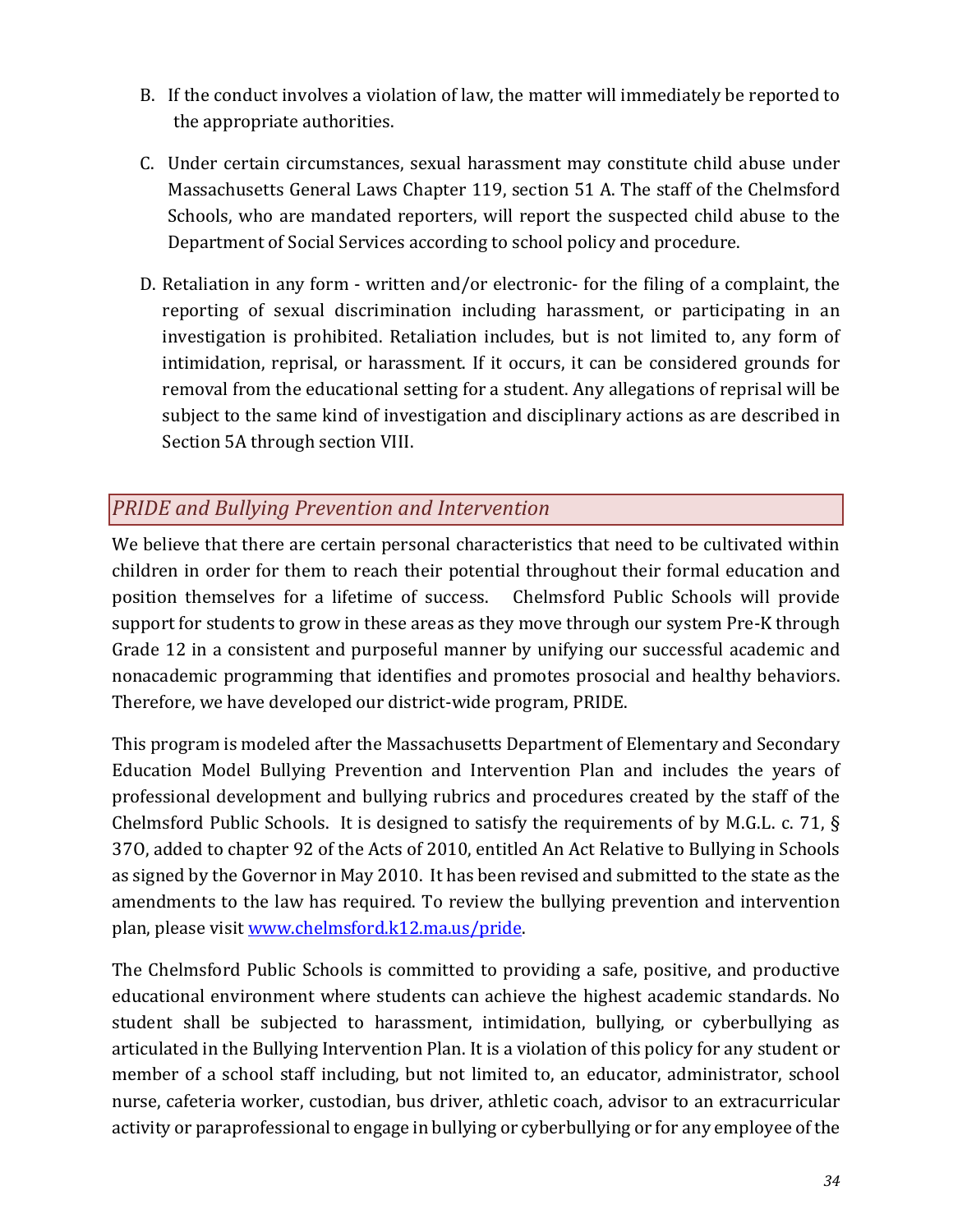Chelmsford Public Schools to condone or fail to report acts of bullying or cyberbullying that they witness or become aware of (i) on school grounds and property immediately adjacent to school grounds; (ii) at school sponsored or school-related activities, functions or programs whether on or off school grounds; (iii) at school bus stops; (iv) on school buses or other vehicles owned, leased or used by the school district;  $(v)$  through the use of technology or an electronic device owned, leased or used by the school district and (vi) at a location, activity, function or program that is not school related, or through the use of technology or an electronic device that is not owned, leased or used by a school district, (vii) if the bullying creates a hostile environment at school for the victim, infringes on the rights of the victim at school or materially and substantially disrupts the education process or the orderly operation of a school.

It is the responsibility of every employee, student and parent/guardian to recognize acts of bullying, cyberbullying and retaliation against students and take every action necessary to ensure that the applicable policies and procedures of the Chelmsford Public Schools are implemented. Any student who believes that he or she has been subjected to bullying and/or cyber bullying has the right to: (i) file a complaint to his/her teacher or principal and to (ii) receive prompt and appropriate handling of the complaint. Further, all reasonable efforts shall be made to maintain the confidentiality and protect the privacy of all parties, but proper enforcement of this policy may require disclosure of any and all information received. A report of bullying or retaliation may be made anonymously, provided that no disciplinary action shall be taken against the student solely on the basis of such report.

Students, parents and Chelmsford Public Schools' employees (including but not limited to educators, administrators, school nurses, paraprofessionals, cafeteria workers, custodians, van drivers, van monitors), who witness or become aware of bullying, cyber bullying or retaliation should immediately report it to the principal. The Chelmsford Public Schools will not tolerate retaliation against a person who reports bullying or cyberbullying, provides information during an investigation of bullying or cyberbullying, or witnesses or has reliable information about bullying or cyberbullying.

The principal or designee will investigate promptly all reports of bullying or retaliation and, in doing so, will consider all available information known, including the nature of the allegation(s) and the ages of the students involved.

During the investigation the principal or designee will, among other things, interview students, staff, witnesses, parents or guardians, and others as necessary. The principal or designee (or whomever is conducting the investigation) will remind the alleged aggressor, target, and witnesses that retaliation is strictly prohibited and will result in disciplinary action.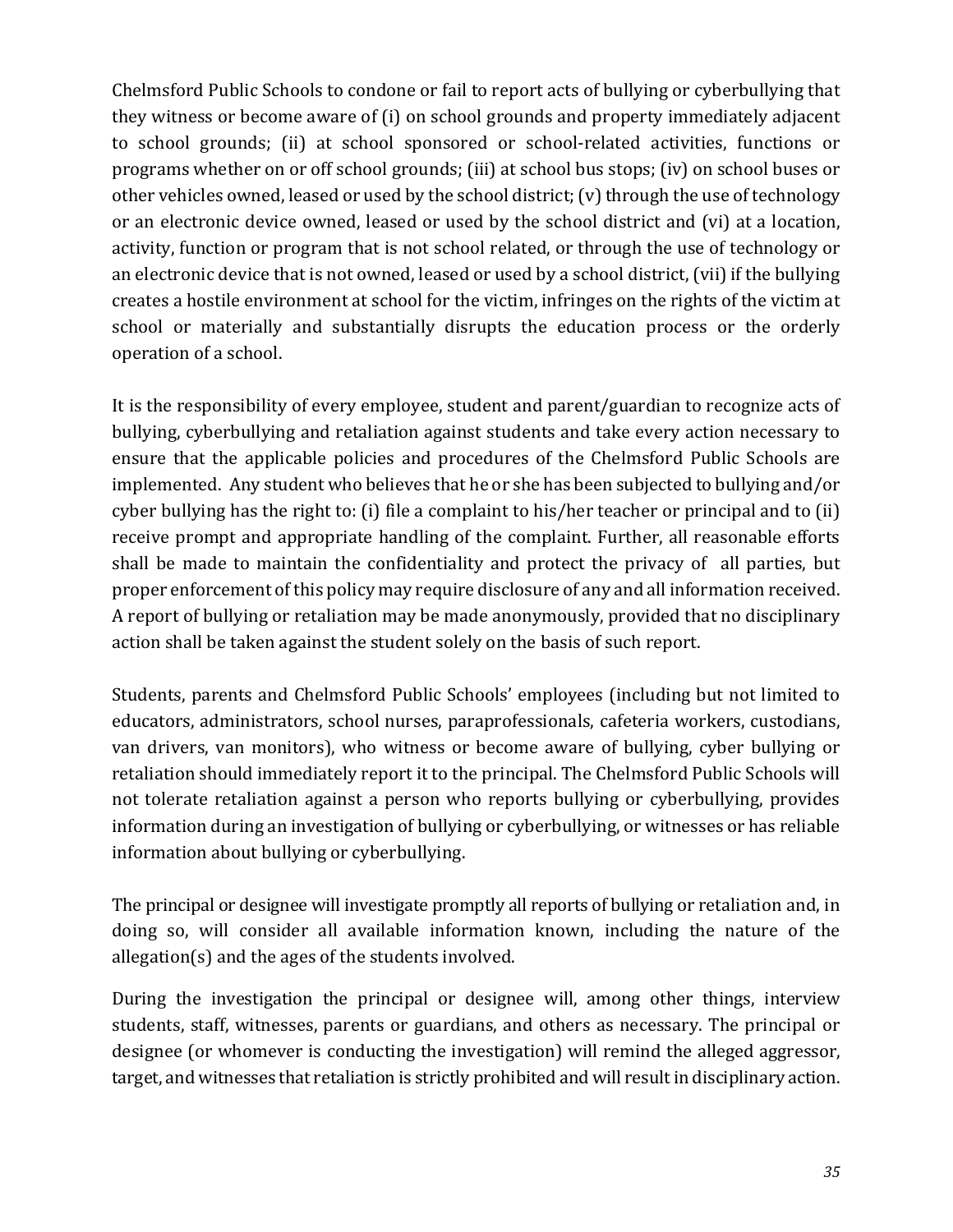Interviews may be conducted by the principal or designee, other staff members as determined by the principal or designee, and in consultation with the school counselor, as appropriate. To the extent practicable, and given his/her obligation to investigate and address the matter, the principal or designee will maintain confidentiality during the investigative process. The principal or designee will maintain a written record of the investigation.

Procedures for investigating reports of bullying and retaliation will be consistent with school or district policies and procedures for investigations. If necessary, the principal or designee will consult with legal counsel about the investigation.

The principal or designee will make a determination based upon all of the facts and circumstances. If, after investigation, bullying or retaliation is substantiated, the principal or designee will take steps reasonably calculated to prevent recurrence and to ensure that the target is not restricted in participating in school or in benefiting from school activities. The principal or designee will: 1) determine what remedial action is required, if any, and 2) determine what responsive actions and/or disciplinary action is necessary.

Depending upon the circumstances, the principal or designee may choose to consult with the students' teacher(s) and/or school counselor, and the target's or aggressor's parents or guardians, to identify any underlying social or emotional issue(s) that may have contributed to the bullying behavior and to assess the level of need for additional social skills development.

The principal or designee will promptly notify the parents or guardians of the target and the aggressor about the results of the investigation and, if bullying or retaliation is found, what action is being taken to prevent further acts of bullying or retaliation. All notice to parents must comply with applicable state and federal privacy laws and regulations. Because of the legal requirements regarding the confidentiality of student records, the principal or designee cannot report specific information to the target's parent or guardian about the disciplinary action taken unless it involves a "stay away" order or other directive that the target must be aware of in order to report violations.

If the school principal or a designee determines that bullying or retaliation has occurred, the principal or designee shall inform the parents or guardians of the victim about the department's problem resolution system and the process for seeking assistance or filing a claim through the problem resolution system.

The Chelmsford Public Schools will provide students with age-appropriate instruction on bullying/cyberbullying prevention. Each principal shall be responsible for the implementation and oversight of the Plan at his/her program.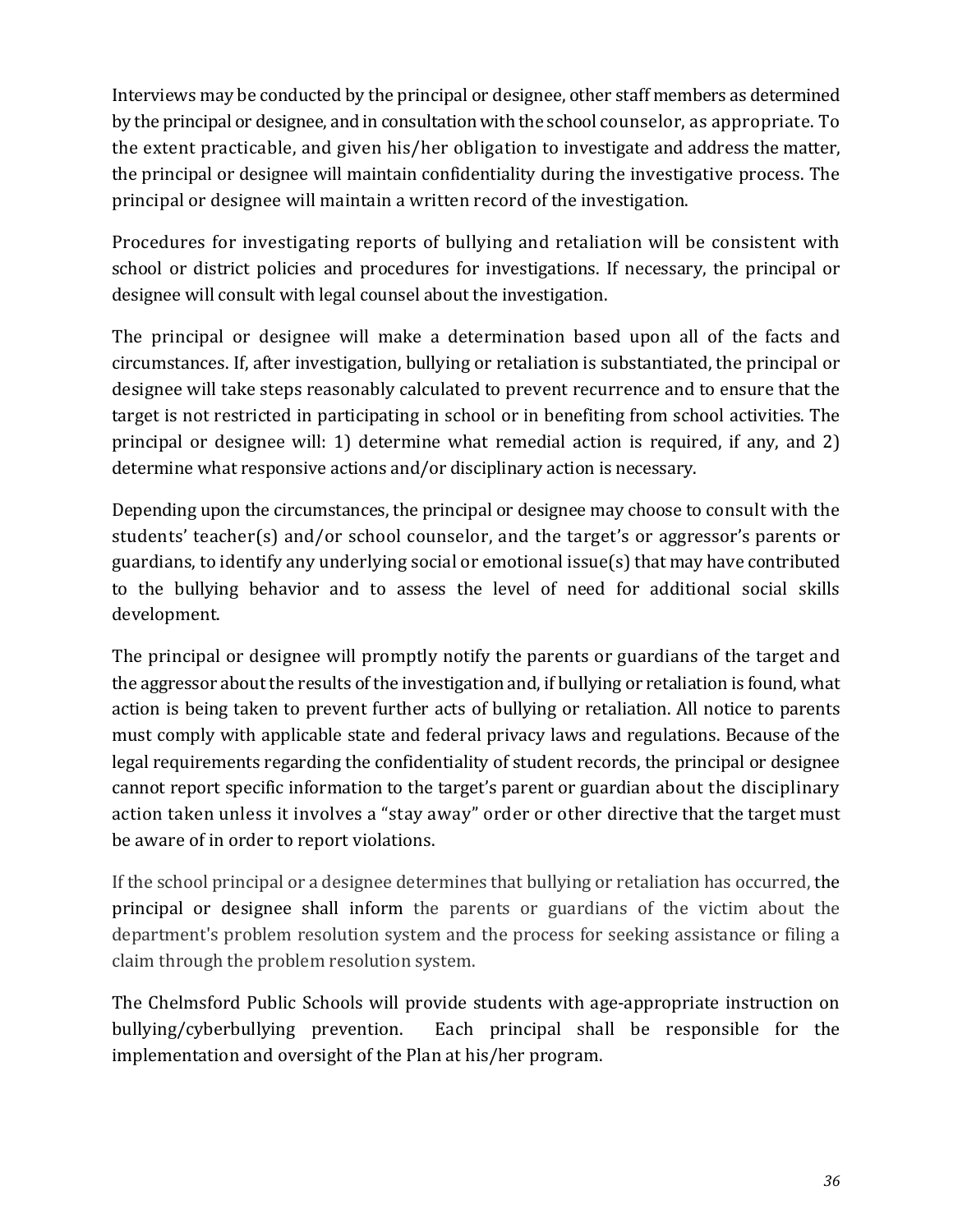If the principal or designee decides that disciplinary action is appropriate, the disciplinary action will be determined on the basis of facts found by the principal or designee, including the nature of the conduct, the age of the student(s) involved, and the need to balance accountability with the teaching of appropriate behavior. Discipline will be consistent with the Plan and with the rubrics developed for each level. The rubrics are developed as a guide for principals or designees and do not prohibit them from using their judgment when assigning consequences. Discipline procedures for students with disabilities are governed by the federal Individuals with Disabilities Education Improvement Act (IDEA) and Section 504 of the Rehabilitation Act, which should be read in cooperation with state laws regarding student discipline. If the principal or designee determines that a student knowingly made a false allegation of bullying or retaliation, that student may be subject to disciplinary action.

The principal or designee will consider what adjustments, if any, are needed in the school environment to enhance the target's sense of safety and that of others as well. One strategy that the principal or designee may use is to increase adult supervision at transition times and in locations where bullying is known to have occurred or is likely to occur. Within a reasonable period of time following the determination and the ordering of remedial and/or disciplinary action, the principal or designee will contact the target to determine whether there has been a recurrence of the prohibited conduct and whether additional supportive measures are needed. If so, the principal or designee will work with appropriate school staff to implement them immediately.

## *Title IX and Chapter 622*

It is the policy of the Chelmsford Public Schools not to discriminate on the basis of sex, race, religion, color, and national origin in its educational programs, activities or employment policies as required by Title IX of the 1972 Educational Amendments and Chapter  $622$  of the Acts of 1971. Inquiries regarding compliance with Title IX may be directed to the Coordinator of Title IX and Chapter 622, 230 North Road, Chelmsford, MA 01824. Telephone (978) 251-5100, extension 6904. Any student or school employee who feels that he/she has been discriminated against for any of the reasons cited above should use the following procedure to register a grievance:

- 1. Students or employees should submit any allegations of discrimination in writing to their building principal for consideration.
- 2. The principal will investigate the allegations and respond to the complainant through personal interview and in writing promptly.
- 3. If the matter is not resolved, the complainant may appeal in writing to the Title IX Coordinator. The Title IX Coordinator will meet with the complainant and respond in writing promptly.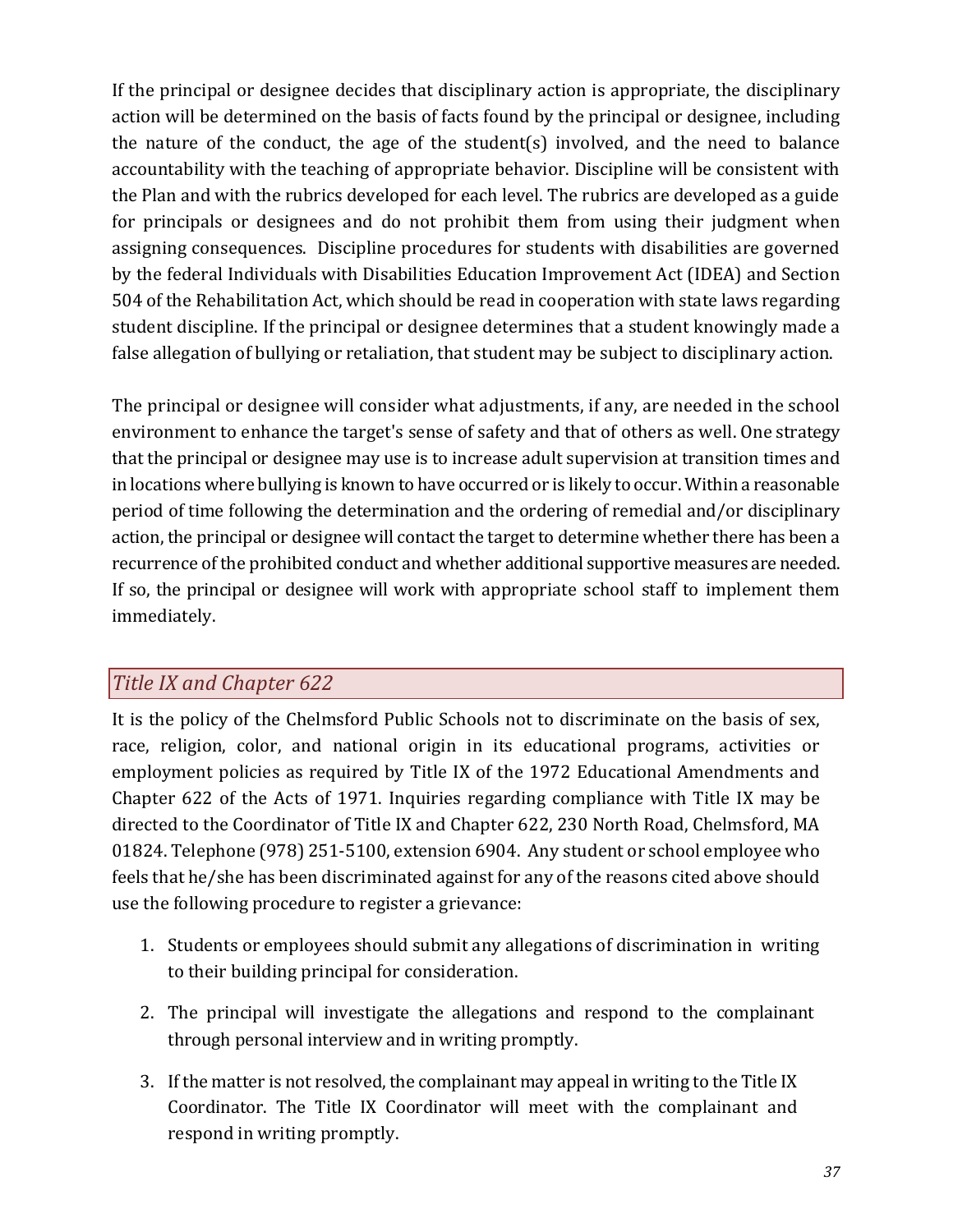- 4. If, at the end of ten (10) school days following the written response from the Title IX Coordinator the matter remains unresolved, the complainant has the right to appeal to the Superintendent of Schools. All allegations of discrimination are to be communicated to the Superintendent of Schools in writing.
- 5. The Superintendent shall investigate the complaint and respond in writing to the complainant promptly.
- 6. If the matter still remains unresolved for the complainant, he/she has the right to invoke the complaint procedure for Title IX and Chapter 622 by contacting:

Massachusetts Commission against Discrimination (MCAD), One Ashburton Place, Boston, MA 02108 Telephone: (617) 727-3990 *And/or* Office for Civil Rights 1W McCormack Post Office and Courthouse, Boston, MA 02109 Telephone: (617) 223-9662

## Section 504 of the Rehabilitation Act of 1973

Section 504 is an Act which prohibits discrimination against a person with a handicap in any program receiving federal financial assistance. The act defines a person with a handicap as anyone who:

- 1. has a mental or physical impairment which substantially limits one or more major life activities (major life activities including activities such as caring for one's self, performing manual tasks, walking, seeing, hearing, speaking, breathing, learning, and working)
- 2. has a record of such an impairment; or
- 3. is regarded as having such an impairment.

The Chelmsford Public Schools recognizes a responsibility to avoid discrimination in policies and practices regarding its personnel and students. No discrimination against any person with a handicap will knowingly be permitted in any of the programs and practices in the school system.

The school district has specific responsibilities under the Act, which include the responsibility to identify, evaluate, and if the child is determined to be eligible under Section 504, to afford access to appropriate educational services.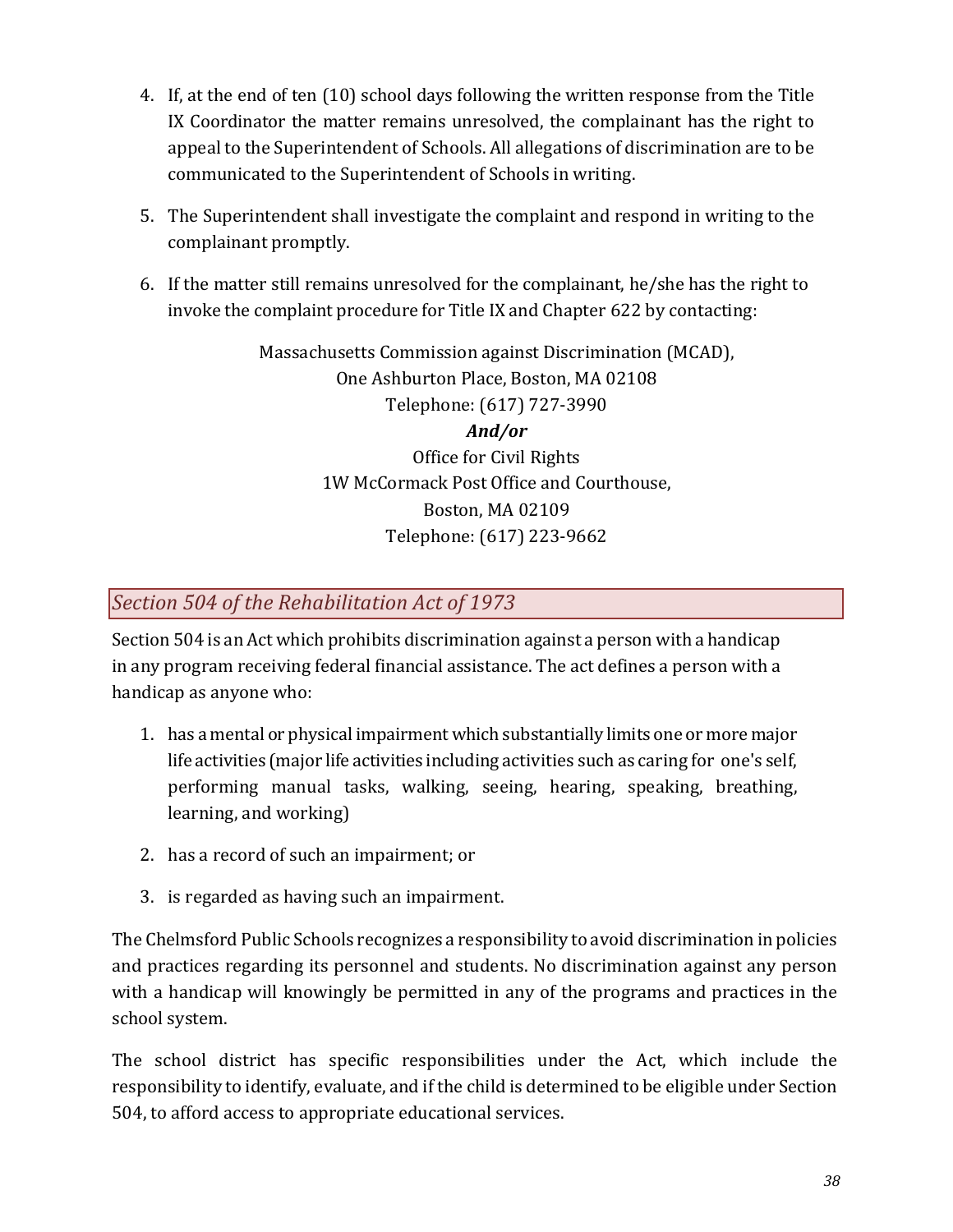If the parents or guardian disagrees with the determination of the professional staff of the school district, he/she has the right to a hearing with an impartial hearing officer.

Parents and/or guardians of a student should contact the Coordinator of Section 504: Director of Student Services at 230 North Road, Chelmsford, MA 01824.

## *Transgender and Non-Conforming Students*

The Chelmsford Public Schools strives to provide a safe, respectful, and supportive learning environment in which all students can thrive and succeed in its schools. The Chelmsford Public Schools prohibits discrimination (policy P5303) on the basis of race, color, sex, gender identity, religion, disability, national origin, age, or sexual orientation and ensures that all students have equal rights of access and equal enjoyment of the opportunities, advantages, privileges, and courses of study.

Understanding the terminology associated with gender identity is important to providing a safe and supportive school environment for students whose rights are protected under the law. The following terms are defined to assist in understanding the guidance presented. Although these are the most commonly used terms, students may prefer other terms to describe their gender identity, appearance, or behavior.

Gender expression: the manner in which a person represents or expresses gender to others, often through behavior, clothing, hairstyles, activities, voice, or mannerisms.

Gender identity: a person's gender-related identity, appearance or behavior, whether or not that gender-related identity, appearance or behavior is different from that traditionally associated with the person's physiology or assigned sex at birth.

Gender nonconforming: a term used to describe people whose gender expression differs from stereotypic expectations. The terms "gender variant" or "gender atypical" are also used.

Transgender: an umbrella term used to describe a person whose gender identity or gender expression is different from that traditionally associated with the assigned sex at birth.

Transition: the process in which a person goes from living and identifying as one gender to living and identifying as another. Transition is a process that is different for everyone, and it may or may not involve social, legal, or physical changes.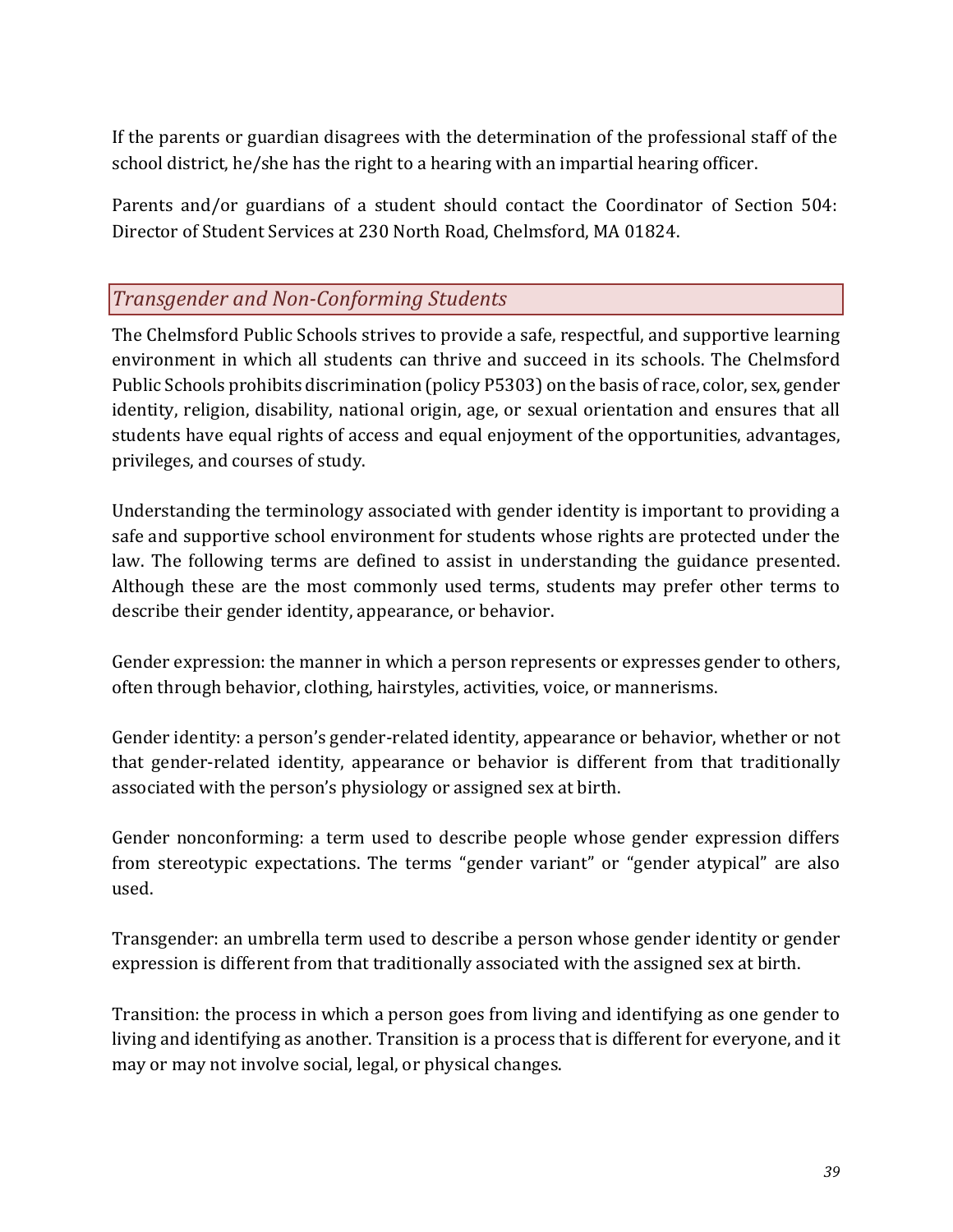#### **STUDENT TRANSITIONS**

A student chooses when to transition. In order to maintain privacy regarding their transition and gender identity, transgender students may wish  $-$  but are not required  $-$  to transition over a summer break or between grades. Regardless of the timing of a student's transition, the school shall act in accordance with the following age-appropriate rules.

**ELEMENTARY SCHOOL:** Generally, it will be the parent or guardian that informs the school of the impending transition or if the student has already transitioned. However, it is not unusual for a student's desire to transition to first surface at school. If school staff believe that a gender identity or expression issue is presenting itself and creating difficulty for the child at school, approaching parents about the issue is appropriate at the elementary level,

after discussion with the student to ensure the prospect of such a conversation with the parent does not provoke fear in the child. Together, the family and school can then identify appropriate steps to support the student.

**SECONDARY SCHOOL:** Generally, notification of a student's parent about his or her gender identity, expression or transition is unnecessary, as they are already aware and may be supportive. In some cases, however, notifying parents carries risks for the student. Prior to notification of any parent or guardian regarding the transition process, school staff should work closely with the student to assess the degree to which, if any, the guardian will be involved in the process and must consider the physical and mental health, well-being, and safety of the transitioning student.

When a student is transitioning or notifies the school of a plan to transition or if the student has already transitioned, the school shall offer to meet with the student (and parents if they are involved in the process) to ascertain desires and concerns, and to discuss a plan that will create the conditions supporting a safe and accepting environment at the school for the student. This plan may include items such as: the student's chosen name and pronoun; a plan to initiate the use of the student's chosen name and pronoun within school; communication between the school and the parent/guardian; name and gender markers in the student record; and the student's right to use restrooms, locker rooms or changing facilities, in accordance with the policy outlined below.

#### **PRIVACY**

All persons, including students, have a right to privacy, and this includes the right to keep one's transgender status private at school. Protecting the privacy of transgender and gender nonconforming students must be a top priority for staff. Information about a student's transgender status, legal name, or gender assigned at birth may constitute confidential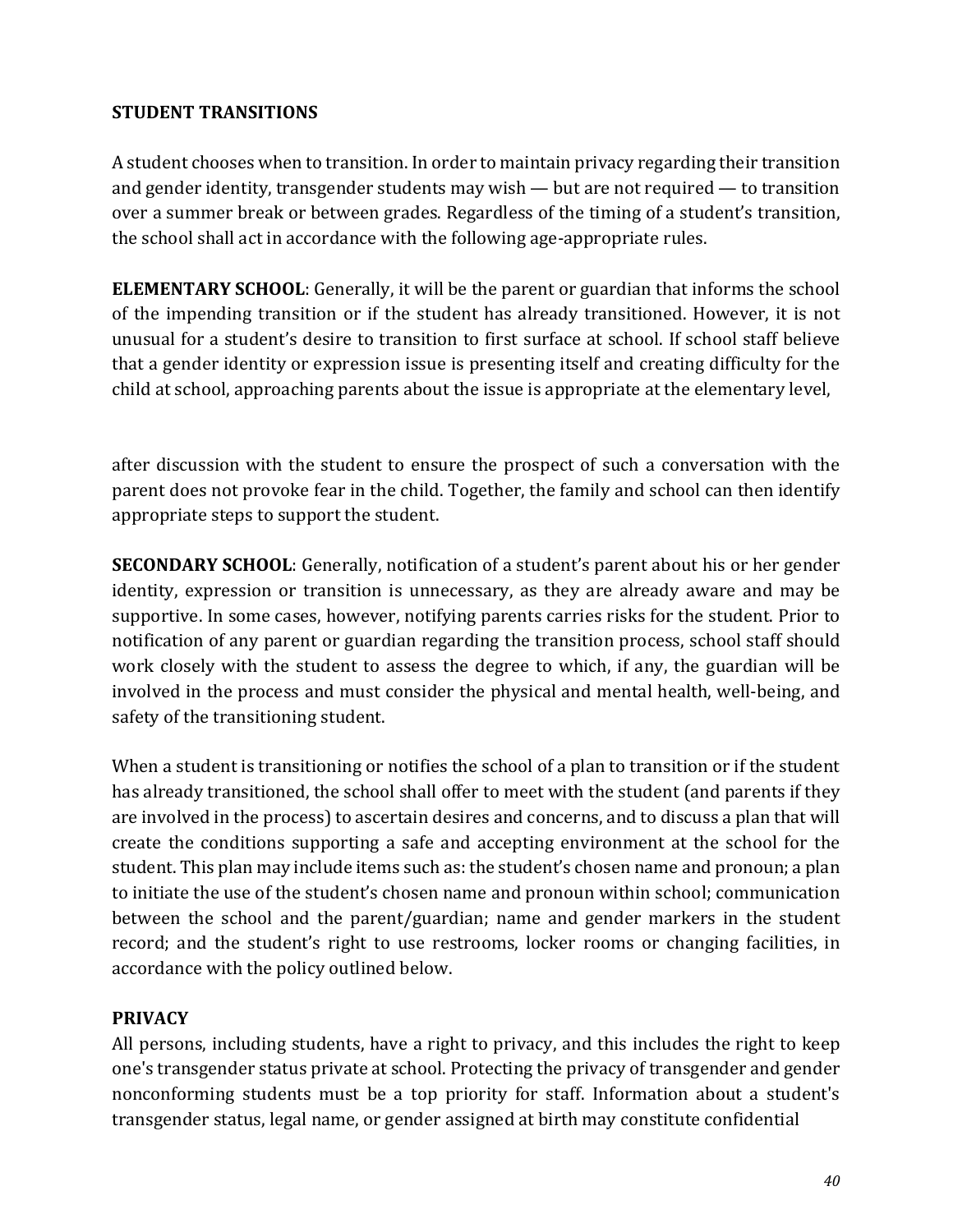medical information. Disclosing this information to other students, the student's parents, or other third parties may violate privacy laws, such as the federal Family Educational Rights and Privacy Act.

Transgender and gender nonconforming students have the right to discuss and express their gender identity and expression openly and to decide when, with whom, and how much to share private information. The fact that a student chooses to disclose his or her transgender status to staff or other students does not authorize school staff to disclose other medical information about the student. Also, to prevent a breach of confidentiality, *unless the student*, *parent, or guardian has specified otherwise*, school staff should use the student's legal name and the pronoun corresponding to the student's gender assigned at birth when communicating with the parent or guardian of a transgender student.

#### **OFFICIAL RECORDS**

Changes of a student's name and/or gender marker within the student records should be made upon request of the student and/or parent/guardian, depending on the student's age/grade, as set out in the student records regulations. 603 CMR 23.01; 603 CMR 23.08. For students under 14 years old, only the parent/guardian may request the change. For students who are 14-17 years old, or who have entered ninth grade, the parent and the student may either alone or together make decisions about the student record. Any student 18 years or older who is not under guardianship may make the request. Massachusetts recognizes common law name changes, which means that anyone can use their chosen name for an honest purpose. Therefore, when requested to do so, the school will record the student's chosen name and gender marker on all records, whether or not the student, parent or guardian provides the school with a court order formalizing a name change. If a change is made to the student's name and/or gender marker in the student record, the school should seal all prior records that contain the student's birth name and/or gender in a separate, confidential file.

#### **NAMES AND PRONOUNS**

Every student has the right to be addressed by a name and pronoun that corresponds to the student's gender identity. A court-ordered name or gender change is not required, and the student need not change his or her official records to be afforded the respect of having school staff use the pronoun requested. It is strongly recommended that a trained staff member privately ask transgender or gender nonconforming students at the beginning of the school year how they want to be addressed in class, in the school's correspondence to the home, and at conferences with the student's parent/guardian. In accordance with the student's desires, the staff member should disseminate the student's chosen name and pronoun to other staff who may be in regular contact with the student and/or the student's home, to ensure the student is appropriately addressed and referred to. As noted above, this conversation about the student's chosen name and pronoun should be part of the initial planning meeting with the student.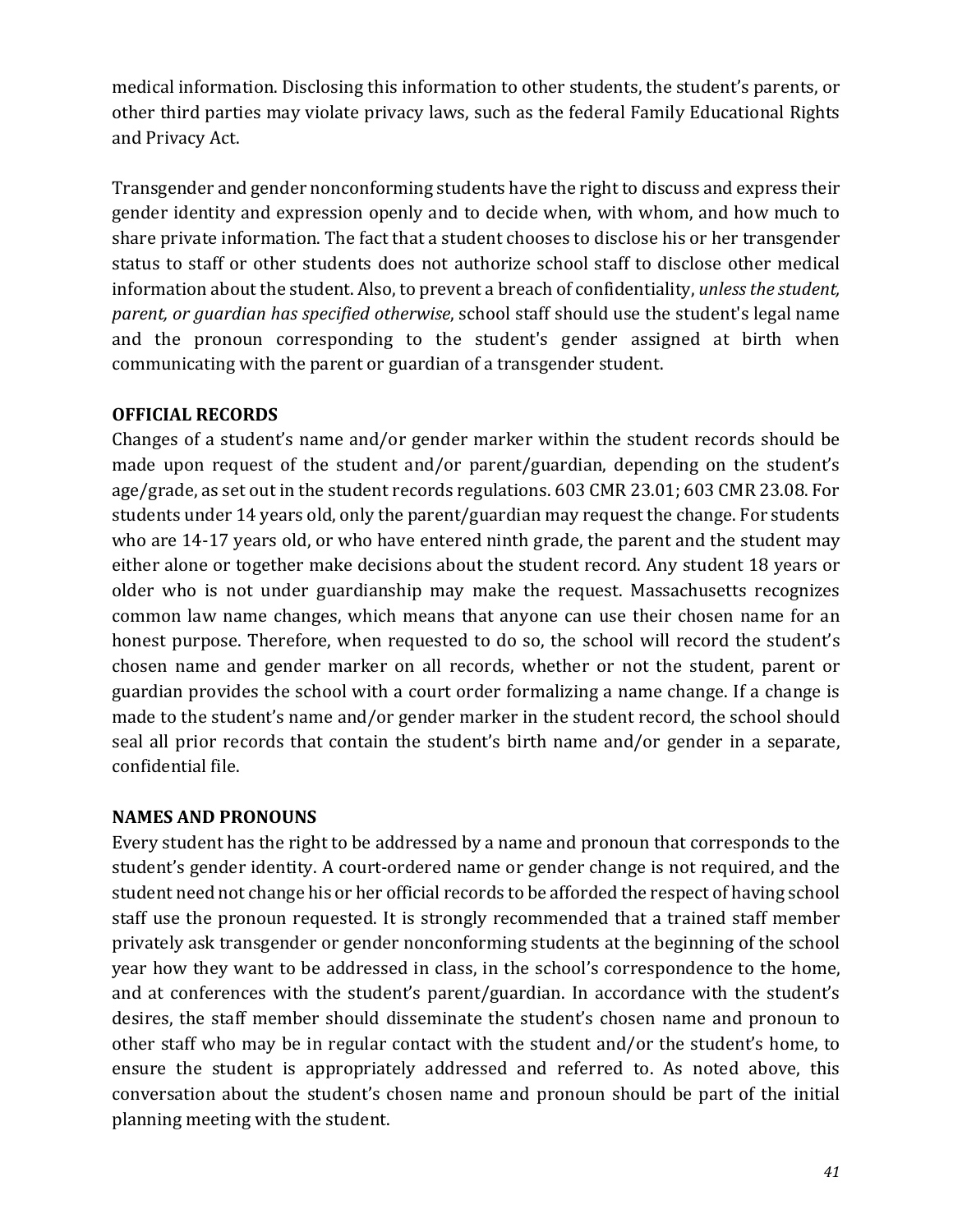## **FACILITIES**

With respect to all restrooms, locker rooms or changing facilities, students shall have access to facilities that correspond to their gender identity. Schools shall allow students to access the restroom, locker room or changing facilities consistent with their gender identity.

In any gender segregated facility, any student who is uncomfortable using a shared facility, regardless of the reason, shall, upon the student's request, be provided with a safe and nonstigmatizing alternative. This may include, for example, addition of a privacy partition or curtain, provision to use a nearby private restroom or office, or a separate changing schedule. However, requiring a transgender or gender nonconforming student to use a separate, nonintegrated space threatens to publicly identify and marginalize the student as transgender and should not be done. Under no circumstances may students be required to use sex segregated facilities that are inconsistent with their gender identity.

Where available, schools are encouraged to designate facilities designed for use by one person at a time as accessible to all students regardless of gender, and to incorporate such single user facilities into new construction or renovation. However, under no circumstances may a student be required to use such facilities because they are transgender or gender nonconforming.

## PHYSICAL EDUCATION CLASSES AND INTRAMURAL AND INTERSCHOLASTIC **ATHLETICS**

All students shall be permitted to participate in physical education classes and intramural sports in a manner consistent with their gender identity. Furthermore, unless precluded by state interscholastic association policies, all students shall be permitted to participate in interscholastic athletics in a manner consistent with their gender identity.

#### **OTHER GENDER-BASED ACTIVITIES, RULES, POLICIES AND PRACTICES**

As a general matter, schools should evaluate all gender-based activities, rules, policies, and  $practices$  — including but not limited to classroom activities, extra-curricular activities, school ceremonies, school photos, and documentation requests, such as field trip permission forms, and maintain only those that have a clear and sound pedagogical purpose and do not violate anti-discrimination law. Students shall be permitted to participate in any such activities or conform to any such rule, policy, or practice consistent with their gender identity.

#### **DRESS CODE**

Schools may enforce dress codes pursuant to district policy. Students shall have the right to dress in accordance with their gender identity, within the constraints of the dress codes adopted by the school. School staff shall not enforce a school's dress code more strictly against transgender and gender nonconforming students than other students.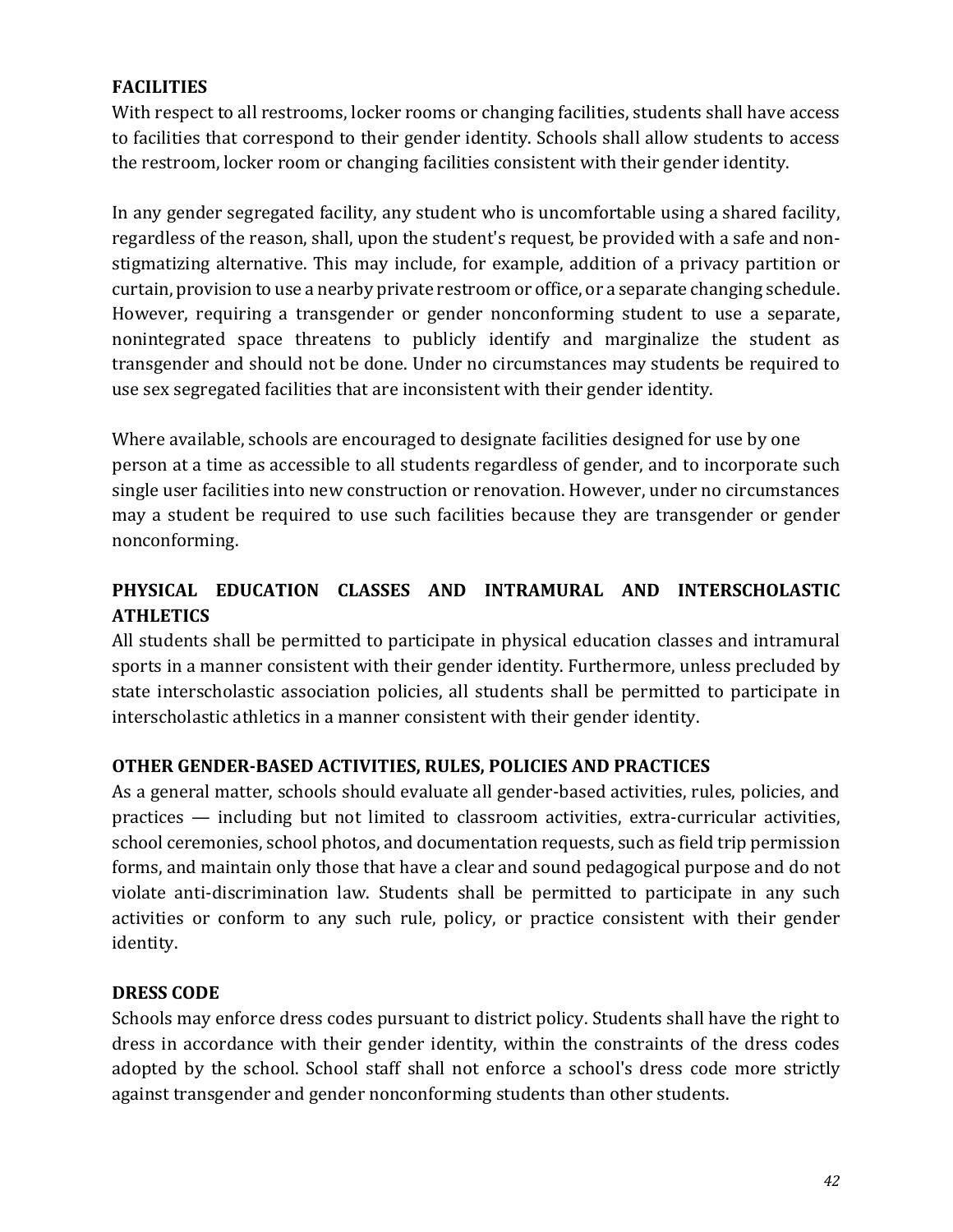#### **PROFESSIONAL DEVELOPMENT**

The administration shall conduct training for all staff members on their responsibilities under applicable laws and this policy, including teachers, administrators, counselors, social workers, and health staff. Information regarding this policy shall be incorporated into training for new school employees. The administration shall implement ongoing professional development to build the skills of all staff members to prevent, identify and respond to bullying, harassment and discrimination that may result from gender identity issues.

The content of such professional development shall include, but not be limited to:

(i) terms, concepts, and current developmental understandings of gender identity, gender expression, and gender diversity in children and adolescents;

(ii) developmentally appropriate strategies for communication with students and parents about issues related to gender identity and gender expression that protect student privacy and safety;

#### References

Massachusetts General Law Chapter 4 Section 7 - Definitions of Statutory Terms Massachusetts General Law Chapter 76, § 5 – School Attendance: Discrimination 603 CMR 26.00 - Access to Equal Education Regulations Massachusetts Department of Elementary and Secondary Education, *Guidance for Massachusetts Public Schools: Creating a Safe and Supporting School Environment – Nondiscrimination on the Basis of Gender Identity* P5303 – [*Anti-discrimination policy*]

## *Special Education Program*

#### **Student Study Team**

Parents, Guardians, and/or staff may initiate a referral of any Student to the Student Study Team at any time. The Student Study Team is comprised of both regular education and special education staff. Once a referral has been made to the Student Study Team, staff will collaborate to ensure that any student experiencing difficulty in school will receive any needed regular education services or classroom modifications that the Student Study Team deems necessary to address the student's needs.

Referrals to the Student Study Team are considered as a regular education initiative. Such referrals do not preclude any parent, guardian, or other person in a care-giving or professional position concerned with the Student's development, from initiating a referral for special education evaluation and services. Further information regarding the special education referral and evaluation process may be obtained from the office of the Director of Student Services.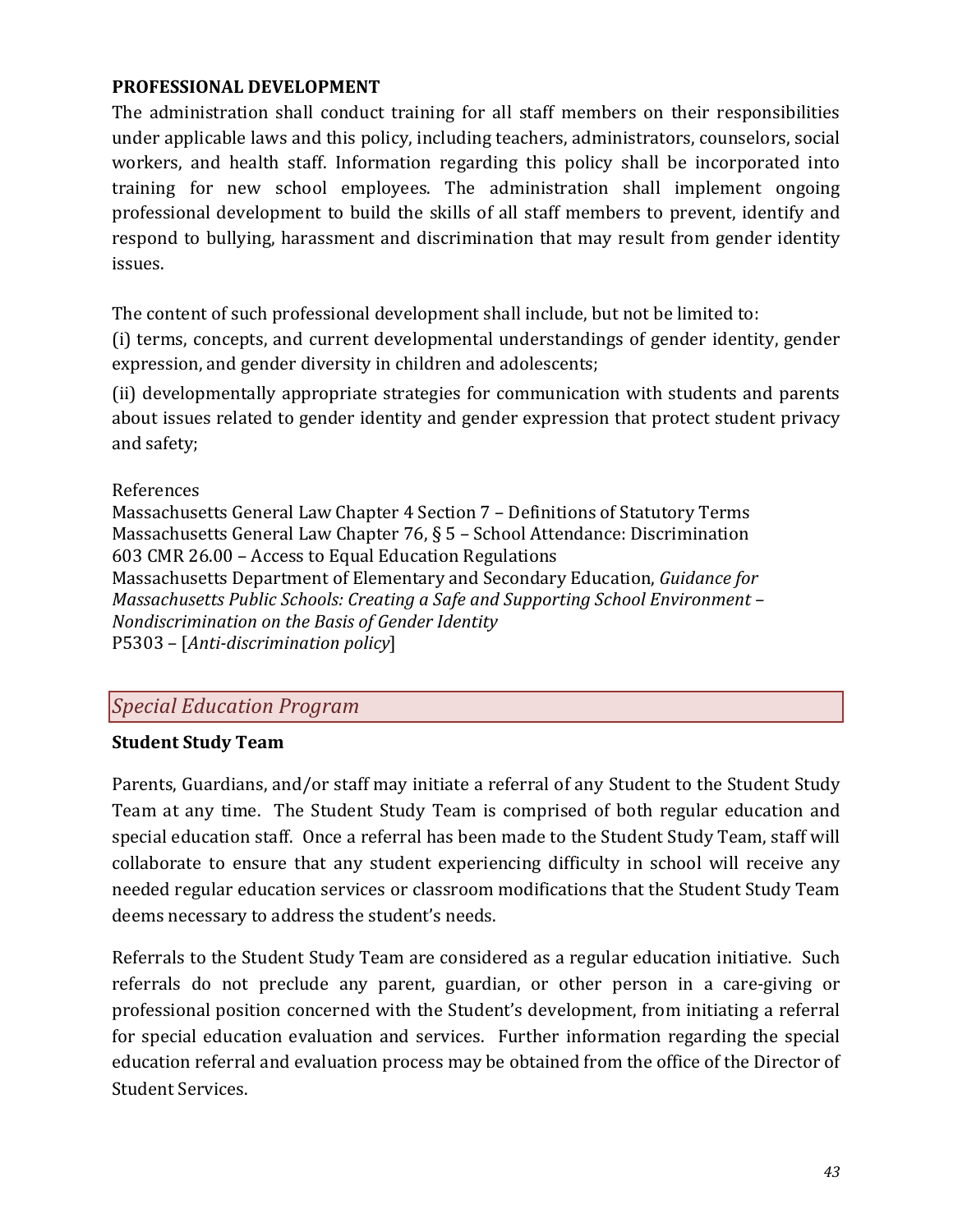## *Student Records*

The Massachusetts Student Record Regulations address all issues associated with parents' and eligible students' rights of confidentiality, inspection, amendment, and destruction of student records, as well as the District's responsibilities with regard to the maintenance of such records. The following information is a basic summary of those regulations and should not be considered as providing any rights or imposing any responsibilities in excess of the actual Student Record Regulations; such regulations may be found at 603 CMR 23.00.

The regulations apply to all information kept by a school committee on a student in a manner such that he or she may be individually identified. The regulations divide the student record into two sections: the transcript and the temporary record. The transcript includes only the minimal information necessary to reflect the student's educational progress and to assist the District in operating its educational system. This information may include the student name, address, phone number(s), and date of birth; name, address, and phone number(s) of the parents or guardian; course titles, grades, course credits, grade level completed, and the year completed. The transcript is kept by the District for at least sixty years after the student leaves the school system.

By contrast, the temporary record contains all of the information in the student record that is not in the transcript. This may include such things as standardized test results, class rank, extra-curricular activities, and evaluation and comments by teachers, counselors, and other persons, as well as other similar information. The temporary record is destroyed no later than seven years after the student leaves the school system.

1. Inspection of Records

A parent, or a student who has entered the ninth grade or is at least fourteen years old (eligible student), has the right to inspect the student record upon request. The record must be made available to the parent or eligible student no later than ten days after the request, unless the parent or eligible student consents to a further delay. The parents or eligible student has the right to receive copies of any part of the student record. The District may charge a reasonable fee for such copying, not to exceed the costs of reproduction, unless the charging of such fee would effectively prevent the parents or eligible student from exercising their federal rights to inspect and review the records. Finally,

the parents or eligible student may request to have the record interpreted by a professionally qualified school employee or a  $3<sup>rd</sup>$  party of their choosing, who may thereafter inspect and interpret the records following their production of specific written consent from the parent or eligible student.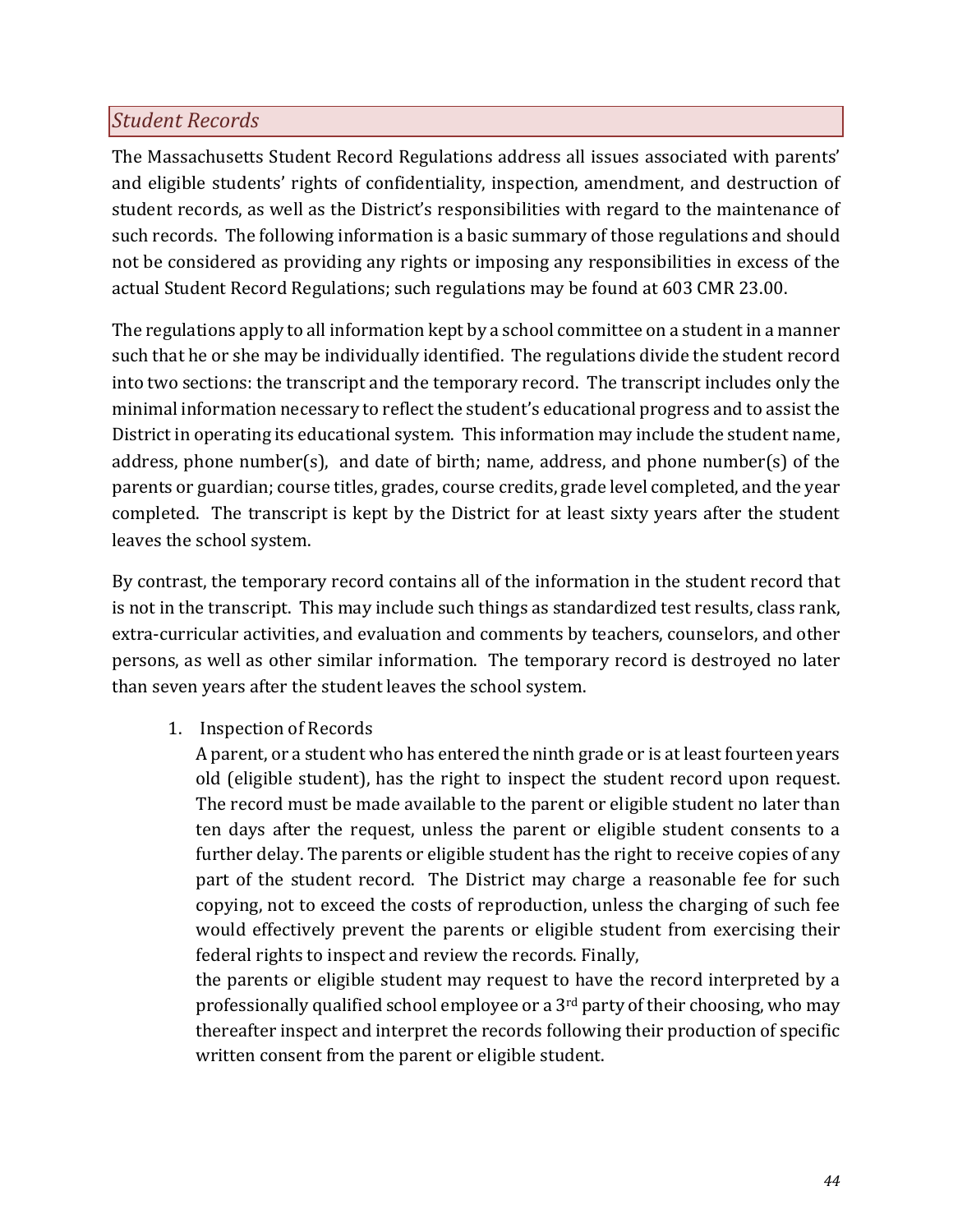#### 2. Confidentiality of Records

Subject to specific exceptions enumerated in the regulations, no individuals or organizations are allowed to have access to information in the student record without the specific, written consent of the parent or eligible student. In addition, subject to specific exemptions enumerated in the regulations, any person inspecting or releasing information contained in the student record must note in a log kept as part of the temporary record, which portion of the record was inspected or released, and for what purpose. Authorized school personnel are allowed to have access to the information without consent. Authorized school personnel includes school administrators, teachers, counselors and other professionals who are employed by the school committee or who are providing services to the student under an agreement between the school committee and a service provider, and who are working directly with the student in an administrative, teaching counseling, and/or diagnostic capacity. It includes contractors, electronic/online vendors, consultants, volunteers, or other parties to whom the school has outsourced institutional services or functions. Administrative office staff and clerical personnel who are either employed by the school committee or are employed under a school committee service contract, and whose duties require them to have access to student records for purposes of processing information for the student record.

3. Amendment of Records

The parent and the eligible student have the right to add relevant comments, data, information, or other relevant written materials to the student record. addition, the parent and eligible student have the right to request that certain information in the record be amended or deleted. Parents or eligible students should refer to the specific requirements contained within the Student Record Regulations with regard to the appropriate procedure to follow with regard to any such requested amendment or deletion of a student record.

4. Destruction of Records

The regulations require that the student record and transcript be destroyed within a certain period of time after the student leaves the school system. In addition, school authorities are allowed to destroy misleading, outdated, or irrelevant information in the student record from time to time while the student is enrolled within the school system. Before any such information may be destroyed, the parent and eligible student must be notified and have an opportunity to receive a copy of any of the information before its destruction.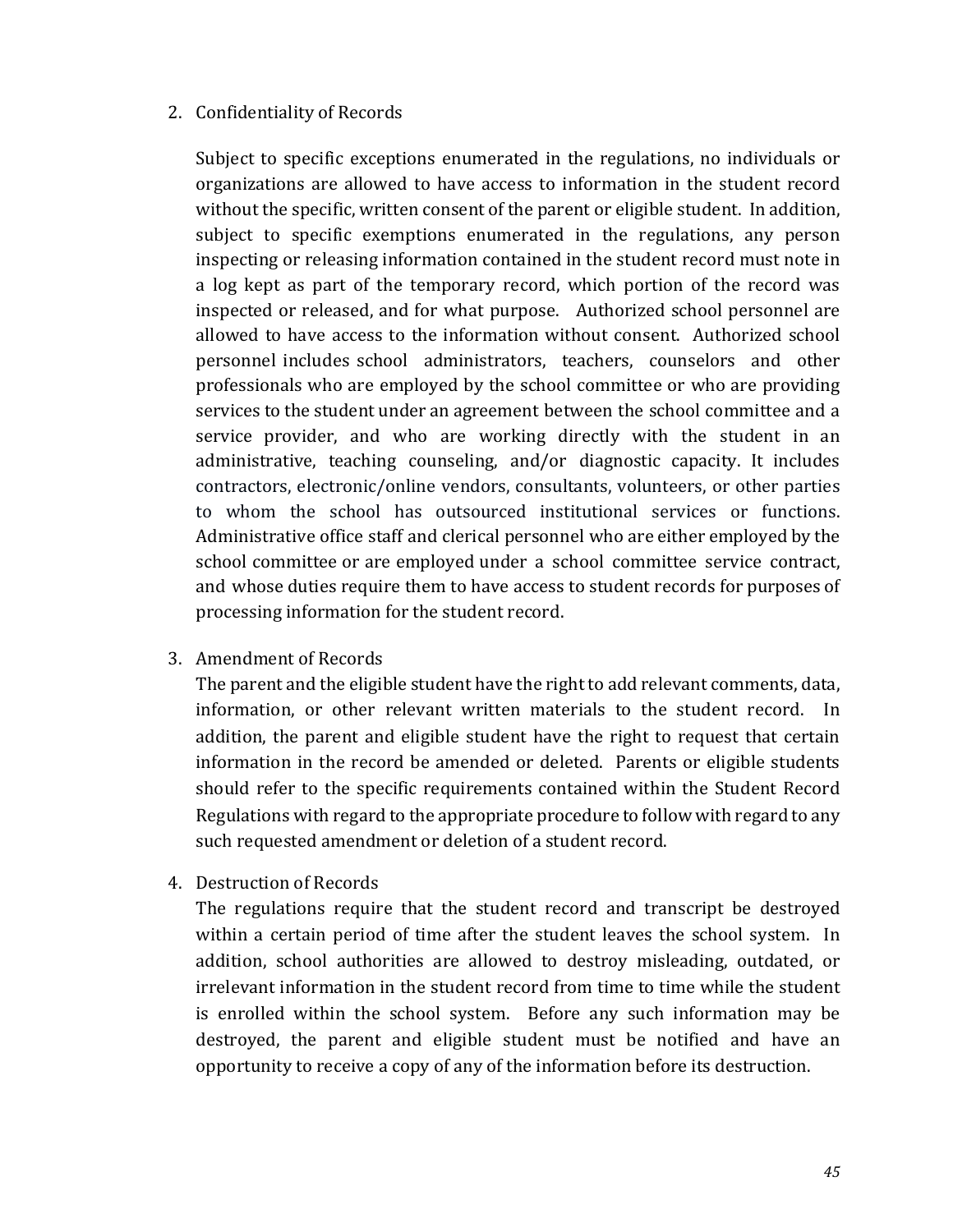## **Protection of Pupil Rights Amendment Act**

The Protection of Pupil Rights Amendment (PPRA) requires that the school notifies you to obtain consent or allow you to opt out of the following school activities: a student survey, analysis, or evaluation that concerns one or more of the following seven areas ("protected information surveys"):

- 1. Political affiliations or beliefs of the student or student's parent;
- 2. Mental or psychological problems of the student or student's family;
- 3. Sex behavior or attitudes; illegal, anti-social, self-incriminating, or demeaning behavior;
- 4. Critical appraisals of others with whom respondents have close family relationships;
- 5. Legally recognized privileged relationships, such as with lawyers, doctors, or ministers;
- 6. Religious practices, affiliations, or beliefs of the student or parents; or
- 7. Income, other than as required by law to determine program eligibility.

This requirement also applies to the collection, disclosure or use of student information for marketing purposes ("marketing surveys"), and certain physical exams and screenings.

The Chelmsford Public Schools will provide parents, within a reasonable period of time prior to the administration of the surveys and activities, a notification of the surveys and activities and be provided an opportunity to opt their child out, as well as an opportunity to review the surveys. (Please note that this notice and consent/opt-out transfers from parents to any student who is 18 years old or an emancipated minor under State law).

## *Parents Right to Know - Teacher Qualifications*

Several schools in Chelmsford receive Title I funds from the federal government. These funds support funding for the early intervention reading program providing supportive reading services to grade 1 students. Federal law has established the right of parents at schools served by Title I funding to know the professional qualifications of the classroom teachers who instruct your child. Please be assured however, that the Chelmsford Public Schools have been very successful in obtaining highly qualified certified teachers for teaching positions.

In compliance with federal regulations, we would like you to be aware that federal law allows you to ask for certain information about your child's classroom teachers, and requires us to give you this information in a timely manner if you ask for it. Specifically, you have the right to ask for the following information about each of your child's classroom teachers: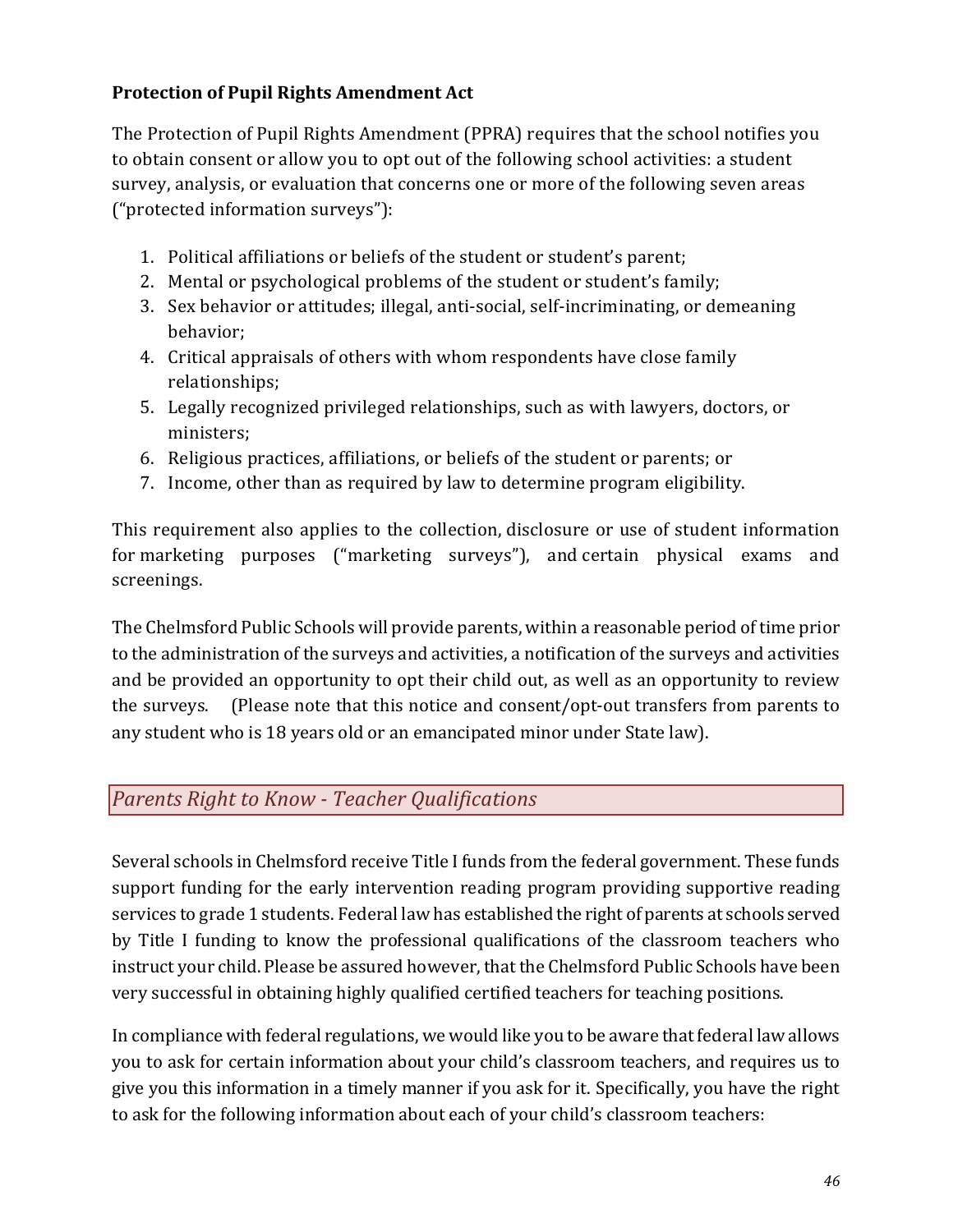- 1. Whether the Massachusetts State Department of Education has licensed or qualified the teacher for the grades and subjects he or she teaches.
- 2. Whether the Massachusetts State Department of Education has decided that the teacher can teach in a classroom without being licensed or qualified under state regulations because of special circumstances.
- 3. The teacher's college major; whether the teacher has any advanced degrees and, if so, the subject of the degrees.
- 4. Whether any teachers' aides or similar paraprofessionals provide services to your child and, if they do, their qualifications.

If you would like to receive any of this information, please call the Director of Human Resources at 978-251-5100, ext. 6904.

## **Internet and Email - Acceptable Use**

The Technology and Information Department will provide Internet access to all school buildings and users in the Chelmsford Public Schools. The Internet is to be used for educational purposes. The Technology Department has the right to place restrictions on the Internet to ensure that all use is in accordance with its educational purpose.

- a. Students may not use the system for personal or commercial purposes, including offering or purchasing products or services.
- b. Students may not use the system for non-educational activities.
- c. Students may not engage in any behavior that could be considered "cyberbullying" or inappropriate for an educational environment.
- 1. Student use of the Internet will be governed by this policy, related policies and regulations of the Technology Department.
- 2. When the Chelmsford Public Schools provides school-owned instructional computing devices, students are to treat all school-owned equipment properly, in accordance with the rules set up by the classroom, school and district.
- 3. Students have the option to use school-owned devices or to bring personally owned computing devices to access the wireless network. A variety of devices including but not limited to school-owned laptops, Chromebooks and tablets are available for inclass instructional activities that require them. Students will find that in addition to using their devices for specific instructional activities, they may also use their personal computing devices to increase their efficiency at note taking, organizing, and managing projects. Students may use their personal computing devices to access the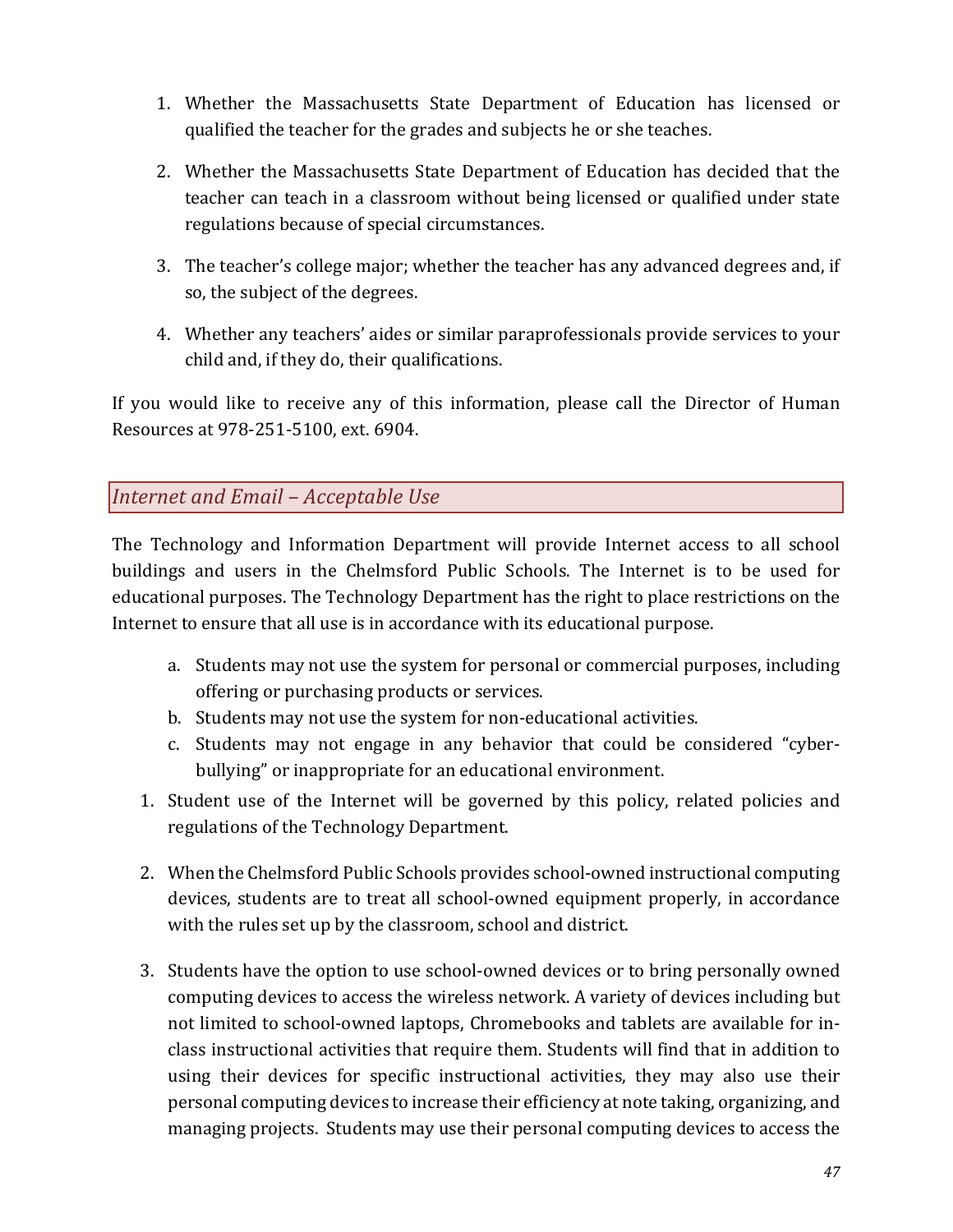- 4. available wireless network in classrooms where teachers have allowed personal computing devices. For more information on Bring Your Own Device, please refer to the Technology Department Guidelines and FAQs for Bring Your Own **Device (BYOD). BYOD information can be found on the Technology Department** Website.
- 5. In the event that there is suspicion or evidence of inappropriate use of the Internet by students, due process rights of students will be respected. Students have no expectation of privacy in the contents of their files and/or online activity. The Technology Department reserves the right to examine all data stored on district machines or accessed using district devices and/or accounts to insure that all users are in compliance with this policy.
- 6. The Technology Department makes no warranties of any kind; either expressed or implied, that the functions or the services provided by or through the Internet will be error-free or without defect.
	- a. The Technology Department will not be responsible for any damage users may suffer, including but not limited to, loss of data, or interruption of service.
	- b. The Technology Department is not responsible for the accuracy or quality of the information obtained through the Internet.
	- c. The Technology Department will not be responsible for financial obligations arising through the unauthorized use of the Internet.

This policy represents the Technology Department's good faith efforts to promote the safe, ethical, responsible, and legal use of the Internet. This policy supports the effective use of the Internet for educational purposes, protects students against potential dangers in their use of the Internet, and ensures accountability of all users. All Internet documents that appear on school web sites will be prescreened for appropriate and educationally relevant material.

- a. Students will receive instruction regarding the safe, ethical, legal, and responsible use of the Internet, as well as their rights and responsibilities under this policy.
- b. Student use of the Internet will be structured and supervised by staff in a manner that is appropriate to the age and skills of students.
- c. A CIPA compliant firewall will monitor student use of the Internet.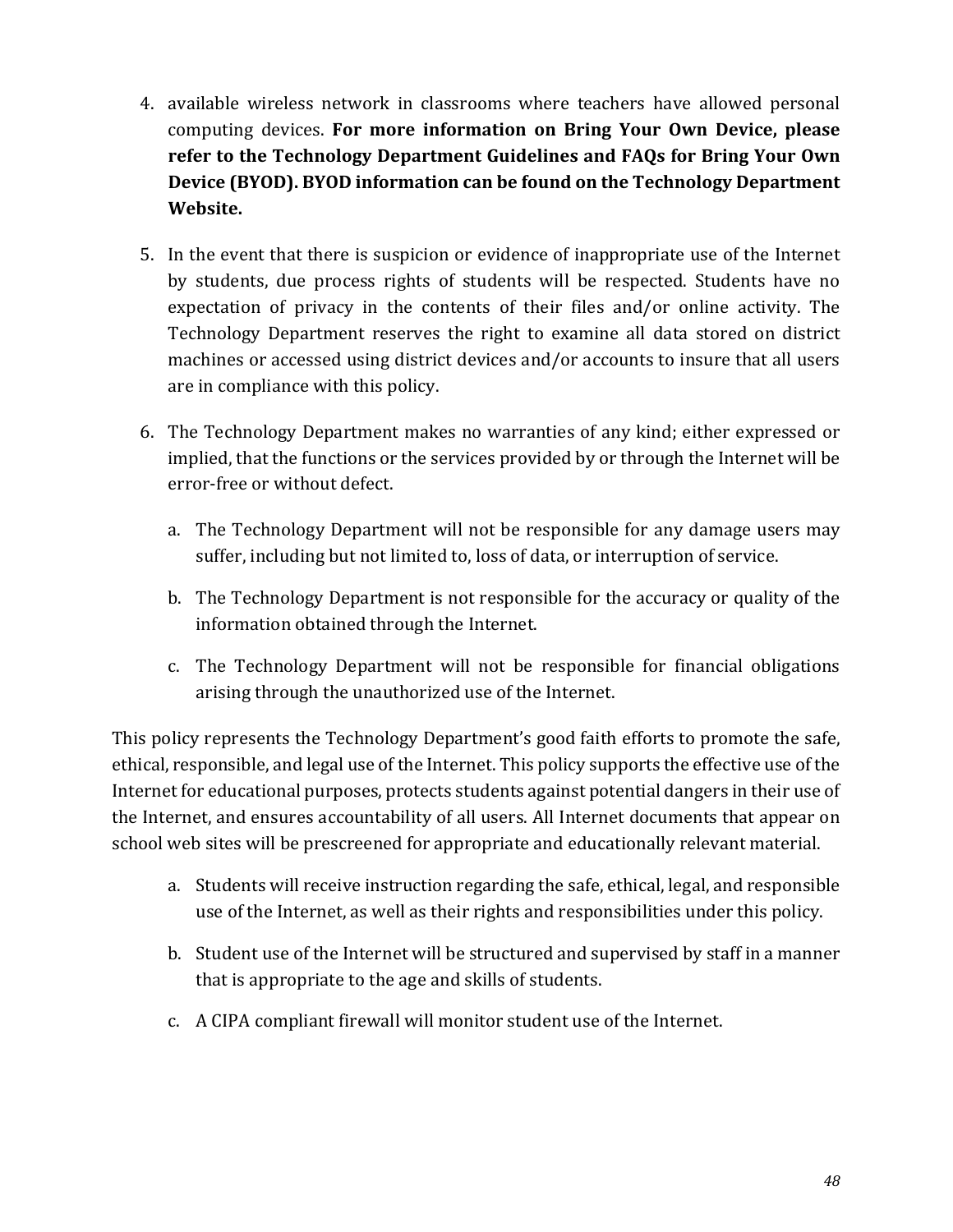- 7. The Technology Department will protect against access to Internet documents that are considered inappropriate for students. Inappropriate documents will be designated into three categories: prohibited, restricted and limited access.
	- a. Prohibited documents are documents containing material that is harmful to minors, as defined by the Children's Internet Protection Act. Students may not access prohibited materials at any time, for any purpose.
	- b. Restricted documents are documents that contain objectionable material but have a limited educational purpose in the context of the student's educational program. Restricted documents may not be accessed by students at any time.
	- c. Many social media sites are blocked on the school network. Students found trying to circumvent the block on social media will be subject to disciplinary measures.

#### Use of Social Media

The Chelmsford Public Schools respects the right of students to use social networking sites (e.g., Instagram, Facebook), personal Web sites, Weblogs, Wikis and other web tools (collectively "Internet Postings") as a medium of self-expression. However, inappropriate Internet Postings by students can cause substantial disruptions to the school environment. Accordingly, the Chelmsford Public Schools requires that students observe the following guidelines for Internet Postings, regardless of the location of the internet access. Prohibited Behaviors:

- 1. Students shall not use profane, pornographic, obscene, indecent, lewd, vulgar or sexually offensive language, pictures or graphics in Internet Postings that could cause a substantial disruption to the school environment.
- 2. Students shall not use Internet Postings/pictures/videos to libel or defame the school committee, school system, school employees, or other students or anyone else.
- 3. Students shall not use Internet Postings to harass, bully, or intimidate employees or other students. Behaviors that constitute harassment and bullying include, but are not limited to, comments that are derogatory with respect to race, religion, gender, sexual orientation, color, age or disability; sexually suggestive, humiliating, or demeaning comments; and threats to stalk, haze, physically injure or damage the property of another student, employees or anyone else.
- 4. Students shall not falsely represent themselves as an employee or another student of the Chelmsford Public Schools.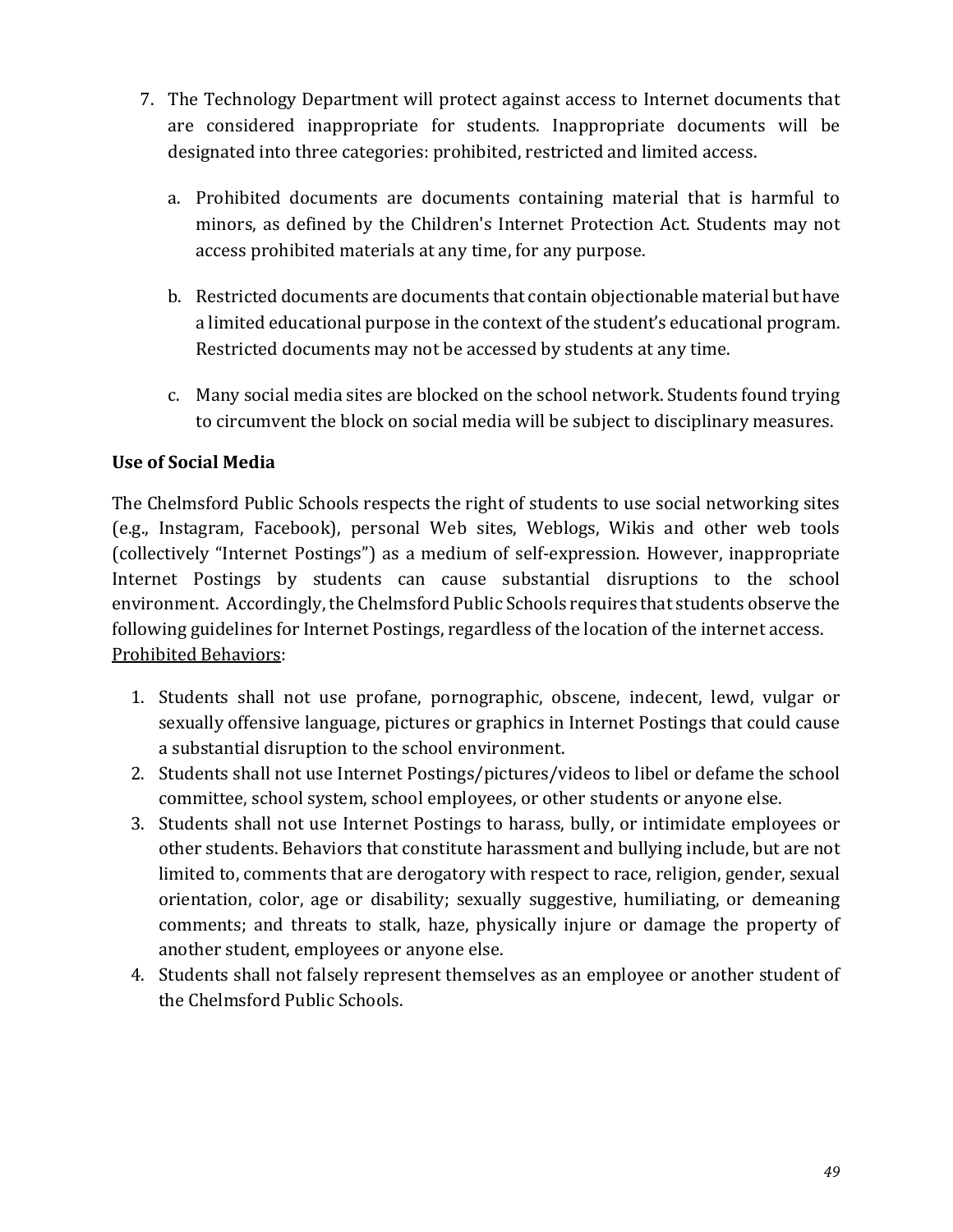#### **Consequences**

A student shall be disciplined for creating and/or distributing written or electronic material, including Internet Postings that causes substantial disruption to school operations and/or interferes with the rights of other students or staff members. Violations shall result in disciplinary action.

#### **Use of Student CPS Lions Email**

The Chelmsford Public Schools established official student email addresses to enable faculty, staff and administrators to communicate more effectively and efficiently with students, and to allow students a safe and effective way to move documents from home to school. Appropriate use of email is essential to the success of this mode for contacting students. Email is a mechanism for official communication within the Chelmsford Public Schools. The Chelmsford Public Schools has the right to expect that such communications will be received and read in a timely fashion. Official email communications are intended only to meet the academic and administrative needs of the public school community.

#### Assignment of Student Email Accounts

Official Chelmsford Public Schools student email accounts are available for all enrolled students. The addresses are accessed using the following convention: networkID@cpslions.com. Students begin using email to communicate with teachers in middle school.

#### 3. Redirecting of Student Email

If a student wishes to have email redirected from their official cpslions.com address to another email address  $(e.g., a$ ol.com, gmail.com) they may do so, but at their own risk. The Chelmsford Public Schools will not be responsible for the handling of email by outside vendors. Having email redirected does not absolve a student from the responsibilities associated with official communication sent to his or her cpslions.com account.

#### 4. Expectations of Student Email

Students are expected to check their email on a frequent and consistent basis in order to stay current with Chelmsford Public Schools communications. Students have the responsibility to recognize that certain communications may be time-critical. "I didn't check my email", error in forwarding mail, or email returned to the Chelmsford Public Schools with "Mailbox Full" or "User Unknown" are not acceptable excuses for missing official Chelmsford Public Schools communications via email.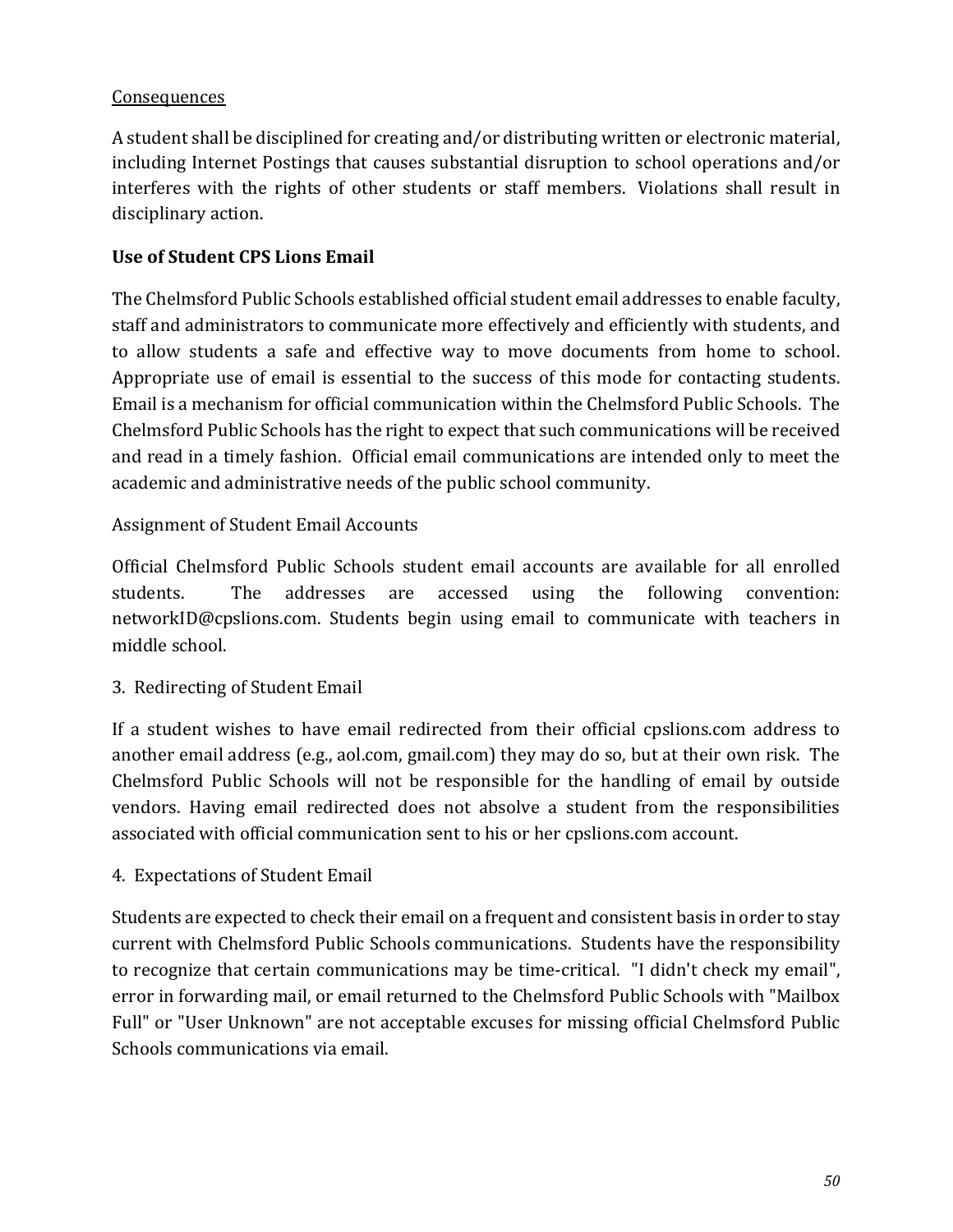## 5. Authentication

It is a violation of Chelmsford Public Schools policies, including the acceptable use policy, for any user of official email addresses to impersonate a Chelmsford Public Schools office, faculty/staff member, or student.

#### 6. Privacy

Users should exercise extreme caution in using email to communicate confidential or sensitive matters, and should not assume that email is private and confidential. It is especially important that users are careful to send messages only to the intended  $r$ ecipient(s). Particular care should be taken when using the "reply" command during email correspondence avoiding reply all unless required.

7. Educational Uses of Student Email

Faculty will determine how electronic forms of communication will be used in their classes, and will communicate their requirements to students. This will ensure that all students will be able to comply with email-based course requirements specified by faculty. Faculty can assume that students' official cpslions.com accounts are being accessed, and faculty can use email for their classes accordingly.

#### *Video Surveillance*

The Chelmsford Public Schools utilizes video surveillance equipment to ensure the health, welfare, and safety of all students, staff, and visitors, and to safeguard District facilities and equipment. 

#### *Search and Seizure*

The Supreme Court of the United States of America has ruled:

- 1. A warrant is not required before a teacher or school administrator conducts a search of a student suspected of violating a school rule or criminal statute.
- 2. Probable cause is not required before a student may be searched; rather before conducting a search, the teacher must have "reasonable grounds for suspecting that the search will turn up evidence that the student has violated or is violating either the law or the rules of the school."
- 3. The search must be reasonable in its scope as well as its inception.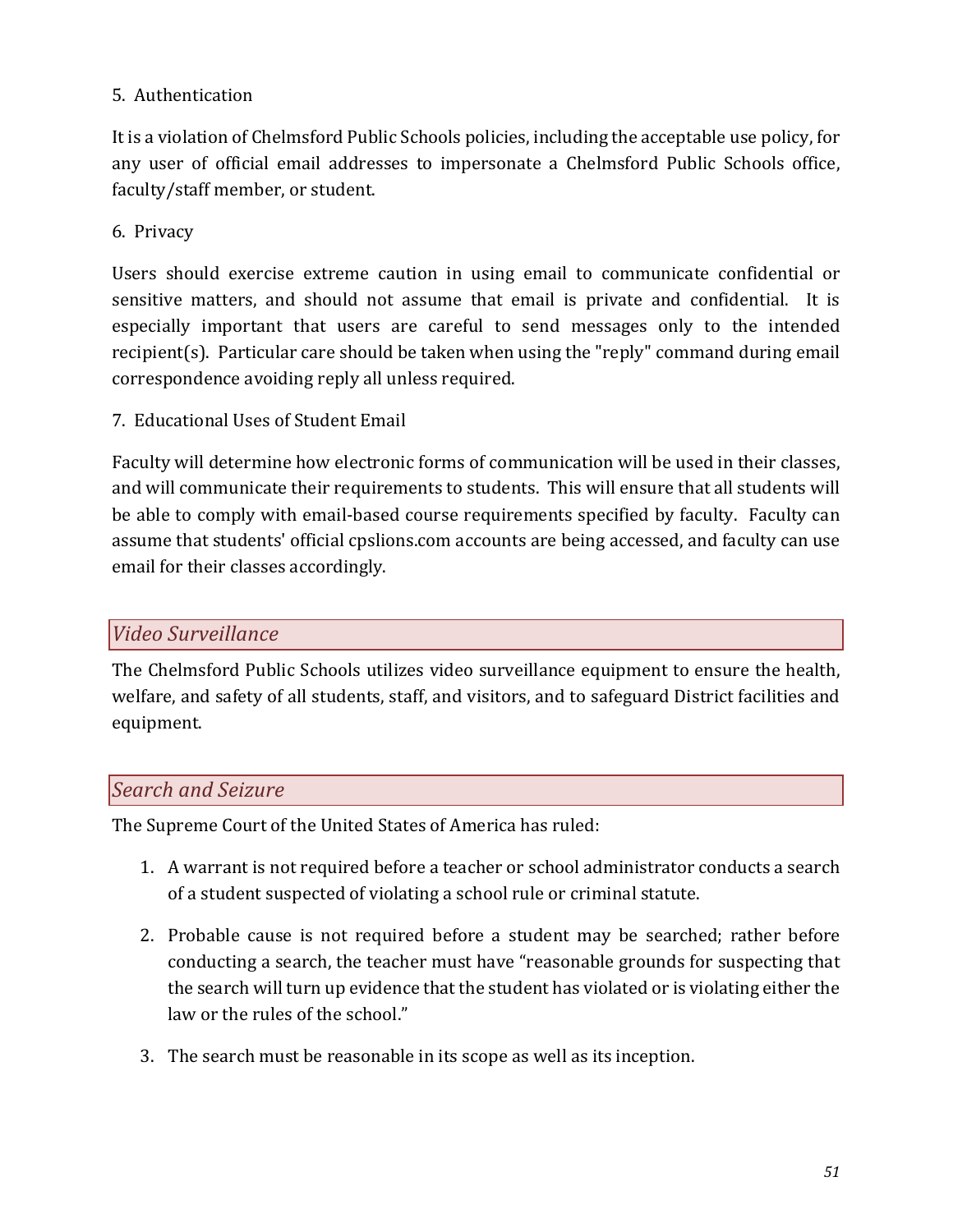The Principal, Deans or the principal's designee are entitled to conduct a search of a student's person, and immediate possessions, including, but not limited to, backpack, personal property (wallet, pocketbook, etc.) and vehicle on school grounds whenever the school administrator has a reasonable suspicion that the student has violated or is violating the law or the rules of the school relating to drug and/or alcohol/tobacco and/or student safety.

Regarding lockers and desks:

- 1. Master keys and copies of combinations for lockers are retained by the school administration.
- 2. The school administration retains the right periodically to conduct locker and desk searches, when warranted, in compliance with these rules.
- 3. All students should be aware that the school administration will permit specially trained "search dogs" to patrol the schools upon occasion, under the supervision of law enforcement officials and completely at the discretion of the administration, and that the administration shall cooperate completely with all law enforcement officials relative to the results of any searches that may be performed during such dog patrols including, without limitation, delivering any contraband discovered to said officials.
- 4. All students should also be aware that school lockers and desks assigned to individual students by the school's teachers or administration remain the property of the school and that the administration reserves the right to open and inspect any locker or desk and its contents at any time, even without a reasonable suspicion. In the event that any illegal substances, weapons, tobacco products, or other contraband are found in the locker or desk assigned to a student, that student shall be presumed to possess that contraband and shall be subject to immediate and appropriate discipline. Students have no right to privacy in the lockers or desks assigned to them or in the belongings students store in those lockers.

## *Academic Integrity*

Academic Integrity is Chelmsford Public Schools' commitment to responsibility, honesty, trust, and respect. Academic Integrity essentially means being responsible for one's own work, it is held in high regard in our schools. Students can take pride in work they have produced from their own efforts; they have worked honestly and fairly.

Academic Integrity also means upholding values and beliefs that are considered important, not just by our schools, but also by society, including sports teams, employers, friends and family. Violating our policy on Academic Integrity is cheating. For more specific Middle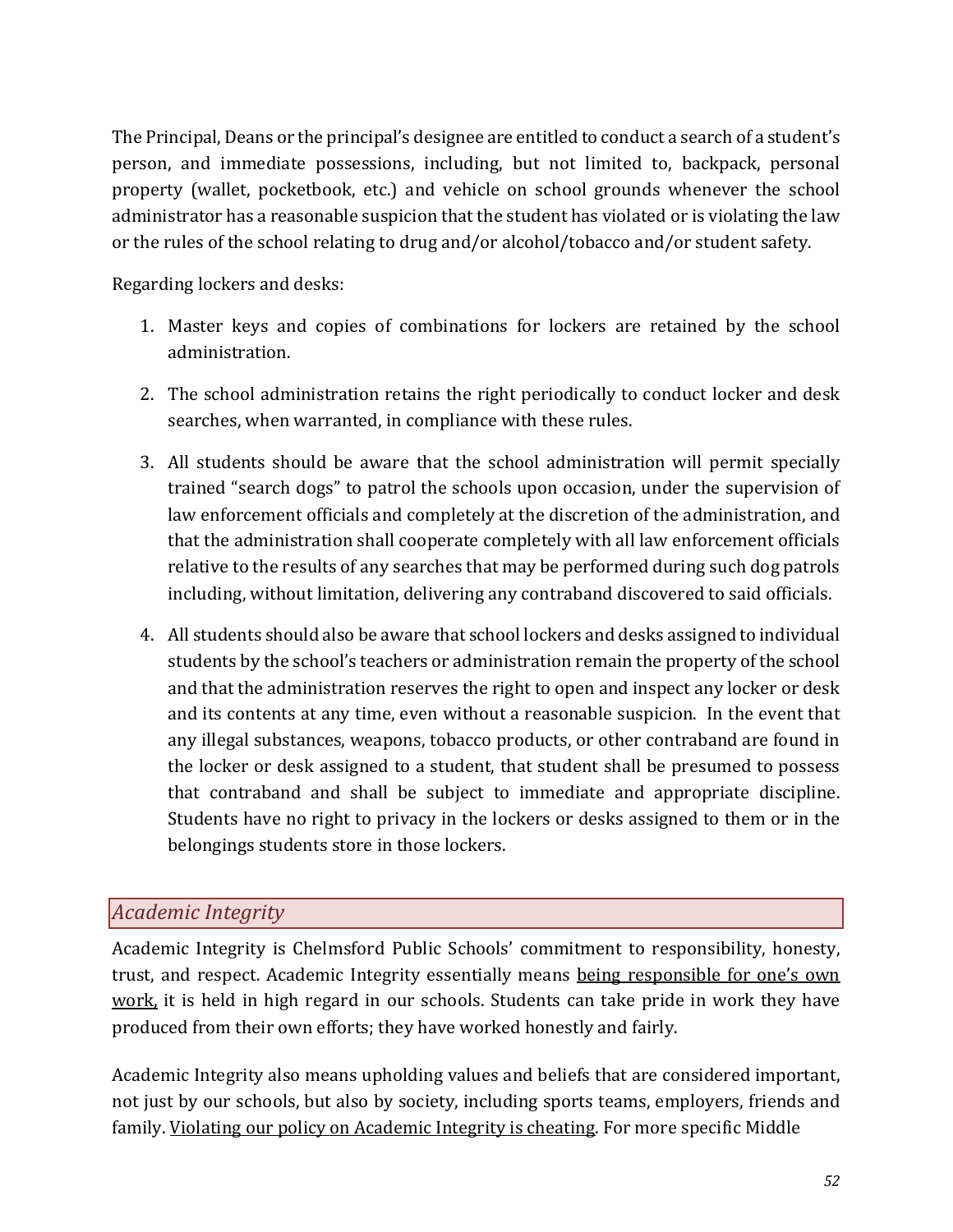School Information on the Academic Honor Code, please visit the McCarthy or Parker School Website. For more specific High School Information on the Academic Honor Code, please see the High School Handbook Addendum.

## **What are some examples of cheating?**

- Copying another student's answers on a test or quiz, with or without their permission
- Sharing questions from an exam with another student who has not yet taken the exam
- Copying another student's answers on a homework assignment
- Copying some other student's work and claiming it as your own
- Allowing another student to copy your work or giving your work to them to turn in as their own
- Forging (signing) your parent's/guardian's name on a note or permission slip
- Plagiarism (copying another's words/work without giving credit)
- Changing grades on midterm or report card
- Use of electronic devices for unauthorized sharing of information.

#### **Why is cheating wrong?**

- It breaks a bond of trust  $-$  we become suspicious of others
- It is against the rules and there are serious penalties. People have been thrown out of college, lost jobs, and ruined their careers over cheating.

#### **What is Plagiarism?**

Plagiarism is a form of cheating. Alexander Lindey has defined plagiarism as: "...the wrongful act of taking the product of another person's mind and presenting it as one's own...To use another person's ideas or expressions in your writing without acknowledging the source is to plagiarize. Plagiarism, then, constitutes intellectual theft." (Lindey, Alexander. Plagiarism and Originality)

The following will be considered plagiarism:

- 1. Buying or downloading a paper from a research service or a term-paper mill and offering it as your own.
- 2. Turning in another student's work, with or without that student's knowledge, as your own.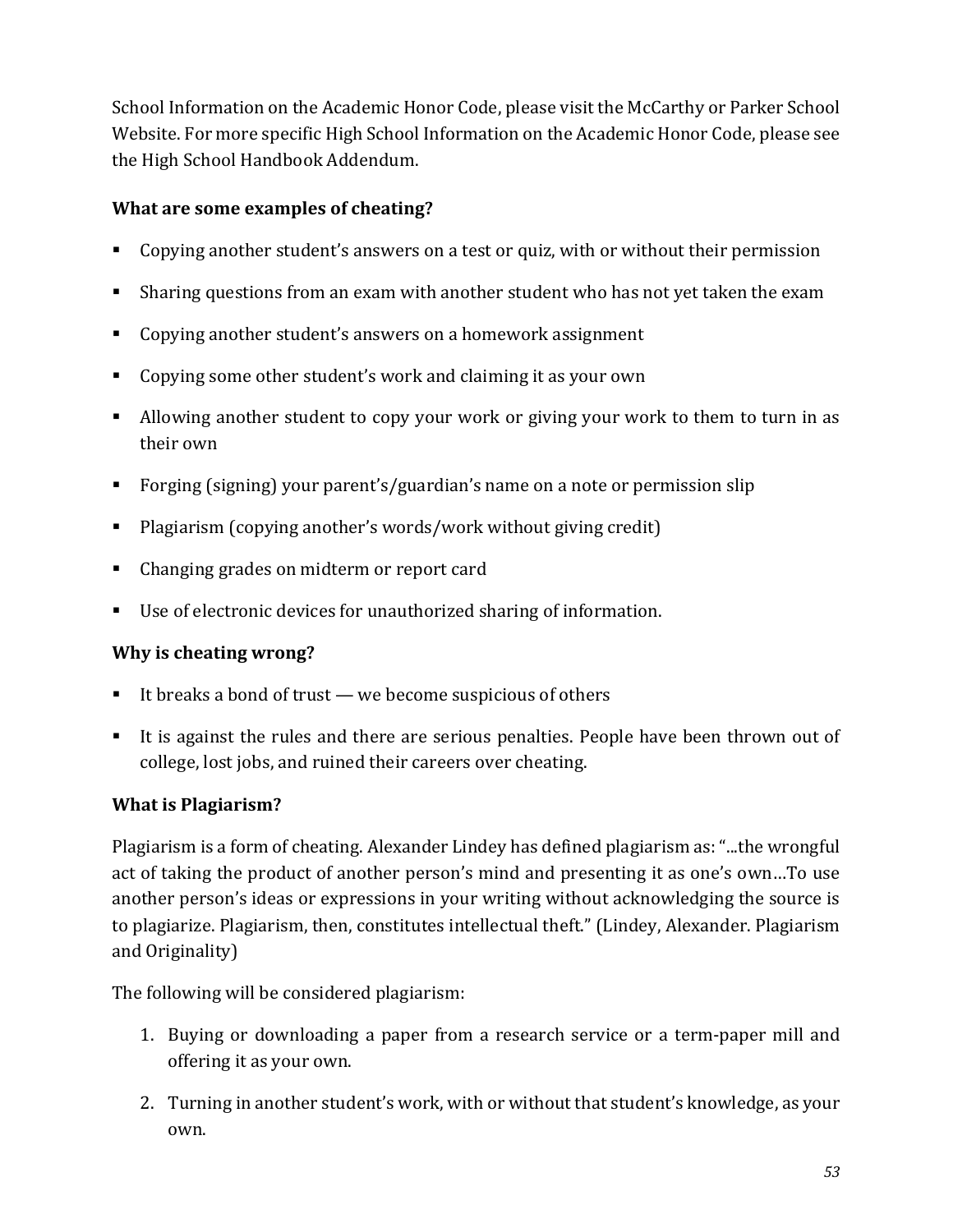- 3. Copying any portion of another's work without proper acknowledgement.
- 4. Paraphrasing ideas and language from a source without proper documentation.

#### **Consequences for Cheating or Plagiarism**

- 1. The student will receive a zero for the entire assignment/assessment. A student will not be allowed the opportunity for make-up of any kind.
- 2. A conference may be held with the student, teacher, and the student's Dean.
- 3. Parents/guardians will be notified of the offense.
- 4. Students will be required to attend an after school session on cheating and plagiarism.

**Exception:** The definition of plagiarism given above includes "Paraphrasing ideas and language from a source without proper documentation" (definition number 4). In violations that pertain to this type of plagiarism, the teacher, in consultation with the student's administrator, will determine the consequences. The purpose of the consequence in this case will be to teach the proper way to attribute sources in academic work. The teacher will use his or her professional expertise to determine whether or not the offense relates to definition number 4.

## *Directory Information*

#### $(603 \text{ CMR } 23.07 \text{ (4)} \text{ (a)}$

A school may release the following directory information: a student's name, address, telephone listing, date and place of birth, major field of study, dates of attendance, weight and height of members of athletic teams, class, participation in officially recognized activities and sports, degrees, honors and awards, and post-high school

plans without the consent of the eligible student or parent; provided that the school gives public notice of the types of information it may release under 603 CMR 23.07 and allows eligible students and parents a reasonable time after such notice to request that this information not be released without the prior consent of the eligible student or parent.

## *Incident Management*

The Chelmsford Public School District has a comprehensive Incident Management Plan. It is expected that all students participate in the prescribed emergency drills in their schools as instructed by the school administration and staff. It is imperative that students understand the importance of engaging in these procedures in a serious manner so as to be fully prepared should an emergency arise during the school day.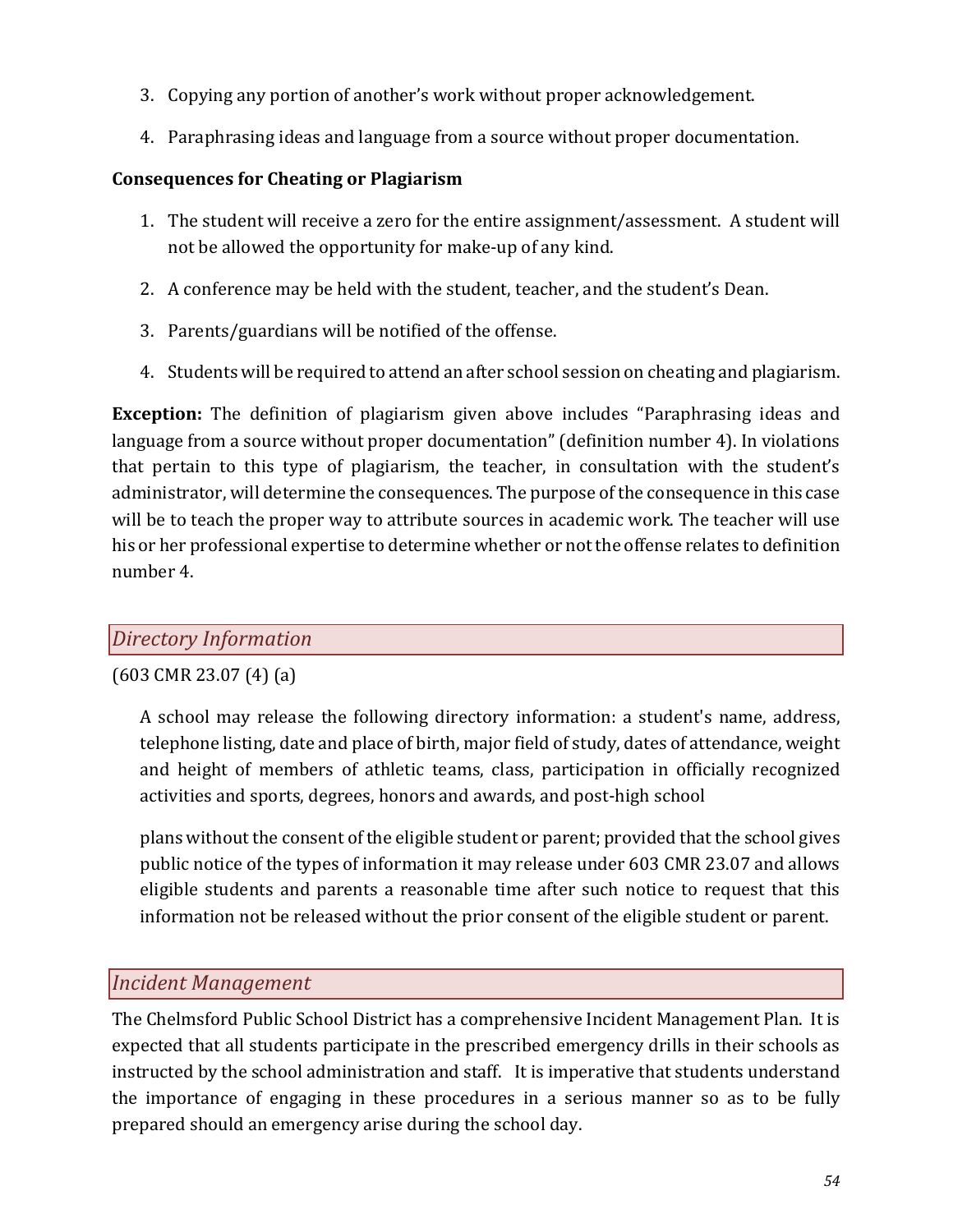There are four types of drills that are required for all staff and students in all school buildings during the school year:

**Evacuation Drill** – is used when it is important to move away from the building to a secure location away from the building. This drill will take place at least three times per year under the direction of the Chelmsford Fired Department.

**Safety Drill** – is used when a bomb-type threat is made to the safety of a building. These drills will take place at least two times per year.

**Hold in Place** – is used to protect staff and students from incidents and/or distractions that are taking place in the hallway. A hold in place implies that instruction should continue within the classroom, and that students should remain in the classroom until further notice. These drills will take place at least two times per year.

## *ALICE/Option-Based Response –* **ALICE/Options Based Response**

The ALICE/Options Based Emergency Response(s) require staff and students to make survival decisions based on real-time information. Each one of these emergency situations is unique and likely requires a different response. ALICE is an acronym for the 5 steps you can utilize in order to increase your chances of surviving a surprise attack by an Active Shooter. It is important to remember that the ALICE response does not follow a set of sequential actions you must follow when confronted with an Active Shooter. Decisions are made using the information available at any given time. Your survival is paramount, and it is critical that staff and students are prepared to react if they are ever faced with one of these situations.

*1) ALERT – Use any available means of communication to tell others what is happening.*

*2) LOCKDOWN/ENHANCED LOCKDOWN– This is a semi-secure starting point from which to*

 *make survival decisions. If you decide to not evacuate, secure the room.*

*3) INFORM – Using any means necessary to pass on real time information.*

*4) COUNTER – This is the use of simple, proactive techniques should you be confronted by the Active Shooter.*

*5) EVACUATE – Remove yourself from the danger zone as quickly as possible.*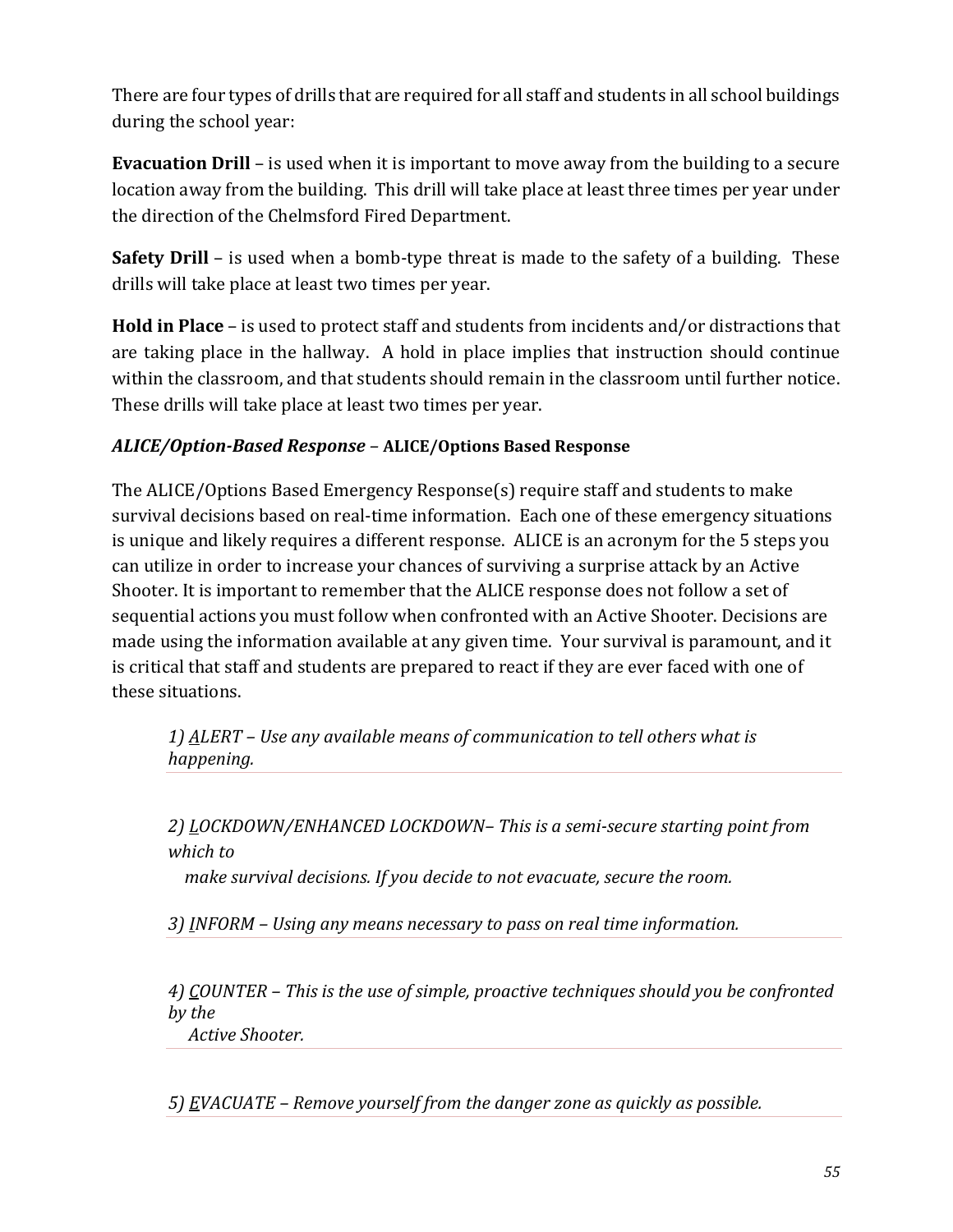## *Delayed Openings and School Cancellations*

In cases of inclement weather or other emergency necessitating the closing or delaying of school, the Superintendent will make the decision. Central administration personnel then notify the radio and television stations between 5:00 AM and 5:45 AM. A Blackboard ConnectEd message will be sent to all families and staff. Delayed Openings will be posted on the district and school websites.

School openings will be delayed by 2 hours. All activities in the schools will continue as usual including the same dismissal time. Morning Kindergarten and CHIPS Preschool classes will be cancelled when the start of school is delayed. Please see the school website for a complete listing of school start and dismissal times.

There will be no change in afternoon Kindergarten or Preschool hours on delayed opening days. Dismissal for afternoon Kindergarten will be at the regular time.

## *Emergency Closings*

On a rare occasion school may be closed due to a weather-related event. In this case, all children must be sent home, with the exception of those children scheduled to attend the Community Education Extended Day Child Care program. Elementary children enrolled in the Extended Day Child Care program will remain at their school and parents will pick them up as soon as possible, but no later than 6 p.m. McCarthy Childcare students will be bussed as usual to Parker, and parents should pick up Parker and McCarthy students at Parker as soon as possible, but no later than 6 p.m.

- 1. The Superintendent would notify the school that busses would be arriving to take children home at a specified time.
- 2. A Connect-Ed call would be used to notify parents of dismissal procedures.

## It is important that parents keep their home, business and emergency numbers current with the school as these are the numbers, which will be called through **Connect-Ed.**

Parents who plan to come to the school to pick up their child are strongly encouraged NOT to call the school and tie up the phone lines. Just come to the office and your child will be dismissed.

It is imperative that each child knows where to go in the event that a parent cannot be notified. For parent peace of mind, this would also help in those rare cases when an emergency arises and a parent cannot get home to meet their child.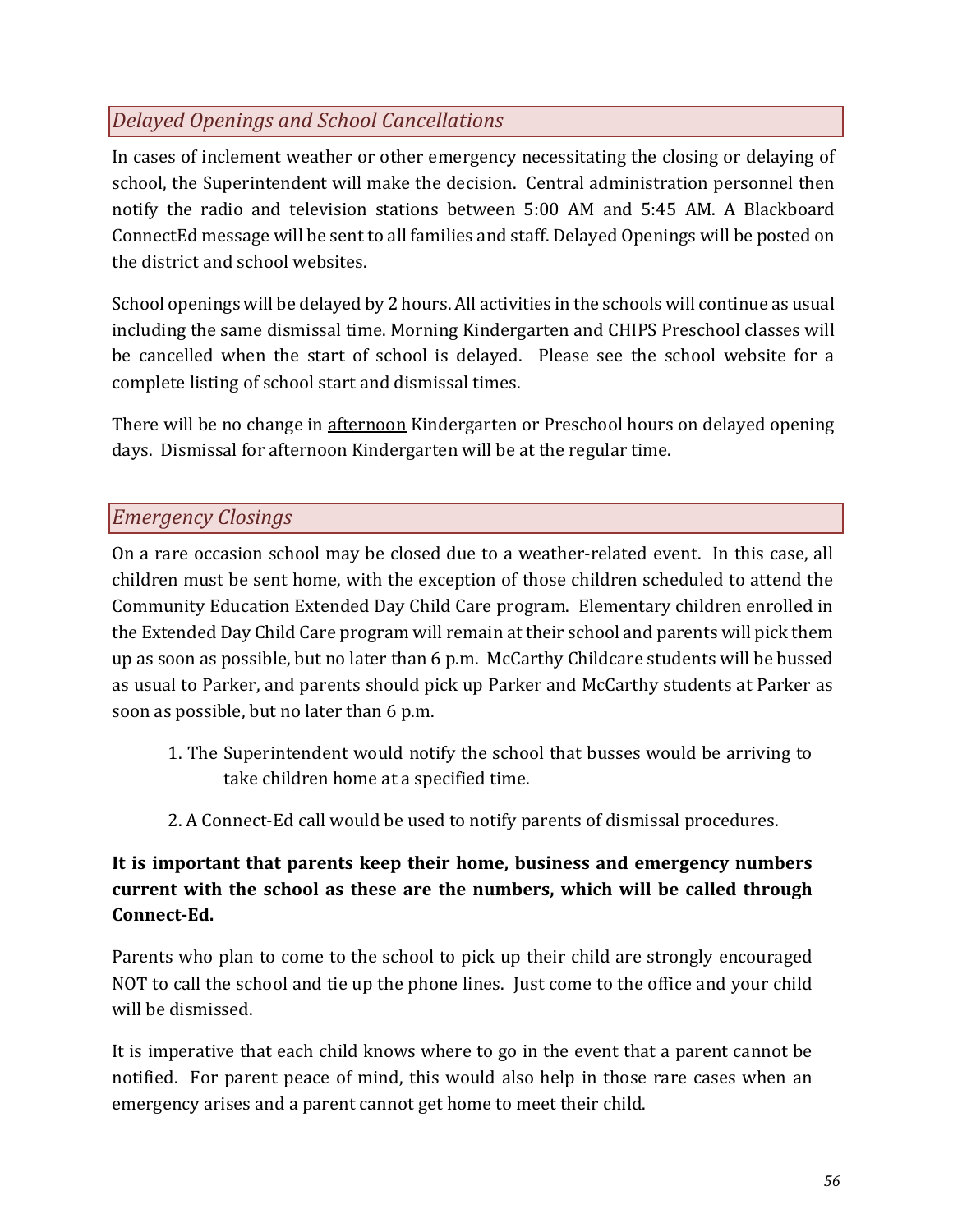## *Hazing*

#### Section 17

Whoever is a principal organizer or participator in the crime of hazing as defined herein shall be punished by a fine of not more than one thousand dollars or by imprisonment in the house of correction for not more than one hundred days, or by both such fine and imprisonment.

The term "hazing" as used in this section and in sections eighteen and nineteen shall mean any conduct or method of initiation into any student organization, whether on public or private property, which willfully and recklessly endangers the physical or mental health of any student or other person. Such conduct shall include whipping, beating, branding, forced calisthenics, exposure to the weather, forced consumption of any food, liquor, beverage, drug or other substance, or any other brutal treatment of forced physical activity which is likely to adversely affect the physical health or safety of any such student or other person, or which subjects such student or other person to extreme mental stress, including extended deprivation of sleep or rest or extended isolation.

Notwithstanding any other provision of this section to the contrary, consent shall not be available as a defense to prosecution under this action.

#### Section 18

Whoever knows that another person is the victim of hazing defined in section seventeen and is at the scene of such crime shall, to the extent that such person can do so without danger or peril to himself/herself or others, report such crime to an appropriate law enforcement official as soon as is reasonably practicable. Whoever fails to report such crime shall be punished by a fine of not more than five hundred dollars.

#### Section 19

Each institution of secondary education and each public and private institution of postsecondary education shall issue to every student group, student team or student organization which is part of such institution or is recognized by the institution or permitted by the institution to use its name or facilities or is known by the institution to exist as an unaffiliated student group, student team or student organization, a copy of this section and sections seventeen and eighteen; provided, however, that an institution's compliance with this section's requirements that an institution issue copies of this section and sections seventeen and eighteen to unaffiliated student groups, teams or organizations shall not constitute evidence of the institution's recognition or endorsement of said unaffiliated student groups, teams or organizations.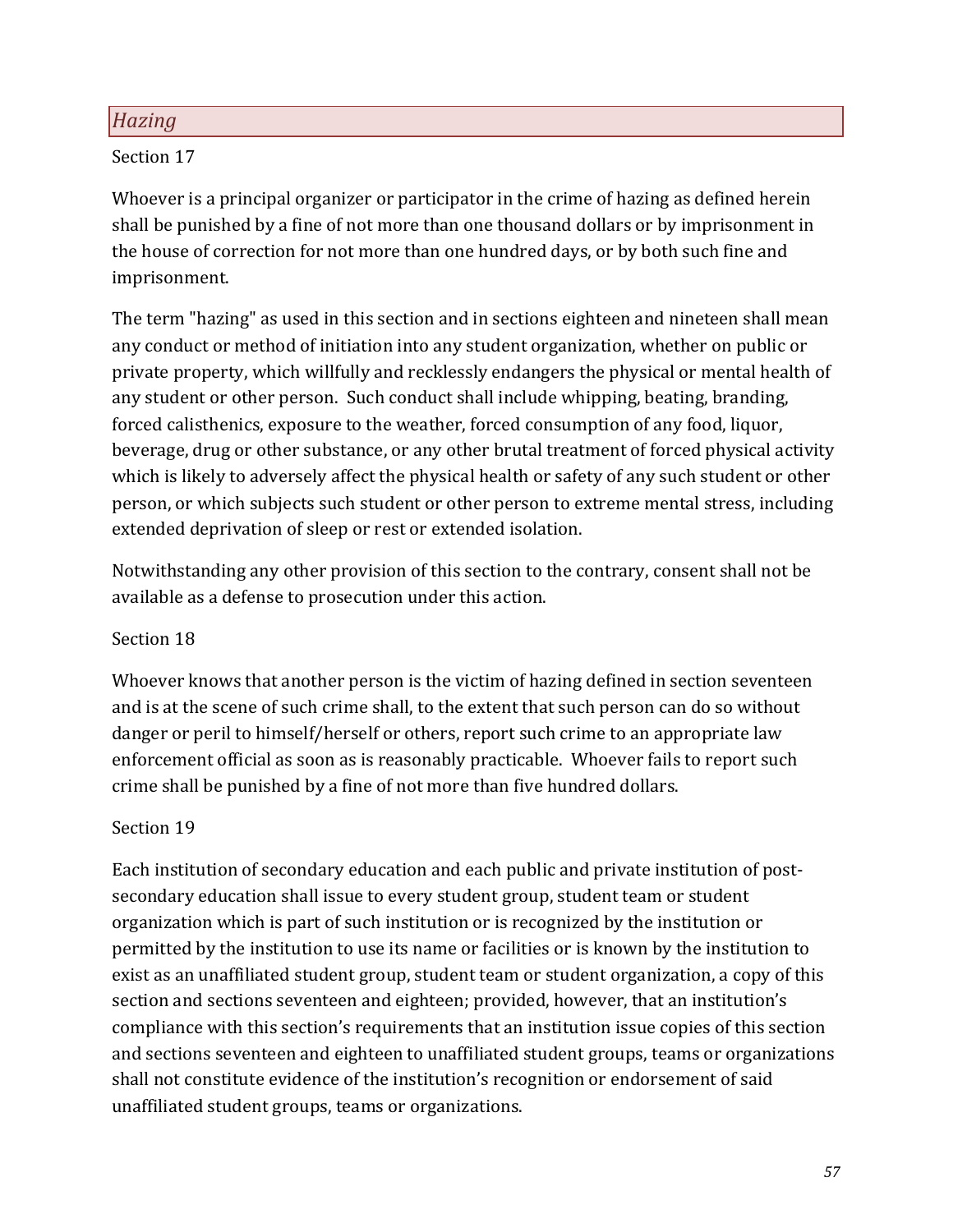Each such group, team or organization shall distribute a copy of this section and sections seventeen and eighteen to each of its members, plebes, pledges or applicants for membership. It shall be the duty of each such group, team or organization, acting through its designated officer, to deliver annually, to the institution an attested acknowledgement stating that such group, team or organization has received a copy of this section and said sections seventeen and eighteen, that each of its members, plebes, pledges, or applicants has received a copy of sections seventeen and eighteen, and that such group, team or organization understands and agrees to comply with the provisions of this section and sections seventeen and eighteen.

Each institution of secondary education and each public or private institution of postsecondary education shall, at least annually, before or at the start of enrollment, deliver to each person who enrolls as a full time student in such institution a copy of this section and sections seventeen and eighteen.

Each institution of secondary education and each public or private institution of postsecondary education shall file, at least annually, a report with the board of higher education and in the case of secondary institutions, the board of education, certifying that such institution has complied with its responsibility to inform student groups, teams or organizations and to notify each full time student enrolled by it of the provisions of this section and sections seventeen and eighteen and also certifying that said institution has adopted a disciplinary policy with regard to the organizers and participants of hazing, and that such policy has been set forth with appropriate emphasis in the student handbook or similar means of communicating the institution's policies to its students. The board of

higher education and, in the case of secondary institutions, the board of education shall promulgate regulations governing the content and frequency of such reports, and shall forthwith report to the attorney general any such institution which fails to make such report.

## *Vehicle Idling*

Buses and vehicles are not to be left idling at schools. Whenever a bus or vehicle arrives, the driver is to secure the bus or vehicle and shut the engine down as soon as possible. No bus or vehicle will be left at idle in excess of five minutes of anticipated idling time.

## *McKinney-Vento*

According to the Federal McKinney-Vento Homeless Education Assistance Act, schools are required to immediately enroll homeless students in school, even if they do not